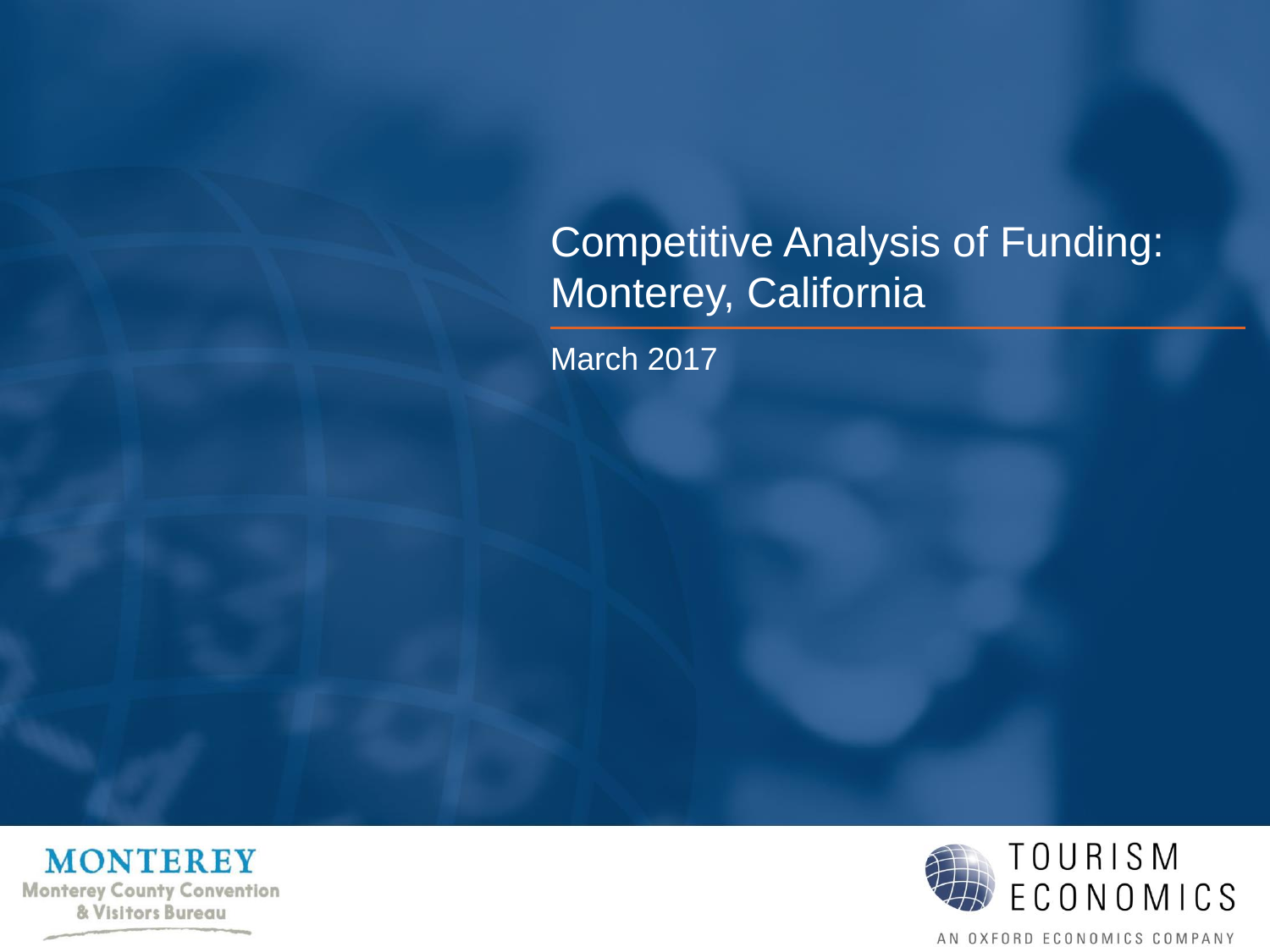# **Table of Contents**

| <b>Executive Summary</b>                                     |    |
|--------------------------------------------------------------|----|
| 1) Monterey's Tourism Sector Overview and Recent Performance | 8  |
| 2) Monterey County Convention & Visitors Bureau Performance  | 15 |
| 3) Competitive Analysis of Funding                           | 21 |
| 4) Impacts of the TID on Monterey County's Economy           | 26 |
| Appendix 1: Methodology                                      | 36 |
| Appendix 2: The Economic Rationale for Destination Marketing | 40 |
| <b>Appendix 3: Case Study Review</b>                         | 52 |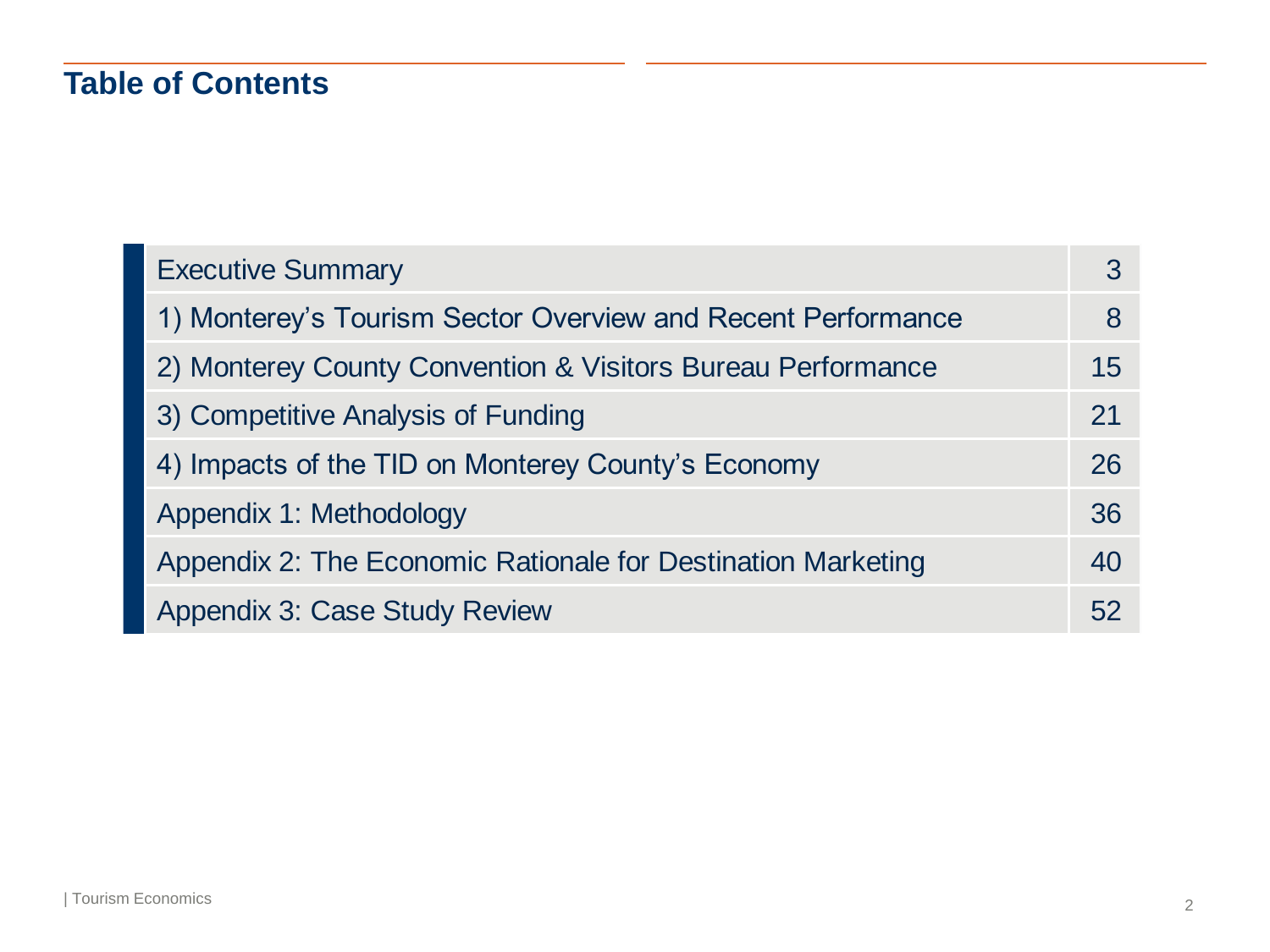#### **Overview**

The Monterey County Convention and Visitors Bureau (MCCVB) engaged Tourism Economics ("we") to analyze market share and the return on investment of the publicly funded TID. In addition to this analysis, our report reviews the performance of Monterey County's tourism sector, the role of the MCCVB in attracting visitors to the area, the economic rationale for tourism promotion, and case studies of changes in destination marketing organization (DMO) funding. This executive summary follows the structure of the accompanying report, with eight main sections.

#### **1) Monterey County's Tourism Sector Overview and Recent Performance**

Visitors to Monterey County spent \$2.7 billion in 2015. This spending directly generates (i.e. not including indirect and induced effects) 24,390 jobs, \$1.1 billion in income, and \$240 million in state and local taxes. 10% of all jobs and 5% of all income in Monterey County is directly attributable to tourism (source: BEA).

Monterey County's share of the state's total room demand has increased slightly to 2.21% in 2016 from 2.12% in 2011. While a 0.09 percentage point increase in the share of rooms booked may appear slight, travelers booked 141 million rooms in California in 2016, and therefore a 0.09% increase in share equates to 118,000 more room nights in Monterey County.

### **Key tourism indicators in Monterey County**

| Dollar figures are in millions |            | Share of Central | Share of         |
|--------------------------------|------------|------------------|------------------|
|                                | 2015 value | Coast total      | California total |
| <b>Total visitor spending</b>  | \$2,709    | 33.5%            | 2.2%             |
| <b>Earnings</b>                | \$1,111    | 39.5%            | 2.7%             |
| <b>Employment</b>              | 24,390     | 30.8%            | 2.4%             |
| <b>State and local taxes</b>   | \$240      | 34.8%            | 1.5%             |

Source: Dean Runyan Associates

### **Monterey County's market share**

Percent of California's total room demand

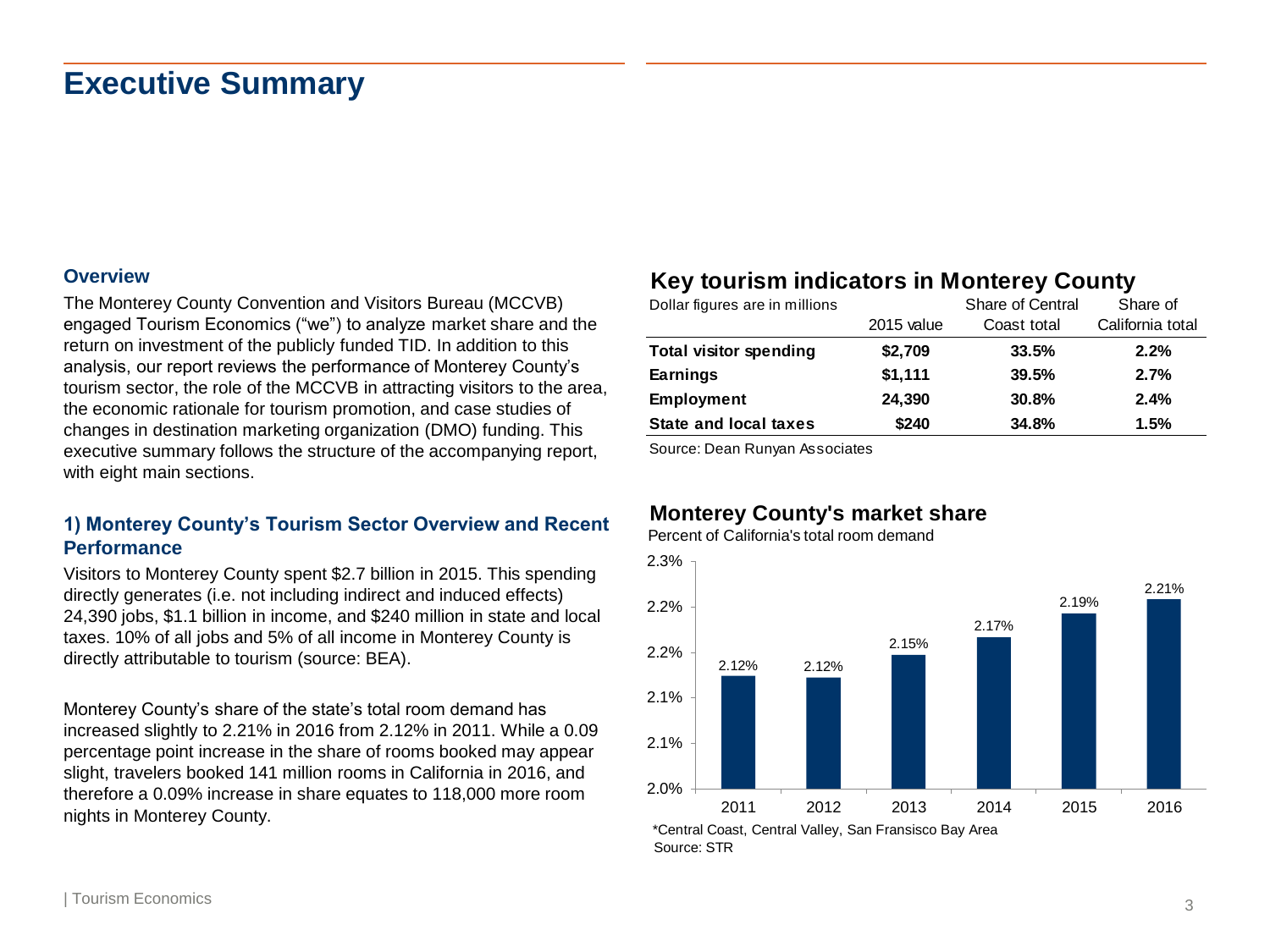#### **2) MCCVB Performance**

In 2016, the MCCVB sales team facilitated 87,500 room nights for groups, or 2.8% of all room nights in Monterey County. These bookings generated \$74 million in local economic impact.

The MCCVB also manages media campaigns targeted toward the leisure market. Study results demonstrate the campaign's effectiveness. 38% of individuals that recall seeing media produced by the MCCVB ("Aware") report that they intend to visit in the future vs only 26% of those not aware of the MCCVB's advertisements.



### Ad campaigns effect on key indicators



### Room nights and impact generated by sales team

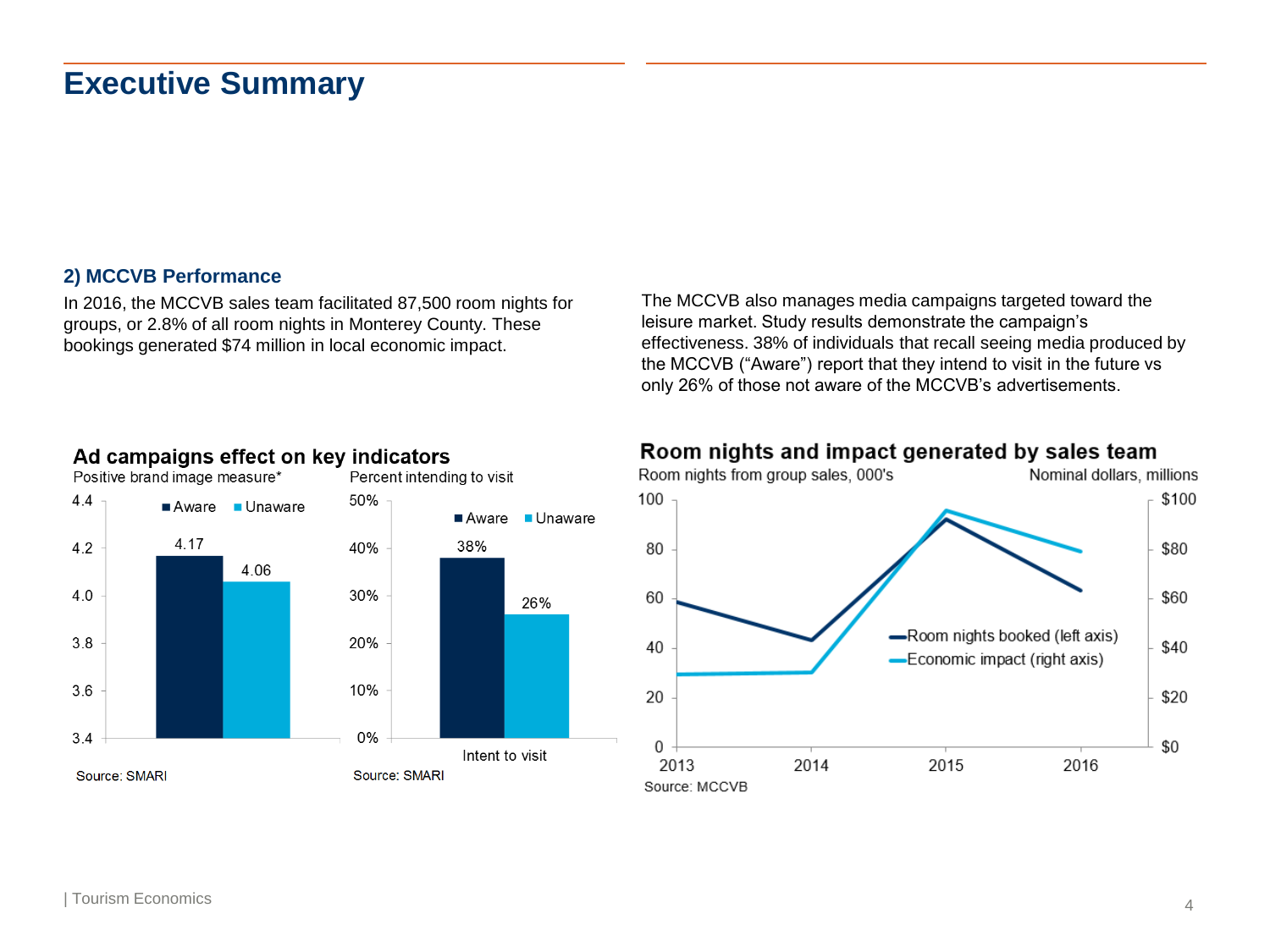### **3) Competitive Analysis of Funding**

An analysis of public DMO funding in comparison to the size of similar and competing destinations indicates that the MCCVB is considerably underfunded. While the MCCVB receives only slightly less total public funding than its average competitor, the MCCVB represents a much larger tourism sector than its typical competitor. On a per hotel room basis, we find that the MCCVB receives only 43% of the funding suggested by its benchmark set.

Analysis reveals that Monterey County's TID assessment rate (hotel tax rate) of 0.7%, is well below the average rate of 2.3%. In fact, Monterey County levies the lowest assessment of any destination examined.

### **Public funding per hotel room**



### **Assessment rates in California TIDs**

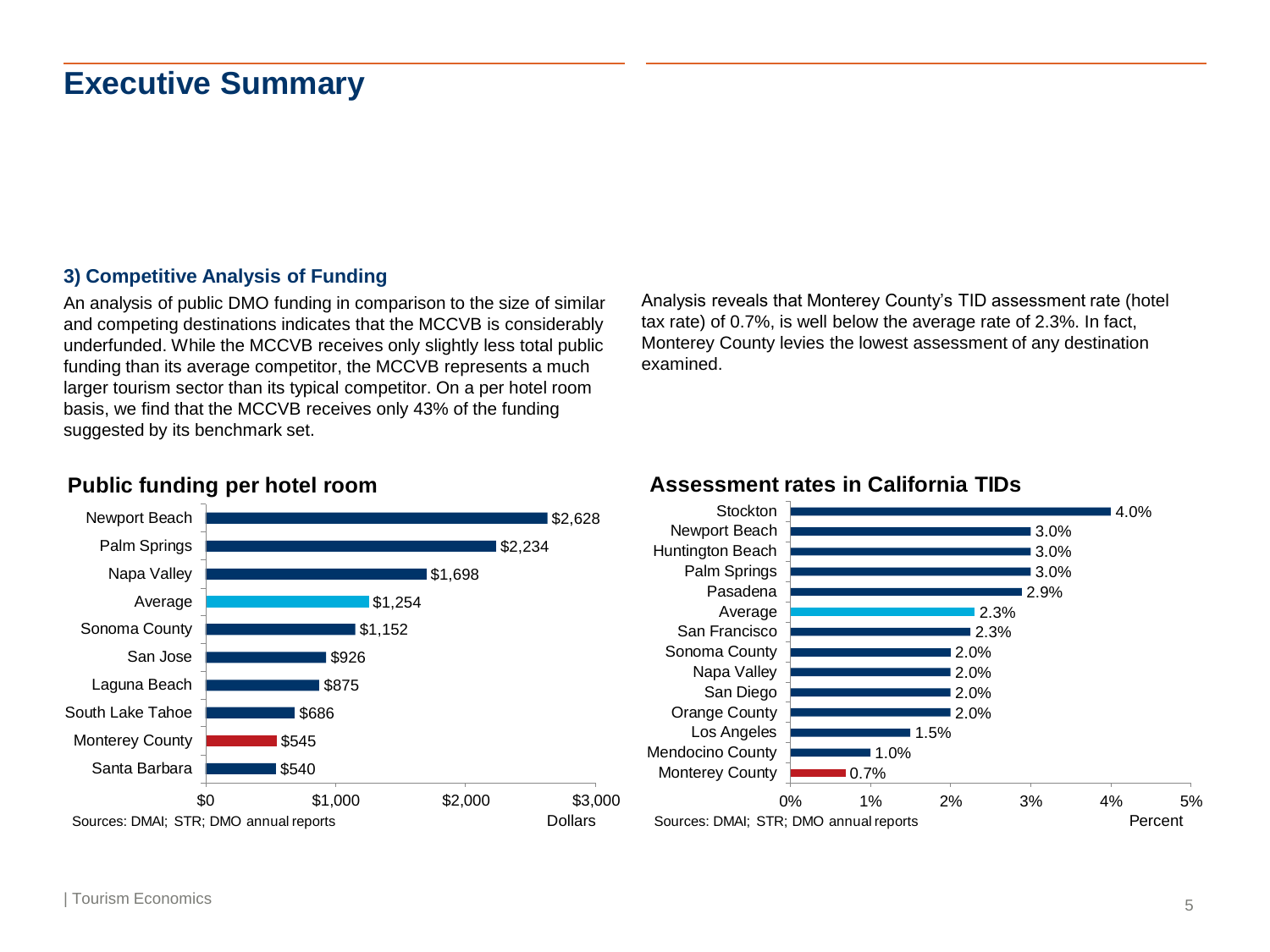### **4) Impacts of the TID on Monterey County's Economy**

Monterey county relies on the TID to be competitively funded in comparison to competing destinations. The TID comprises 83% of the public funding necessary to compete suggested by our benchmarking analysis.

To analyze the impact of the TID, we create two scenarios, a **Non-TID Scenario (or Absence of TID)** and a **Baseline Scenario** in which the TID remains in place. We estimate the fiscal and economic impacts of these two scenarios

In 2020, our **Baseline Scenario** forecasts MCCVB receiving \$7.6 million in public funding. In the **Non-TID Scenario**, the MCCVB receives \$3.2 million in public funding, a decrease of \$4.4 million. We estimate that this level of funding would result in \$128.9 million of lost visitor spending.

On a cumulative basis, from 2018-2022, we forecast that the TID for Monterey County contributes \$518 million in visitor spending. This spending in turn delivers a total of \$36 million in state and local tax revenue. Additionally, 782,000 total room nights and \$174 million in room revenue result from the TID. To put this into perspective, a medium-sized hotel (100 rooms) with a destination average ADR (\$222) gains 1,600 rooms and \$360,000 in room revenue.

### **DMO revenue and visitor spending in two scenarios, 2020**

| Dollar figure in millions                        | <b>Baseline</b><br>Scenario | Absence of TID<br>Scenario |
|--------------------------------------------------|-----------------------------|----------------------------|
| TID revenue                                      | \$4.4                       |                            |
| Hotel tax revenue                                | \$2.9                       | \$2.9                      |
| Private revenue                                  | \$0.3                       | \$0.3                      |
| <b>Total MCCVB revenue</b>                       | \$7.6                       | \$3.2                      |
| Total Funding decrease relative to baseline      | --                          | \$4.4                      |
| Total decrease in marketing spending (90%)       | --                          | \$4.0                      |
| Anticipated total ROI on lost marketing spending | --                          | $32-to-1$                  |
| Decrease in visitor spending                     |                             | \$128.9                    |
| Total visitor spending                           | \$3.067                     | \$2,938                    |

Sources: Tourism Economics

#### **Visitor spending in two scenarios**

Nominal dollars, billions

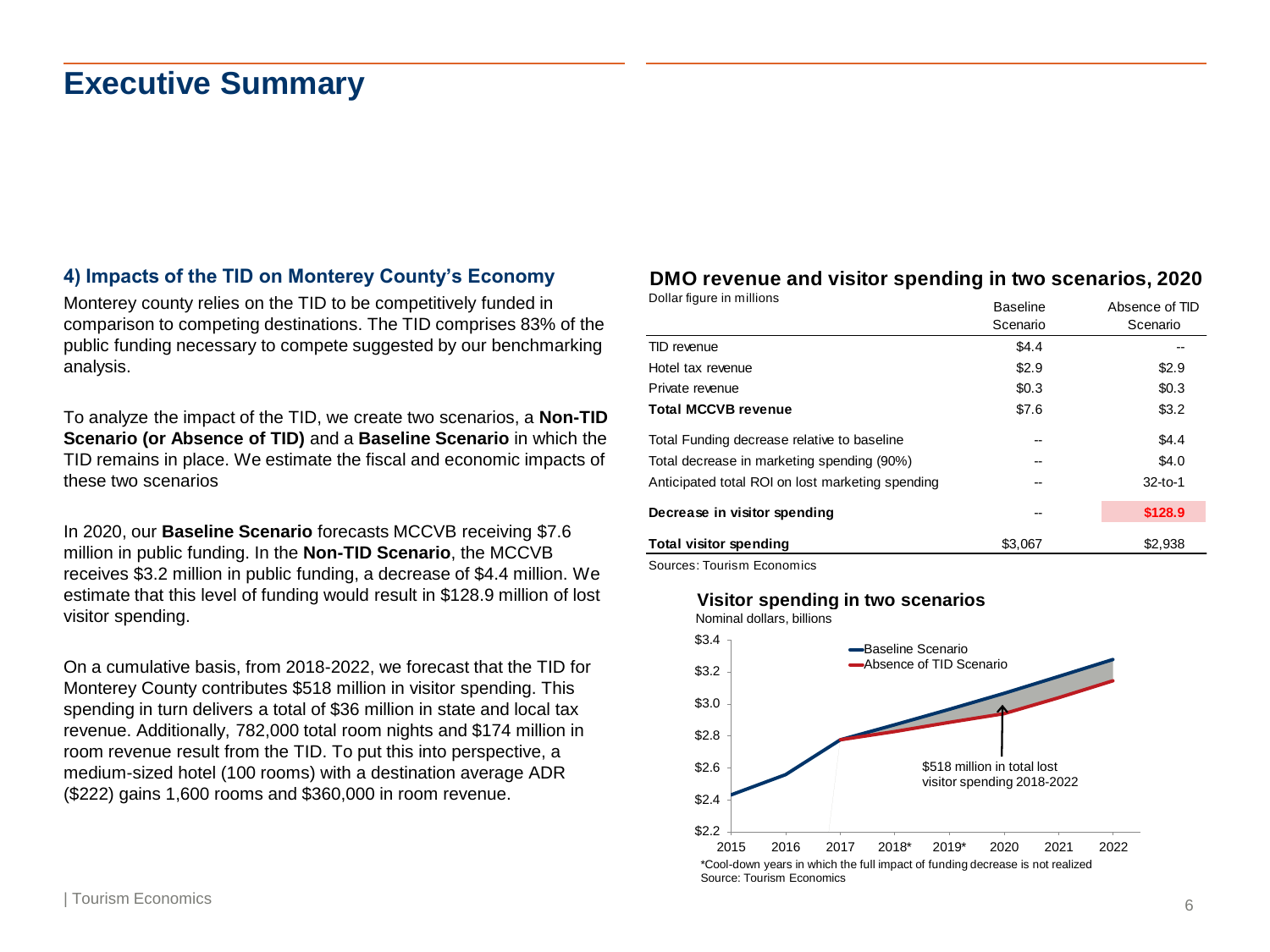#### **Appendix 1: Methodology**

We combine previous research and widely accepted techniques to calculate how increased DMO funding will increase visitor spending and the economic impacts of tourism on the Monterey County economy.

#### **Appendix 2: The economic rationale for destination marketing**

The case for destination marketing is broad and compelling. The need for strong destination marketing is connected to the characteristics of the tourism sector, the dynamics of travel markets, and proven economic returns of effective marketing. Destination marketing plays an integral and indispensable role in the competitiveness of the local tourism economy by addressing three challenges. In addition to addressing key challenges, catalytic impacts make tourism promotion integral to Monterey County's tourism sector and economy as a whole.

#### **Appendix 3: Case study review**

A case study review demonstrates the important role of the destination marketing organization (DMO) on the local tourism economy, and validates the need for competitive destination funding. When destinations such as Colorado and San Diego significantly reduced destination marketing, profound negative impacts on visitation soon followed. Conversely, providing increased levels of funding has been shown to drive tourism growth and positively contribute to regional and national perceptions, such as the case with the "Pure Michigan" campaign.

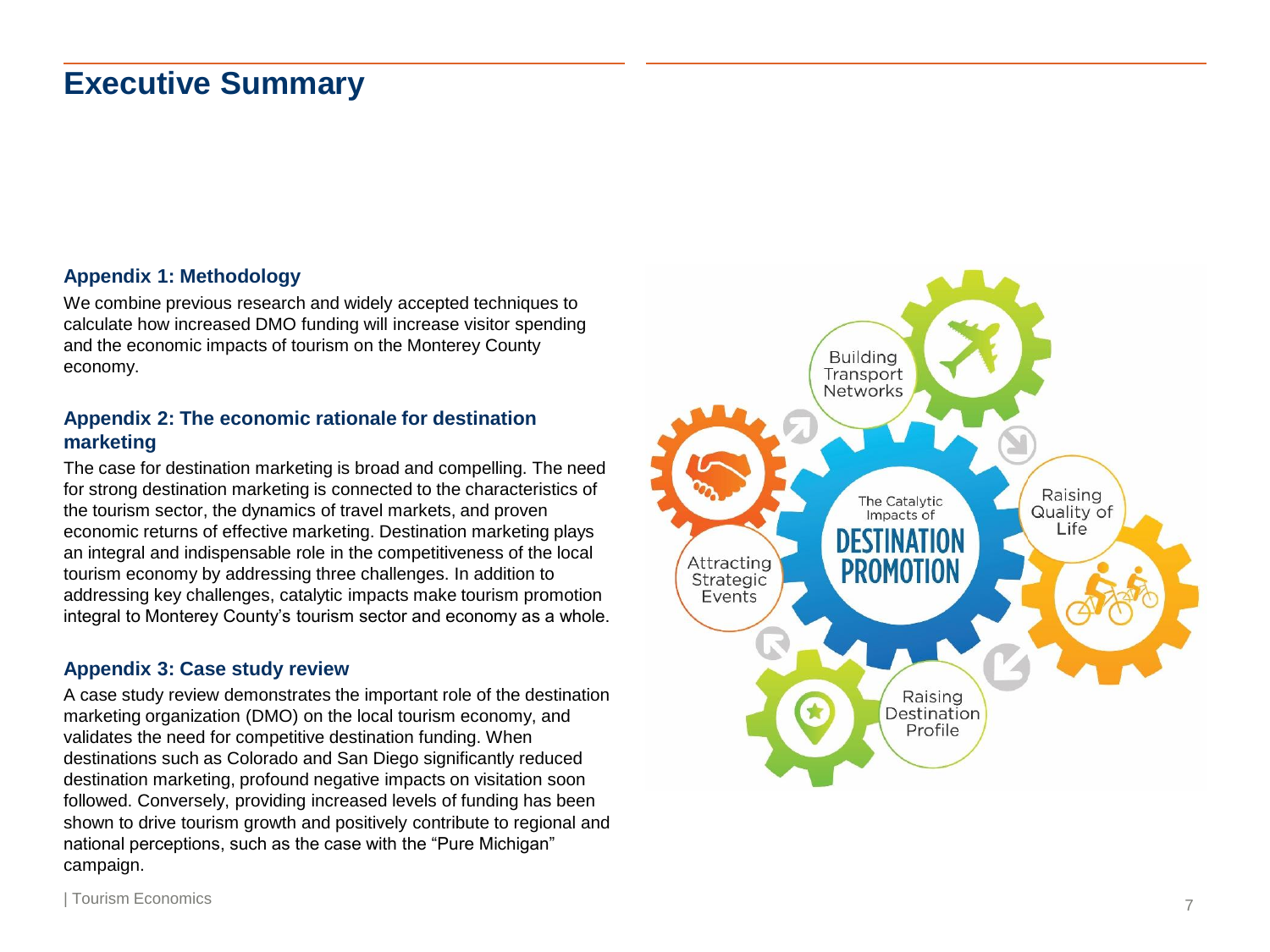1) Monterey's Tourism Sector Overview and Recent Performance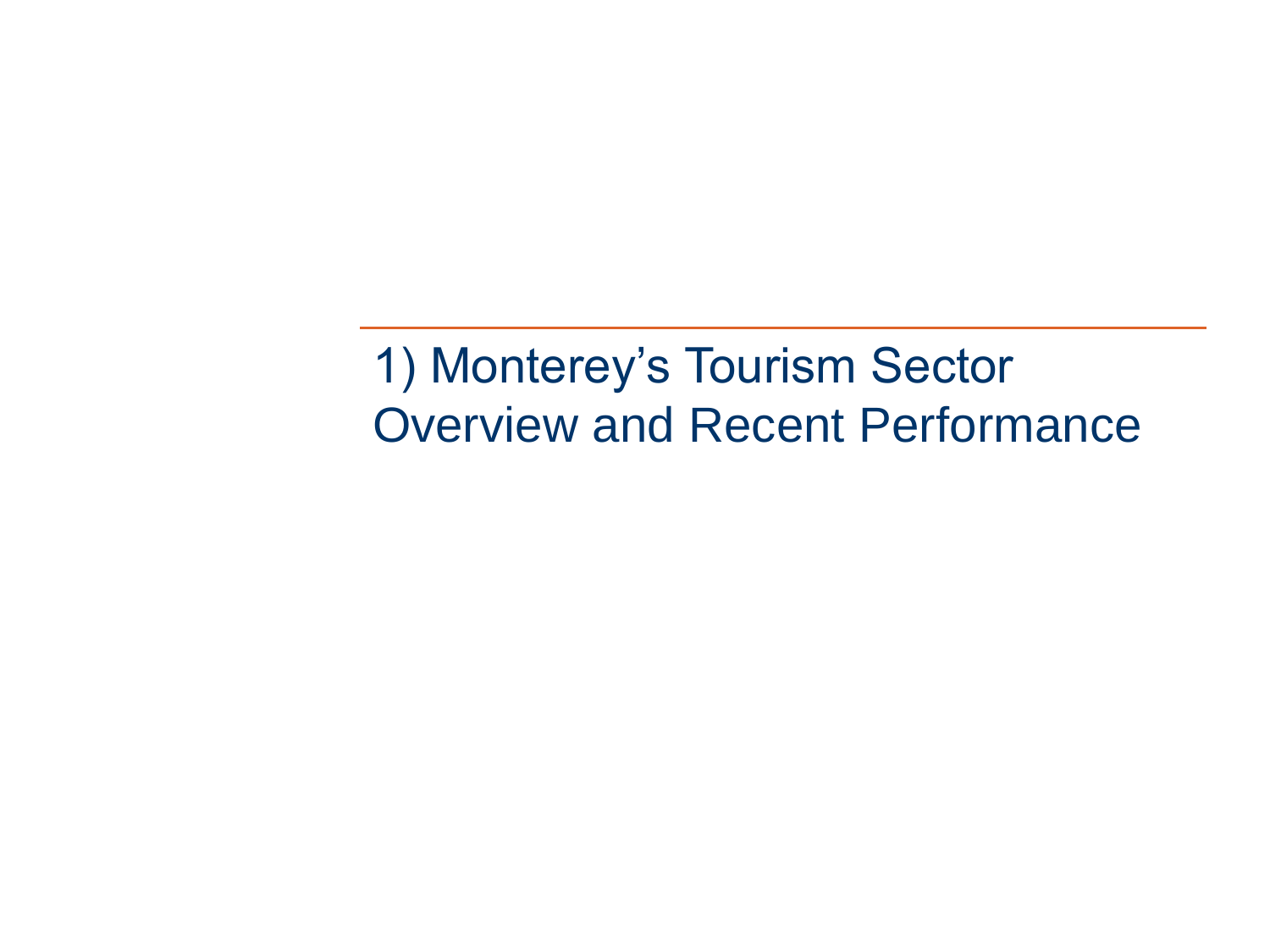# **Tourism is a major driver of the Monterey County economy**

In 2015, visitors spent \$2.7 billion in Monterey County, generating 24,400 jobs and \$1.1 billion in local income

The following pages detail the size of Monterey County's tourism sector along with trends in the tourism sector.

Visitors to Monterey County spent \$2.7 billion in 2015. The majority of this spending accrues to the accommodations and food services sectors.

This spending directly generates (i.e. not including indirect and induced effects) 24,390 jobs, \$1.1 billion of income, and \$240 million in state and local taxes.

10% of all jobs and 5% of all income in Monterey County is directly attributable to tourism (source: BEA).

Monterey County represents approximately one-third of the Central Coast region's tourism sector and over  $\tilde{2}$ % of the state's tourism sector.

### **Key tourism indicators in Monterey County**

| Dollar figures are in millions | Share of Central |             | Share of         |
|--------------------------------|------------------|-------------|------------------|
|                                | 2015 value       | Coast total | California total |
| <b>Total visitor spending</b>  | \$2,709          | 33.5%       | 2.2%             |
| Accommodations                 | \$680            | 36.2%       | 2.9%             |
| Food Service                   | \$797            | 36.1%       | 2.8%             |
| <b>Food Stores</b>             | \$73             | 27.2%       | 2.0%             |
| Local Tran, & Gas              | \$203            | 22.0%       | 1.2%             |
| Arts, Ent. & Rec.              | \$356            | 35.7%       | 2.2%             |
| <b>Retail Sales</b>            | \$491            | 34.7%       | 2.9%             |
| Visitor Air Tran.              | \$18             | 28.6%       | 0.3%             |
| Other travel spending          | \$91             | 27.9%       | $0.9\%$          |
| <b>Earnings</b>                | \$1,111          | 39.5%       | 2.7%             |
| <b>Employment</b>              | 24,390           | 30.8%       | 2.4%             |
| State and local taxes          | \$240            | 34.8%       | 1.5%             |

Source: Dean Runyan Associates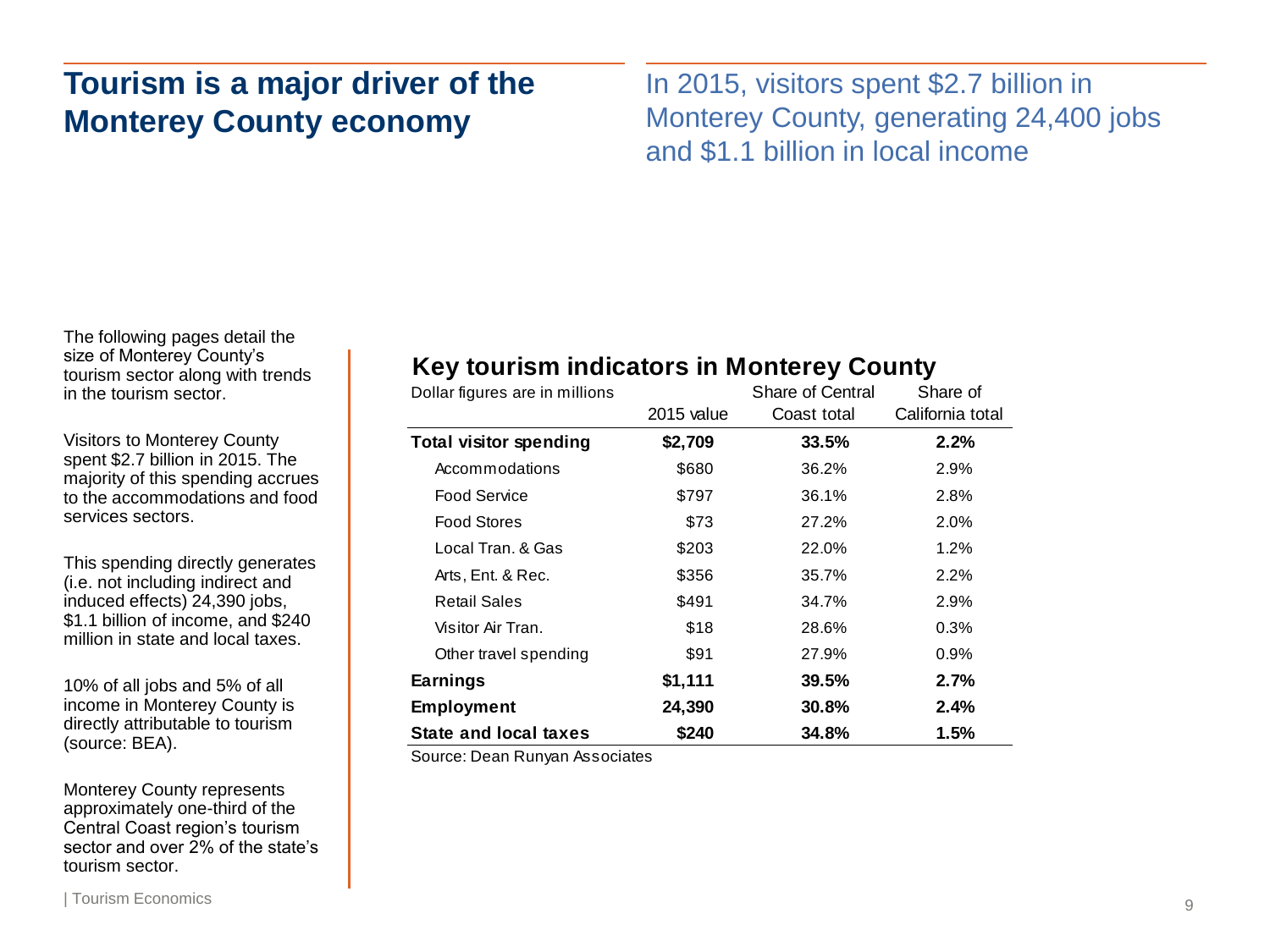# **Visitor spending is distributed throughout the county**

While the city of Monterey receives the most visitor spending, all local communities benefit from the tourism sector

31% of all spending in Monterey County, or \$845 million, occurs in the City of Monterey. While the City of Monterey receives the most spending, smaller cities like Marina and Pacific Grove receive over \$100 million annually.

# **Visitor spending in Monterey County, 2015**

Nominal dollars, millions, and percent of total

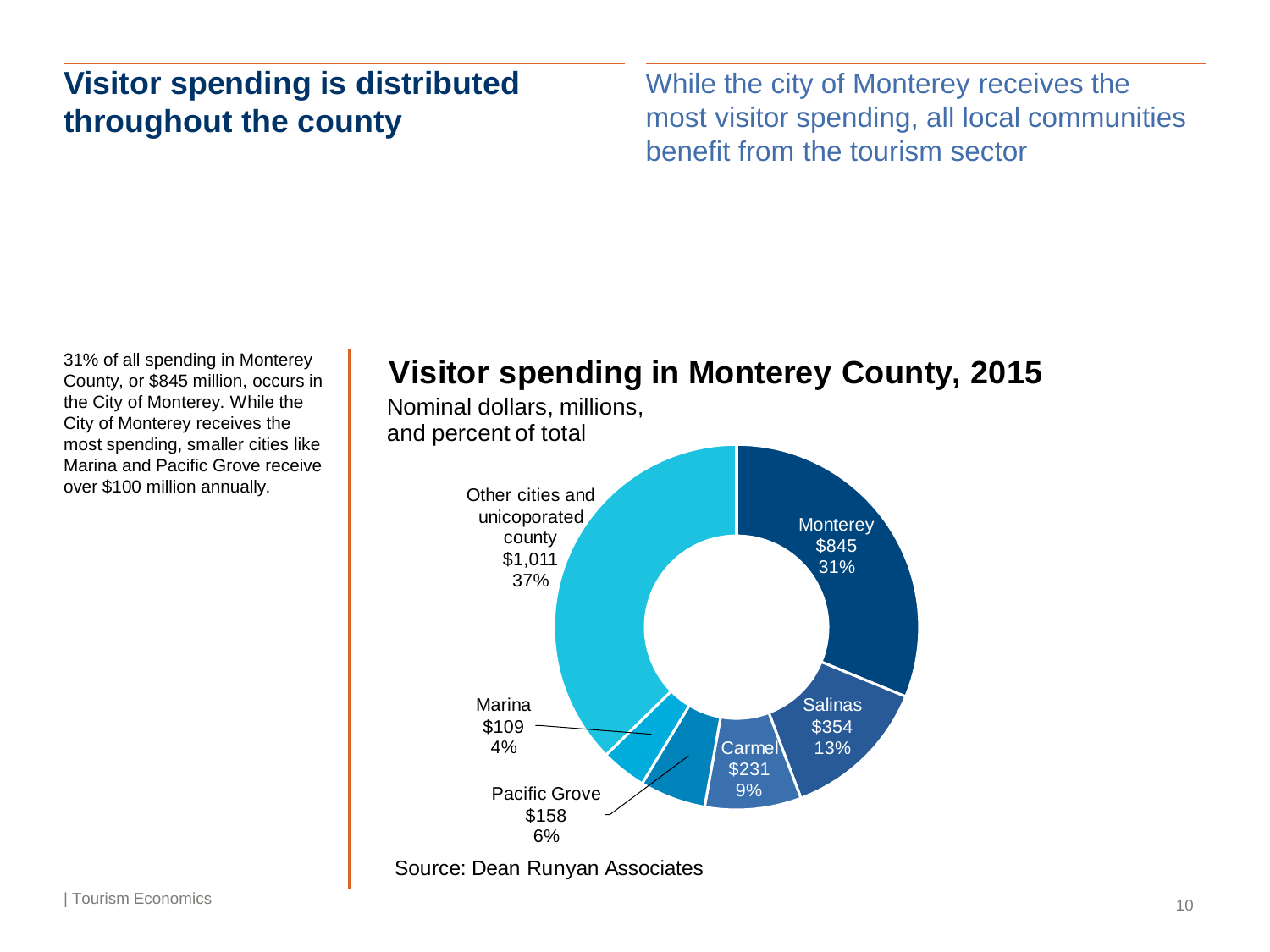# **The impact of tourism is rapidly increasing**

Visitor spending is up 30% in six years

Visitor spending reached \$2.7 billion in 2015, up from \$2.1 billion in 2009, a 30% increase in six years. Over the same period, employment is up 18%, income is up 31%, and tax revenue is up 27%.

# **Key tourism impacts in Monterey County**

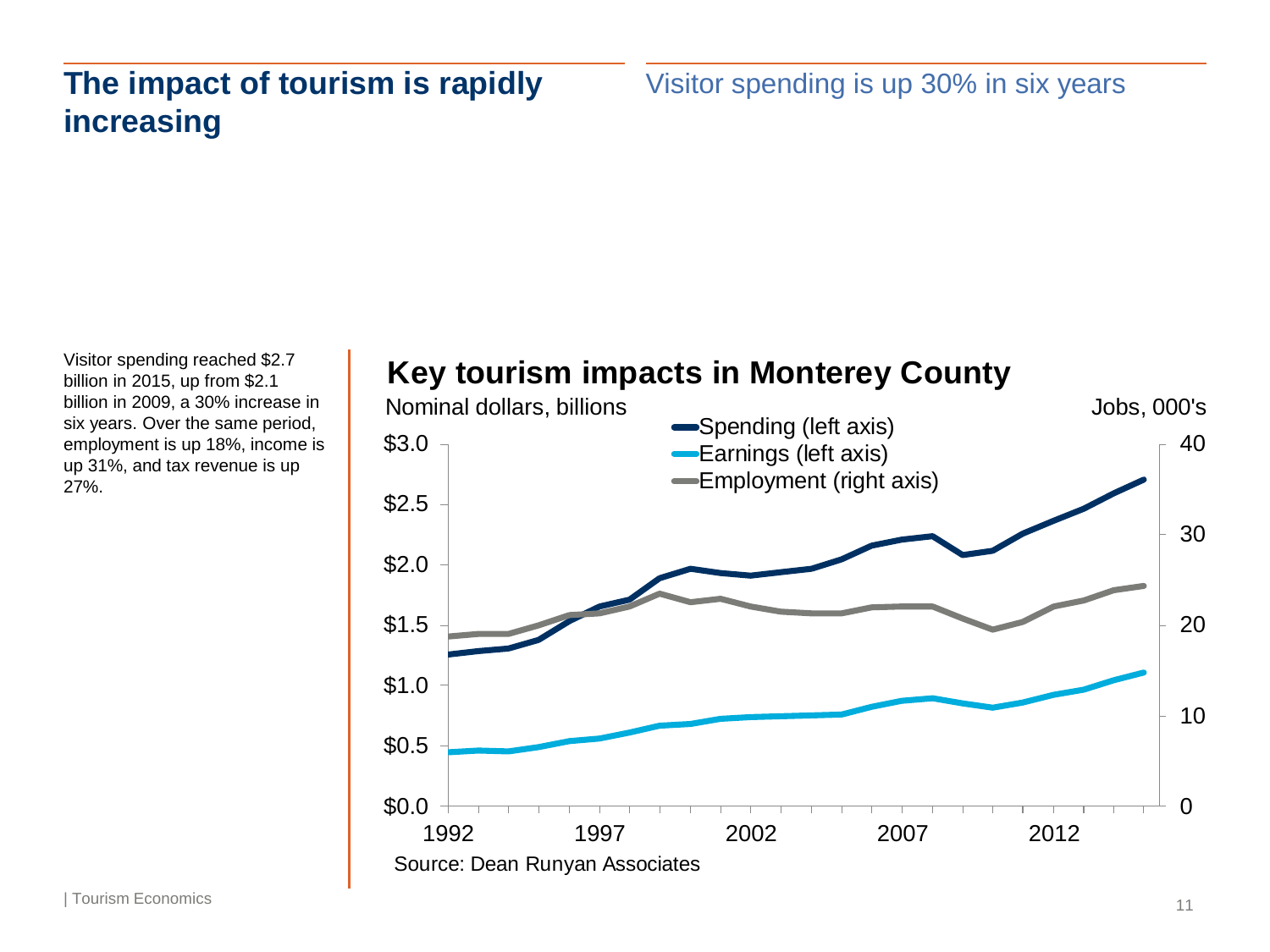# **Hotel sector KPIs are rising steadily**

ADR reached \$194 and RevPAR reached \$140 in 2016

Hotel sector KPIs (key performance indicators) have grown at a steady rate since 2011.

- ADR (average daily rate) increased to \$194 from \$158.
- RevPAR (revenue per available room) increased to \$140 from \$96.
- Occupancy rate increased to 72% from 61%.

# **Key hotel metrics in Monterey County**

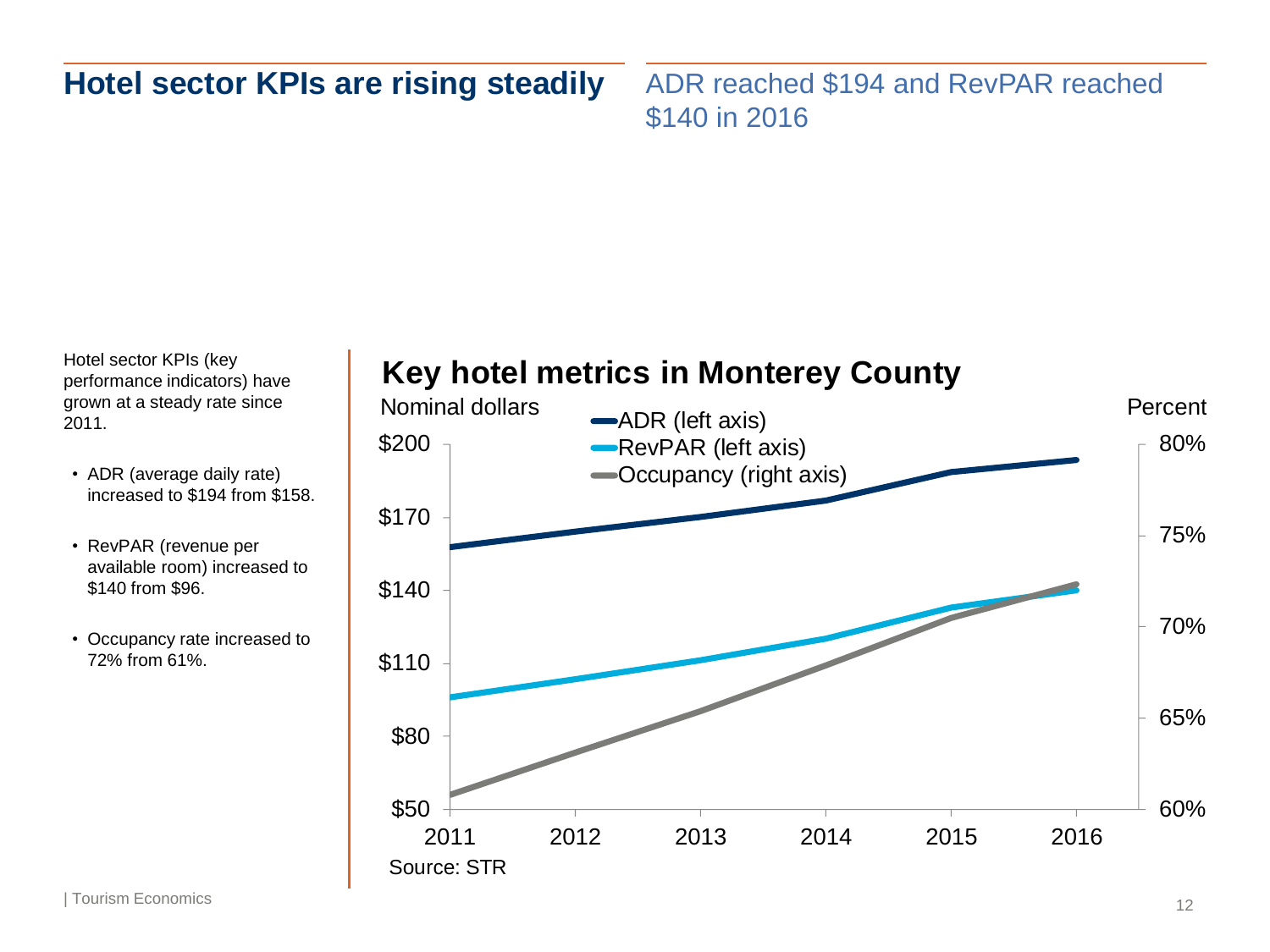# **Total room demand is growing at a healthy rate**

Monterey County has grown at a similar rate as competing destinations

Room demand in Monterey County has grown 17% since 2012. This is higher than Santa Barbara's growth, and roughly equivalent to growth in Napa County and Sonoma County.

This indicates that Monterey County is growing at a similar rate as its nearby competitive destinations.

# **Growth in hotel room demand, 2012-2016**

Index (2012=100)

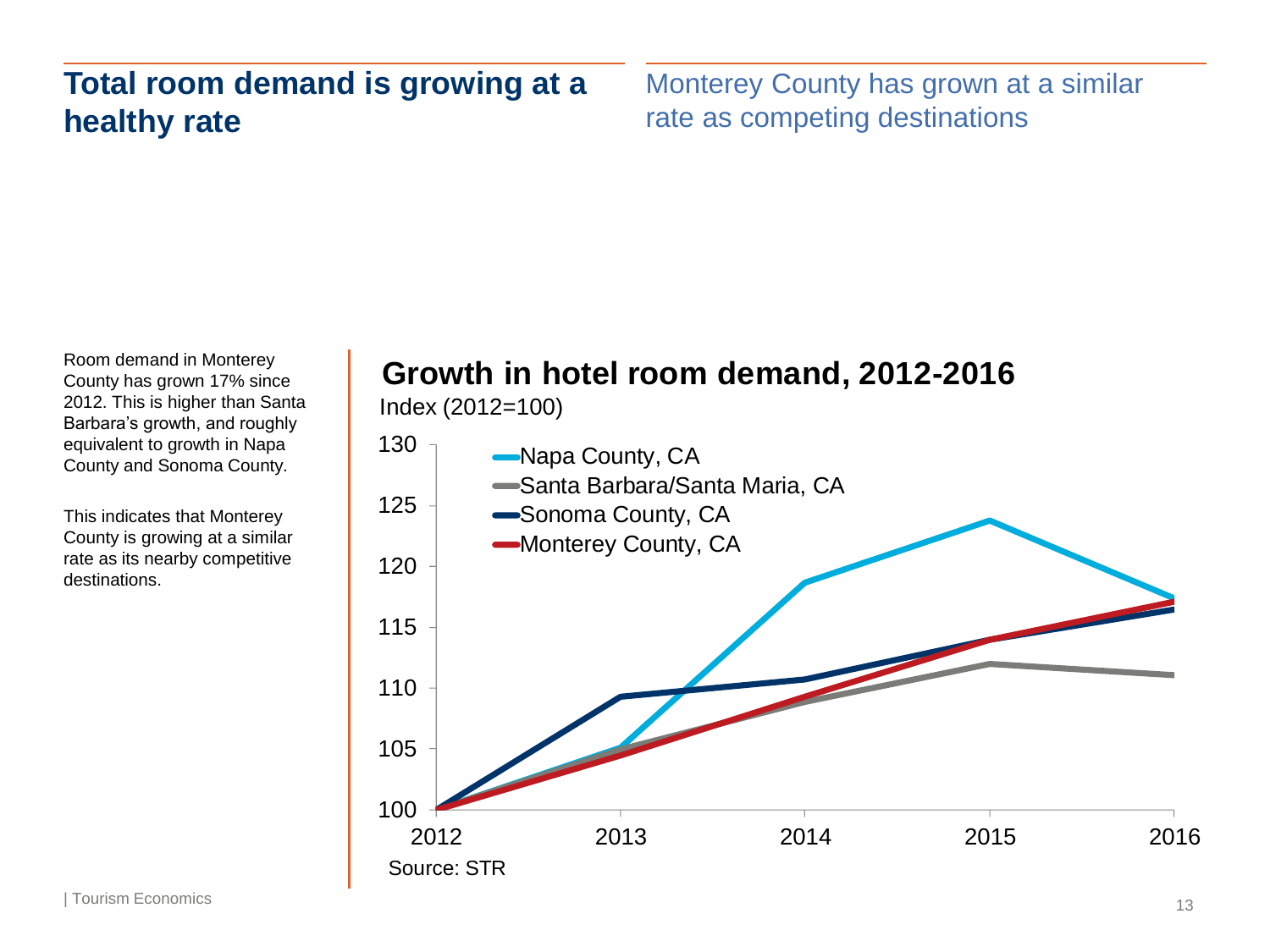# **Monterey County's share of room demand in the state has increased**

The increase may appear slight, but represents 118,000 additional room nights

Room demand may be the best measure of change in market share as it directly reflects the size of the overnight tourism market, and overnight tourists account for the majority of visitor spending.

Monterey County's share of the state's total room demand has increased slightly to 2.21% in 2016 from 2.12% in 2011.

While a 0.09 percentage point increase in the share of rooms booked may appear small, travelers booked 141 million rooms in California in 2016, and therefore a 0.09% increase in share equates to 118,000 more room nights in Monterey County.

All trends examined indicate that tourism in Monterey County is experiencing healthy growth.

# **Monterey County's market share**

Percent of California's total room demand

2.3%



| Tourism Economics 14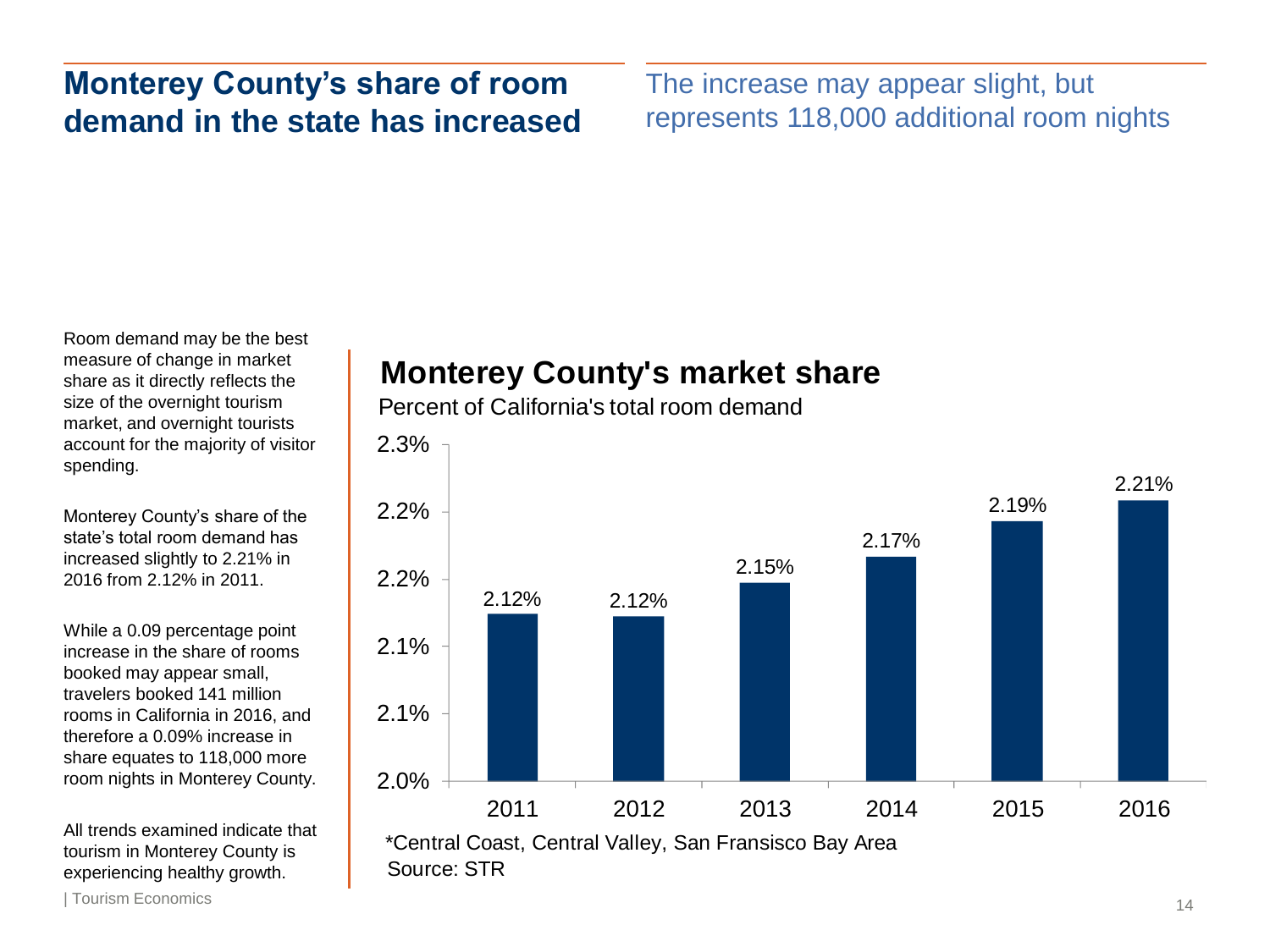# 2) MCCVB Performance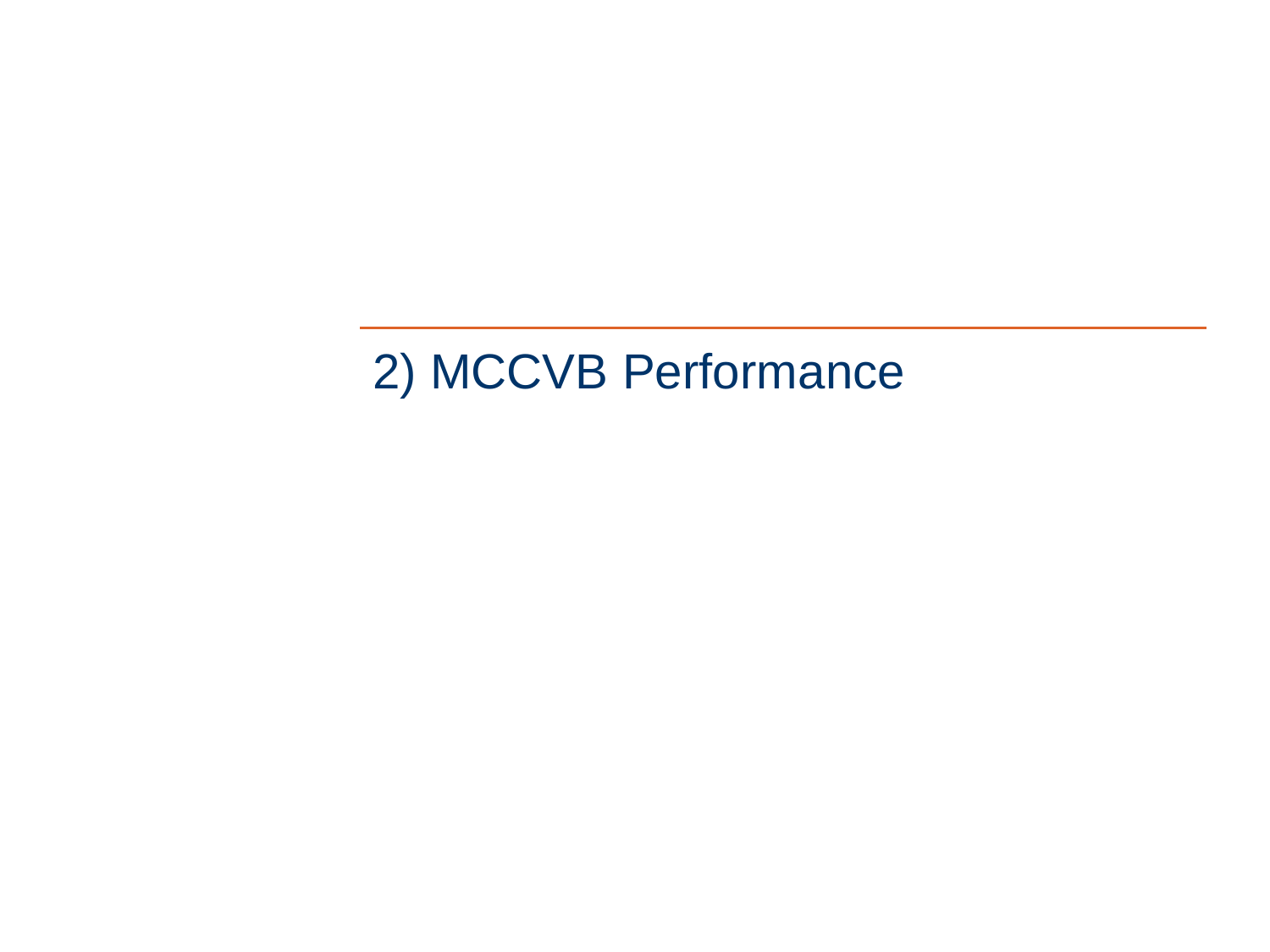**The Monterey County Convention & Visitor Bureau (MCCVB) is an engine that drives the growth of Monterey County's tourism sector**

The MCCVB utilizes a variety of complementary channels to encourage potential travelers to visit and spend the night in Monterey County

### Hosting SeeMonterey.com

- **Engineered a major reconfiguration of** the site in 2016 based on stakeholder feedback
- Created a "Utrip" feature which allows visitors to create customized itineraries
- Hosted 1.7 million unique visitors in 2016

### Creating online and social media campaigns

- Partners with LATimes.com and SFGate.com to create an online Monterey content hub that garnered 121,000 story reads
- The Big Blue Live Sweepstakes earned 1.3 billion(!) total media impressions
- Engages over 100k Facebook fans, 18k Twitter Followers, and 13k Instagram followers



### Working with industry professionals

- Hosted 14 FAM tours with 144 agents and operators
- Facilitated 87,500 room nights for groups, or 2.8% of all room nights in Monterey County

### Catering to Group Sales experiences

- The MCCVB's Strategic Client Services Department works to create programs that add additional value to group experiences
- Site inspections allow potential meeting professionals to see the hotels and venues
- Microsites and custom maps ensure that each group's unique needs and desires are catered to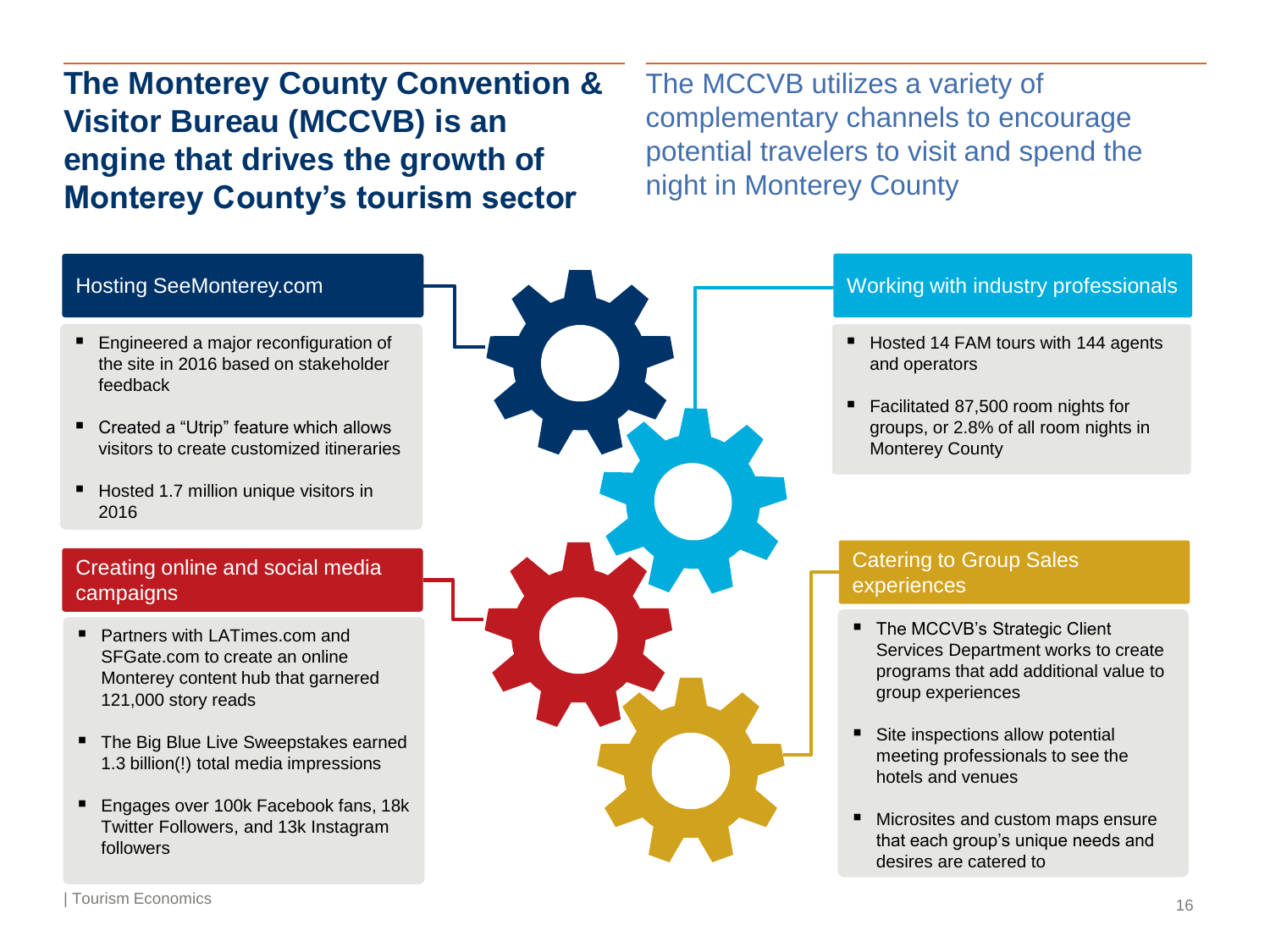# **Booking large groups and generating millions of dollars in economic impact**

In 2016, the MCCVB sales team facilitated 87,500 room nights and created a total economic impact of \$79 million

The following slides detail the major impacts that the MCCVB has on the Monterey County tourism sector and the Monterey County brand.

The MCCVB sales team actively pursues group bookings for Monterey County hotels.

In 2016, the sales team facilitated 87,500 rooms for group bookings; this equates to 2.8% of all Monterey County room nights. These bookings generated \$79 million in local economic impact.

### Room nights and impact generated by sales team

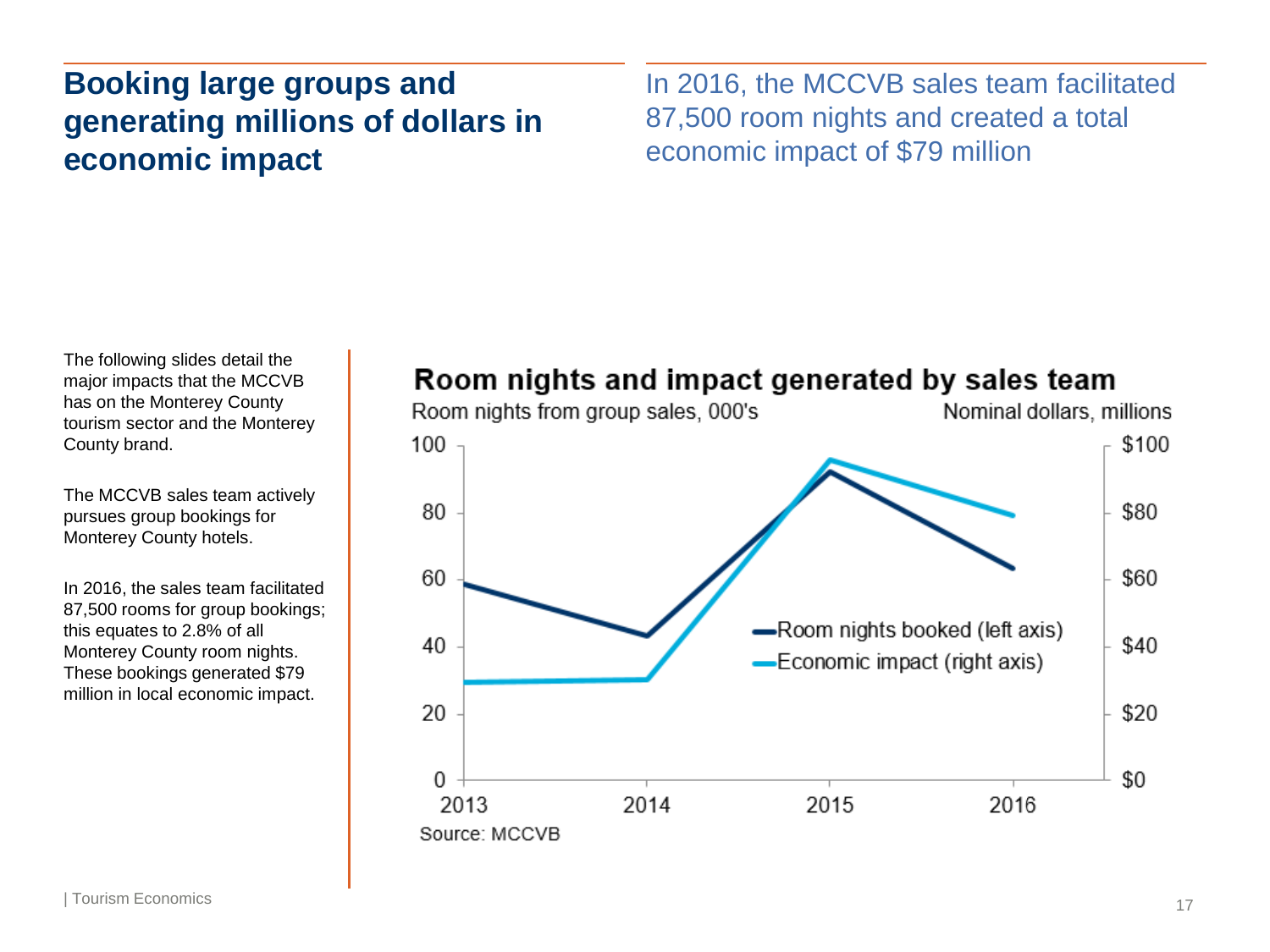# **Influencing visitors to spend the night**

Visitor Services Specialists work to encourage visitors to lengthen their stays and spend more money in Monterey **County** 

The Monterey Visitors Center serves as a local tourism hub and encourages inquisitive visitors to stay in Monterey longer and spend more money at local businesses. In 2016, 62% of visitors served by Visitor Services Specialists extended their stay as a result of their interaction.

In addition to influencing visitors at the official visitors center, the MCCVB operated satellite services at 43 local events and conferences. In 2015-16, 108,000 visitors were assisted by specialists, these meetings generated 90,700 incremental room nights and \$29 million in additional visitor spending.

# **Visitor services**

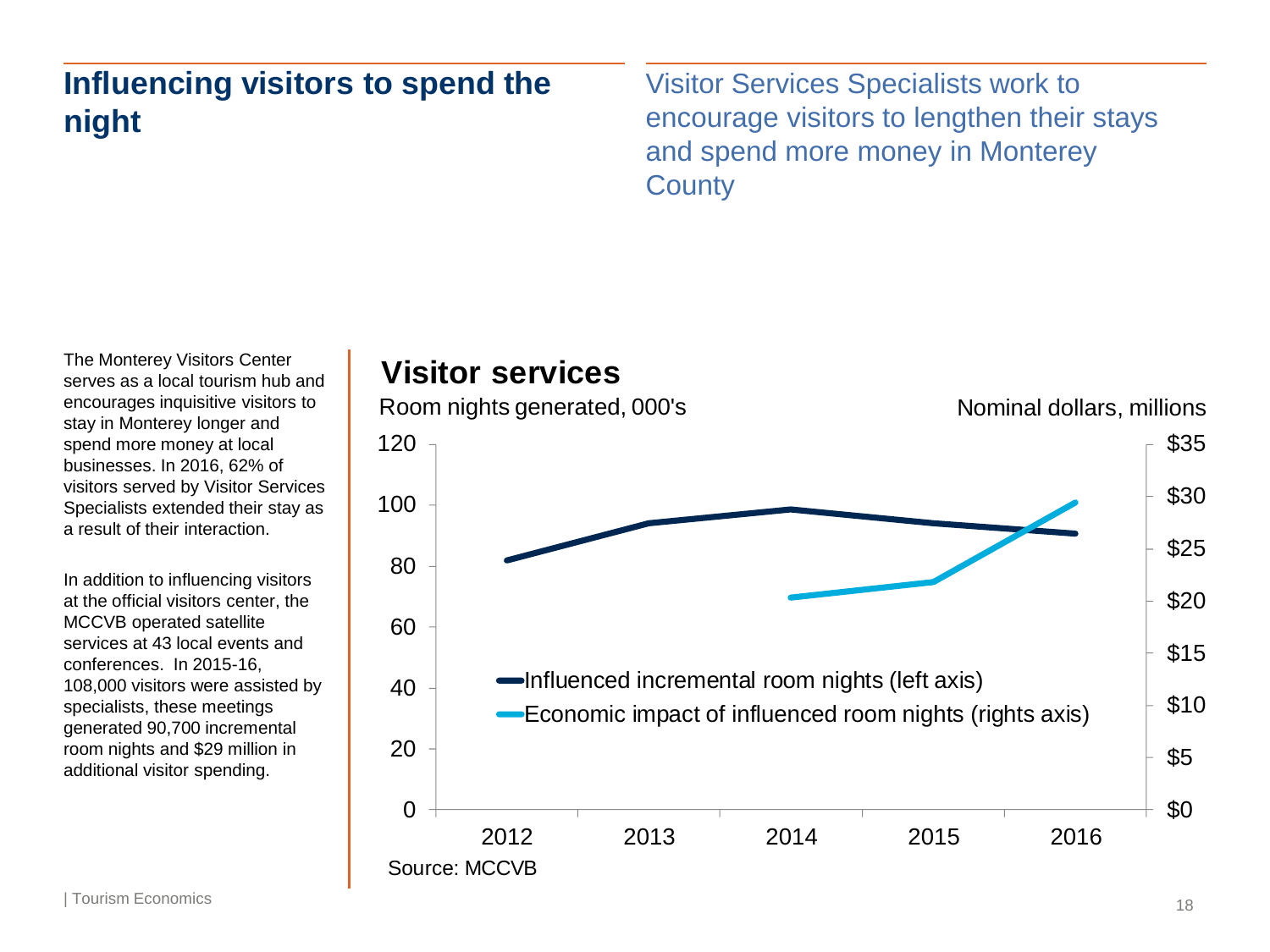# **Promoting Monterey County as a destination**

Media campaigns increase perceptions of Monterey County and make travelers more likely to visit Monterey County

The MCCVB has partnered with Strategic Marketing & Research Inc. (SMARI) to measure the impact of its advertising campaigns.

SMARI's research indicates that individuals that have seen media produced by the MCCVB have more positive association with the Monterey brand and are more likely to visit in the future.

38% of individuals that recall seeing media produced by the MCCVB ("Aware") report that they intend to visit in the future vs only 26% of those not aware of the MCCVB's advertisements.

# **Ad campaigns effect on key indicators**

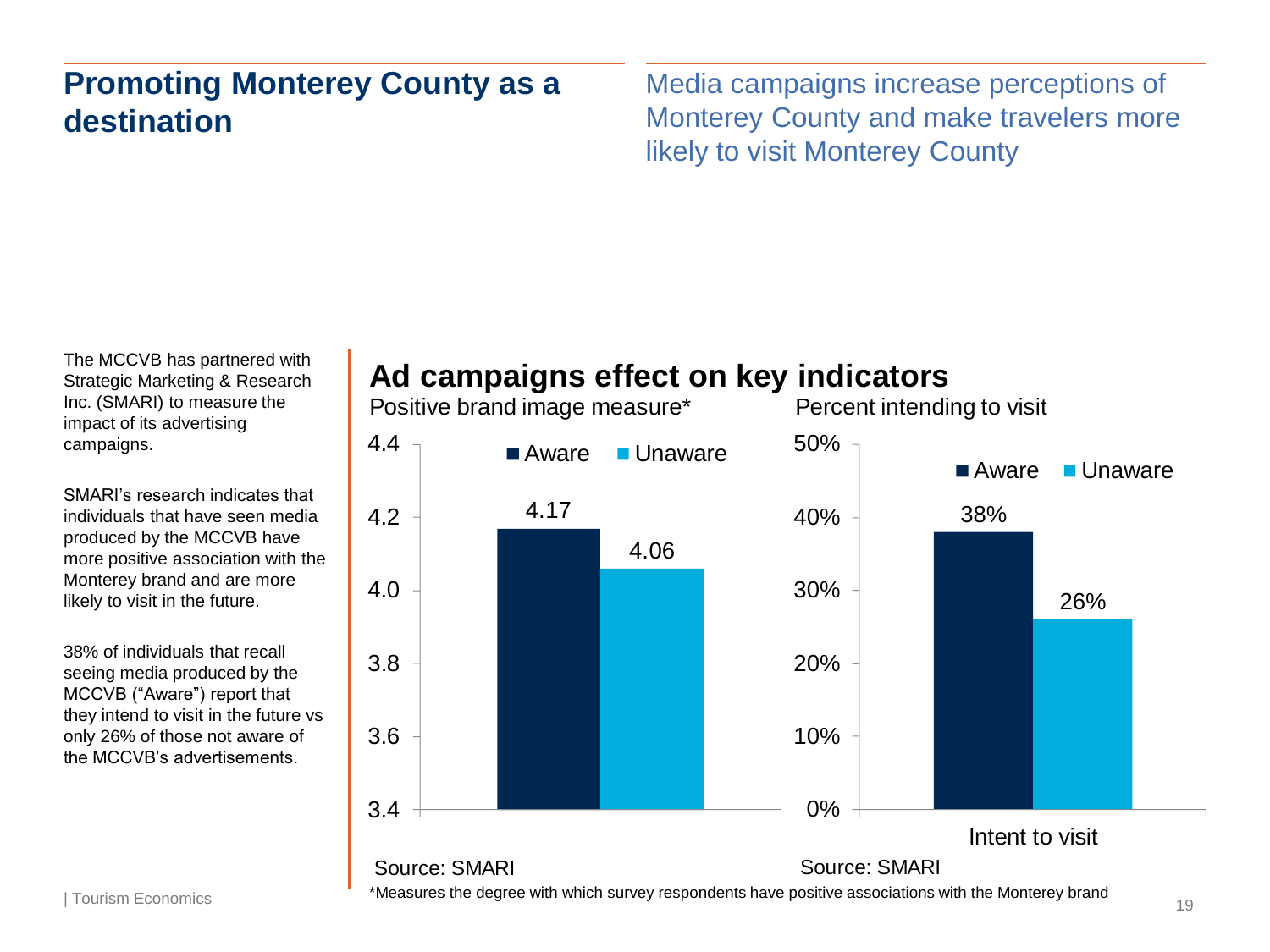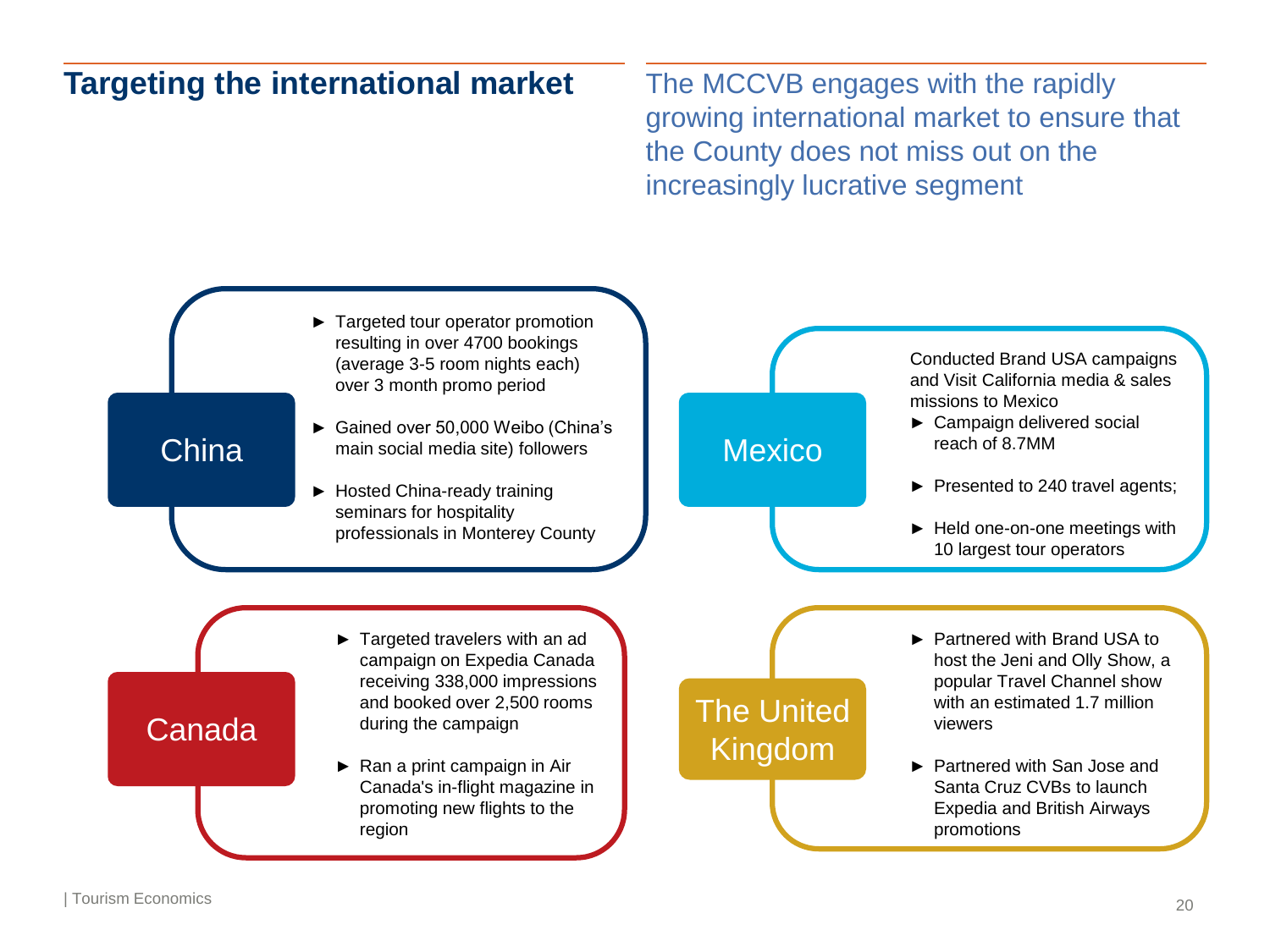3) Competitive Analysis of Funding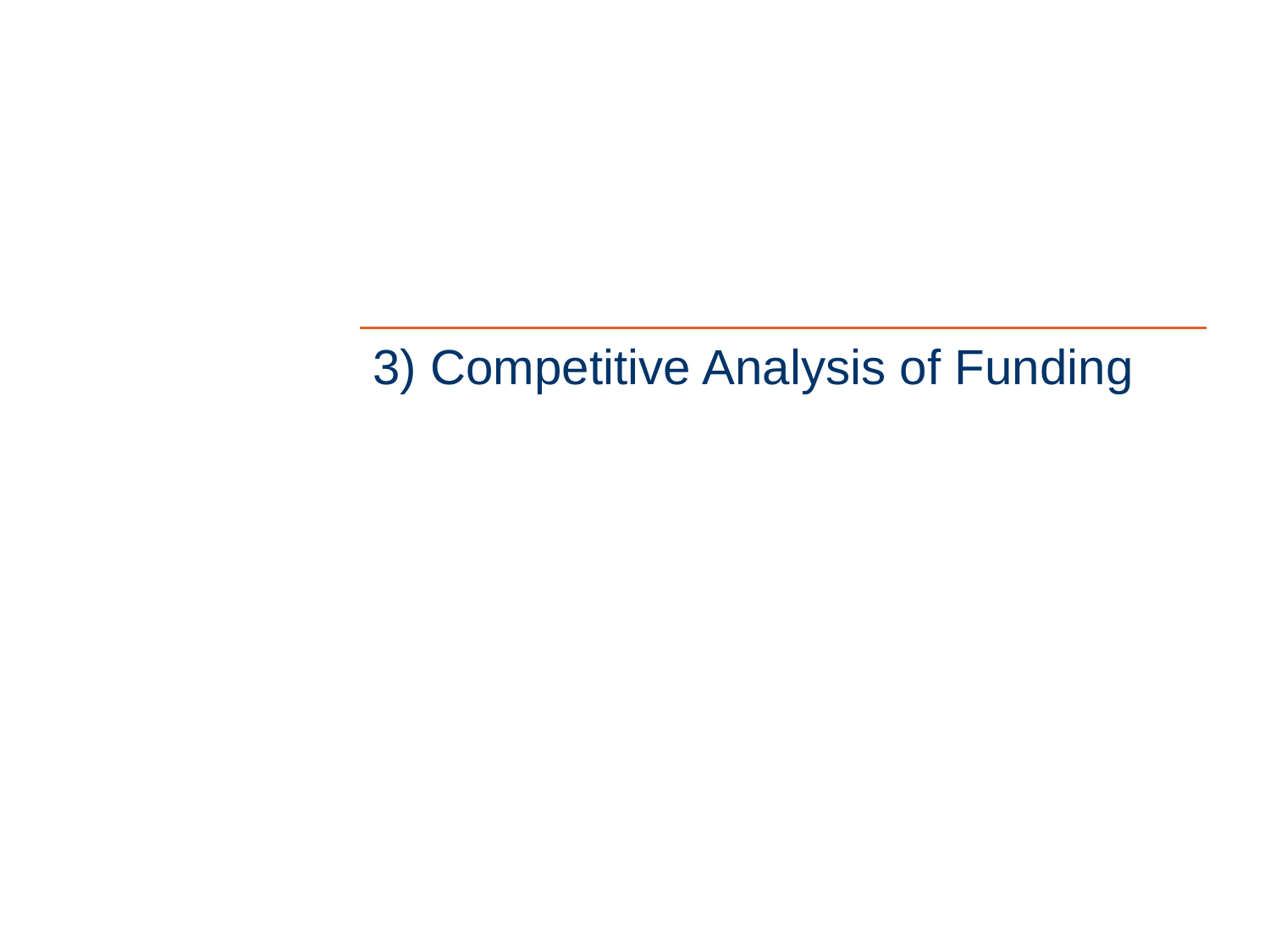# **Funding comparison (1 of 3)**

The MCCVB receives less funding than five of its eight competitors.

The following slides will analyze the MCCVB's level of public funding compared to competing and similar destinations. To analyze the appropriateness of funding for tourism promotion in Monterey County, we analyze a competitive set of eight destination marketing organizations (DMOs). These are the destinations that the MCCVB considers major competitors for the leisure market. This analysis provides key benchmarks in understanding an appropriate level of funding for the MCCVB.

With total public funding (city, county, and assessments) of \$6.9 million, the MCCVB receives less funding than five of its eight competitors but slightly more funding than the set average of \$6.8 million.

### **Total public funding\* for competitive DMOs**

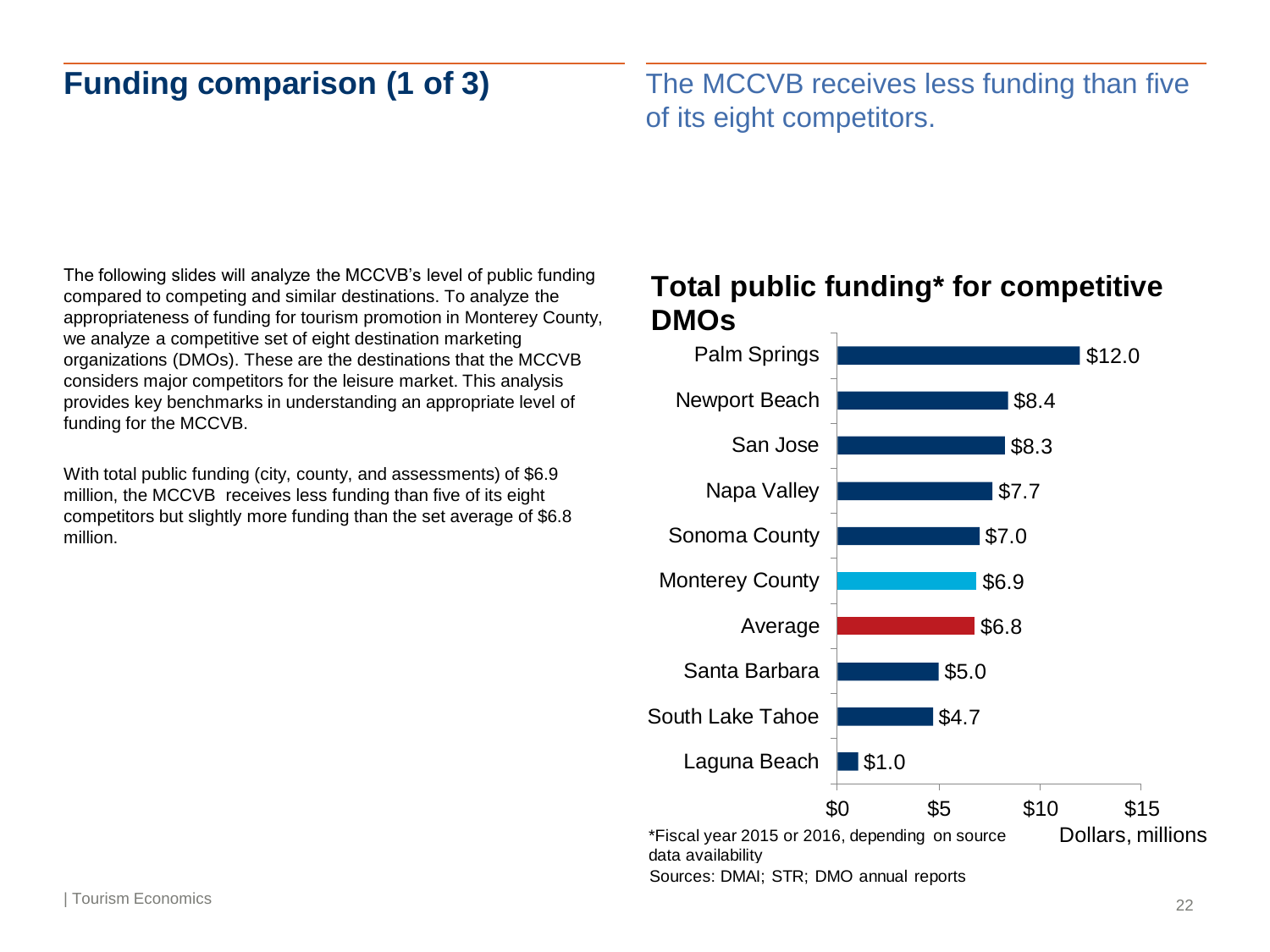# **Funding comparison (2 of 3)**

Monterey County has low DMO funding relative to its hotel inventory

To more fairly compare the appropriateness of DMO funding across the competitors, we evaluate the size of the tourism sector in these destinations (as measured by the number of hotel rooms) compared to the amount of public funding they receive (from the city, county, or special assessment).

Plotting the data reveals that a number of competing destinations receive greater public funding than the MCCVB despite representing a smaller tourism sector.

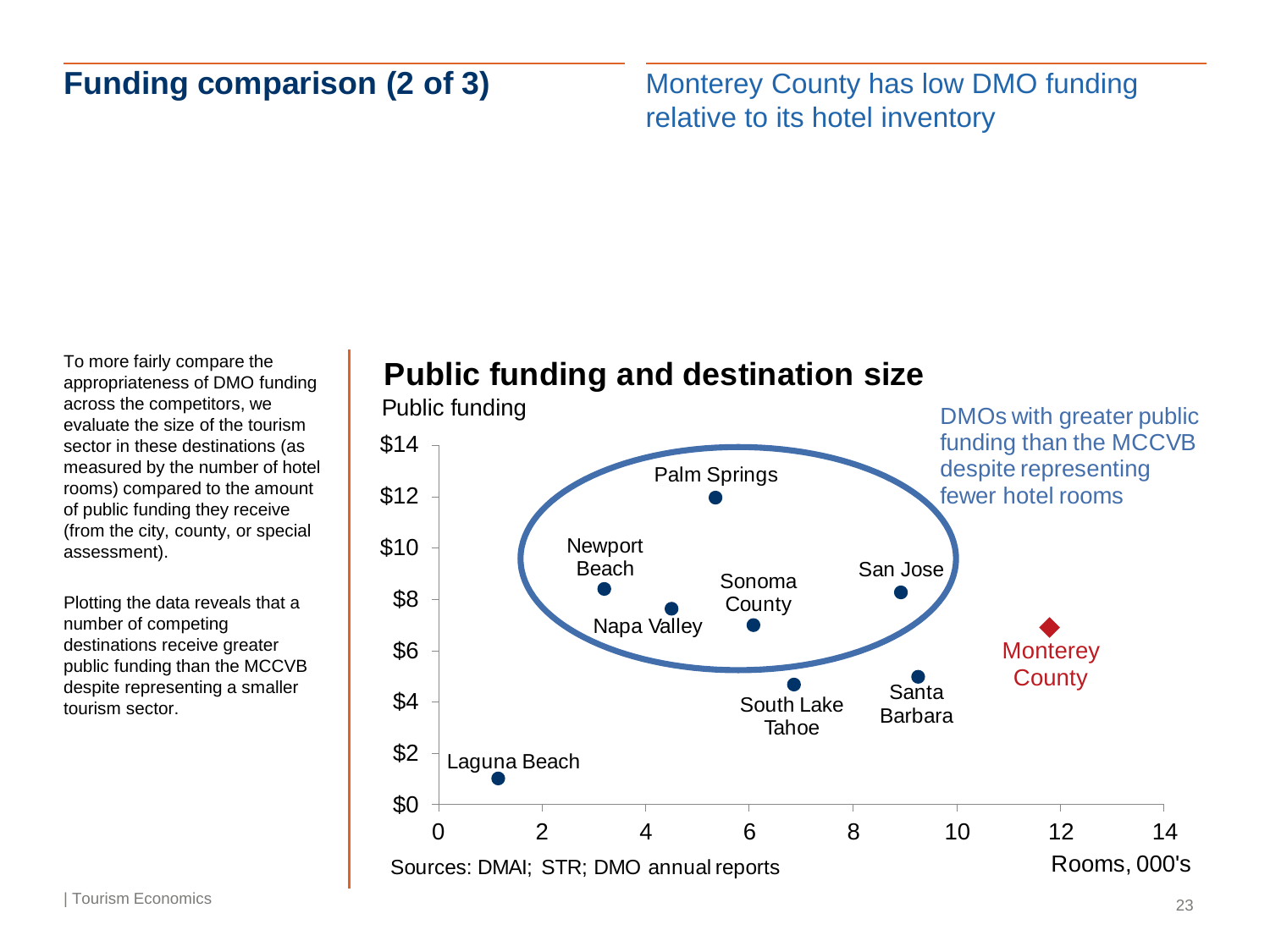# **Funding comparison (3 of 3)**

Monterey County has the second lowest per room funding of the destinations in its competitive set

Continuing our analysis, we calculate the amount of public funding per hotel room to benchmark an appropriate level of public funding for the MCCVB. We find that the MCCVB receives only 43% of the funding suggested by this benchmark. Only Santa Barbara receives less funding than Monterey. **This analysis demonstrates that the MCCVB is not funded at a competitive level.** 

To reach the average of its competitive set, the MCCVB would need to receive 130% more funding or approximately \$7.8 million in additional public funds.

### **Public funding per hotel room**

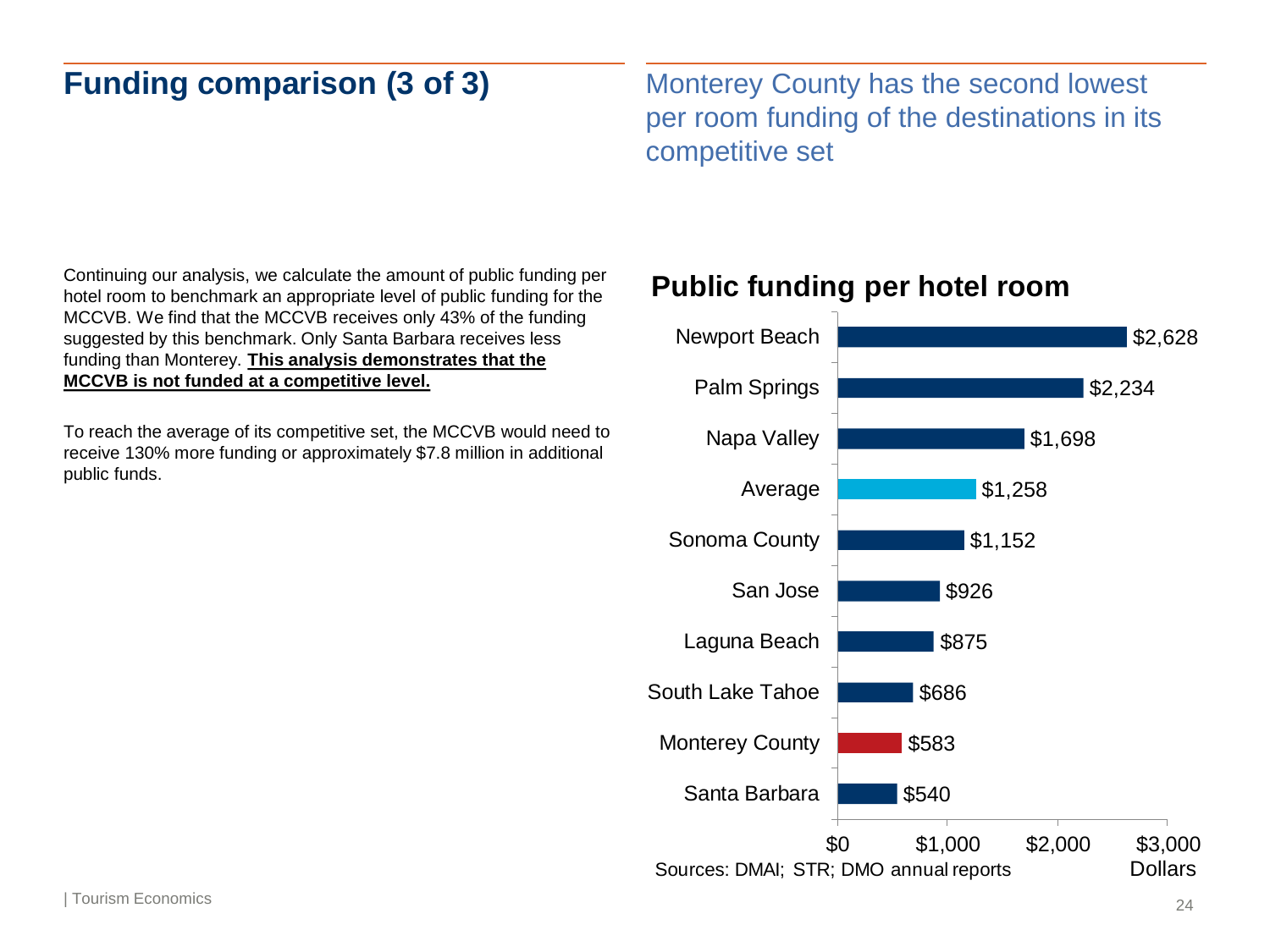# **The relatively low assessment rate in Monterey County impacts the destination's competitiveness**

Adjustments to the TID assessment rate are worth consideration

To benchmark an appropriate assessment rate for the MCCVB , we analyze TID assessments in a number of California TIDs. These TIDs include the MCCVB's competitive set and additional DMOs that disclosed their assessment rate to Destination Marketing Association International (DMAI) to Monterey's competitive set (data on the entire competitive set was not available).

Analysis reveals that Monterey County's TID assessment rate of 0.7% (while the assessment is levied on a per room basis, its equals 0.7% of room revenue) is well below the average rate of 2.3%. In fact, Monterey County levies the lowest assessment of any destination examined.

Since the assessment is the primary source of revenue for the MCCVB (and the vast majority of other DMOs on this list), this results in a limited tourism promotion budget for Monterey County.

### **Assessment rates in California TIDs**

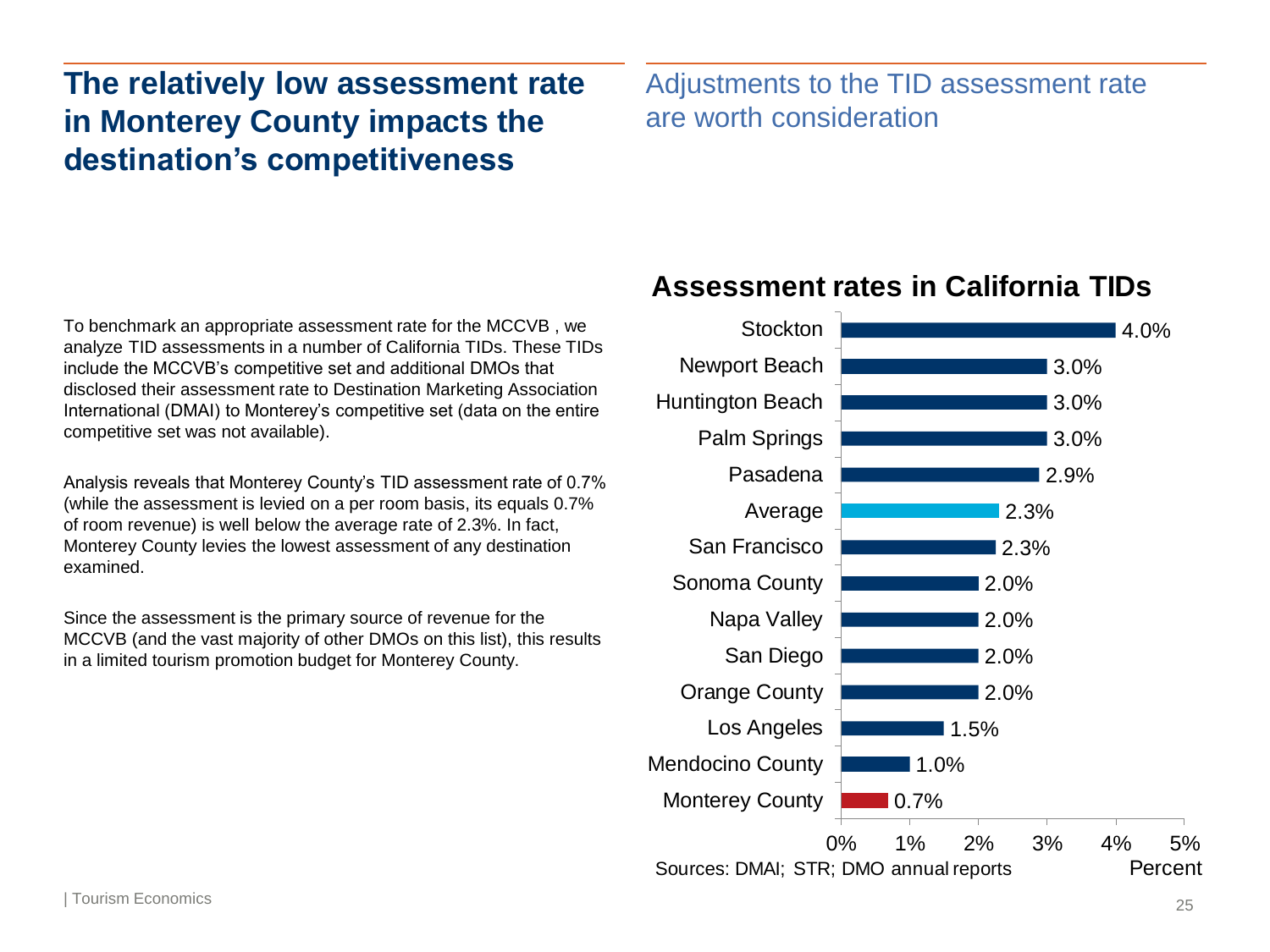4) Impacts of the TID on Monterey County's Economy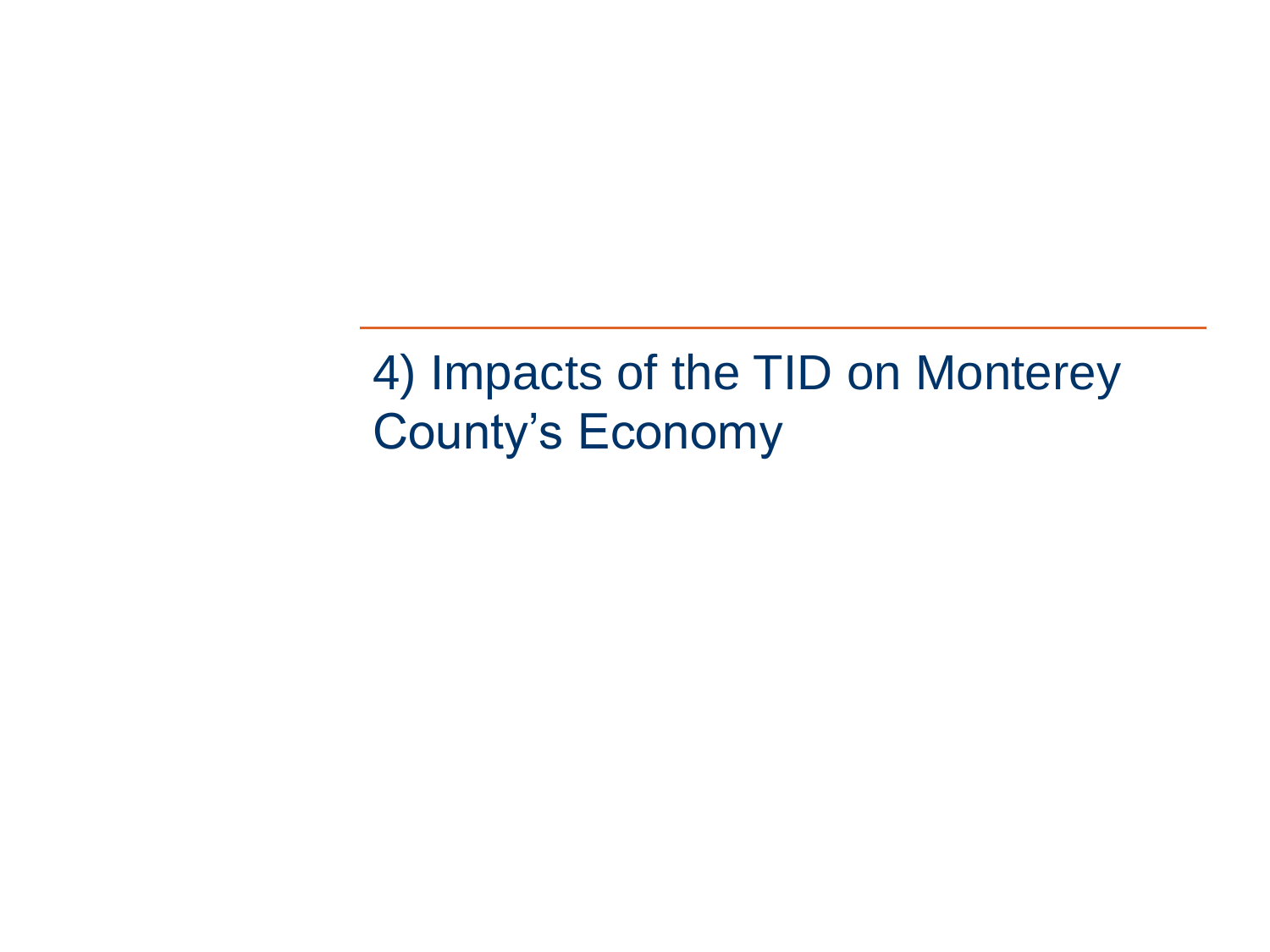# **The TID makes Monterey more competitive**

The following slides detail the potential impact of MCCVB's work without benefit of the TID in Monterey County.

While the analysis in section 3 demonstrated that the MCCVB is underfunded, the TID comprises a significant portion of the funding for the MCCVB, and makes the destination more competitive.

This is important for the MCCVB and the tourism sector of Monterey County as the TID must be re-approved by the City Council on an annual basis.

Economically, absence of the TID is unlikely to produce any positive benefit on room demand. Tourism Economics modeling on behalf of STR has consistently found hotel room demand to be inelastic at the market level. That is, while an individual property may gain or lose share within a market based on price, a **market-wide shift in rate has no appreciable impact on room demand**. The one caveat is that the market ADR remains competitive. Analysis shows that ADR in Monterey County is below average for its competitive set, so customers are not 'priced out' of Monterey County.

The absence of tourism promotion funding would in all likelihood far exceed any possible negative effect of higher room costs. We also note that while Monterey County's ADR has increased 23% since 2011, total room demand has increased 17%. This indicates that price sensitivity does not seem to be a major factor for visitors. In sum, **we believe that the absence of the TID would not have an appreciable positive effect on room demand in Monterey County**. ADR is below the average competitive destination, and the benefits of DMO funding far exceed any benefit of room cost reduction

### **ADR in competitive destinations**

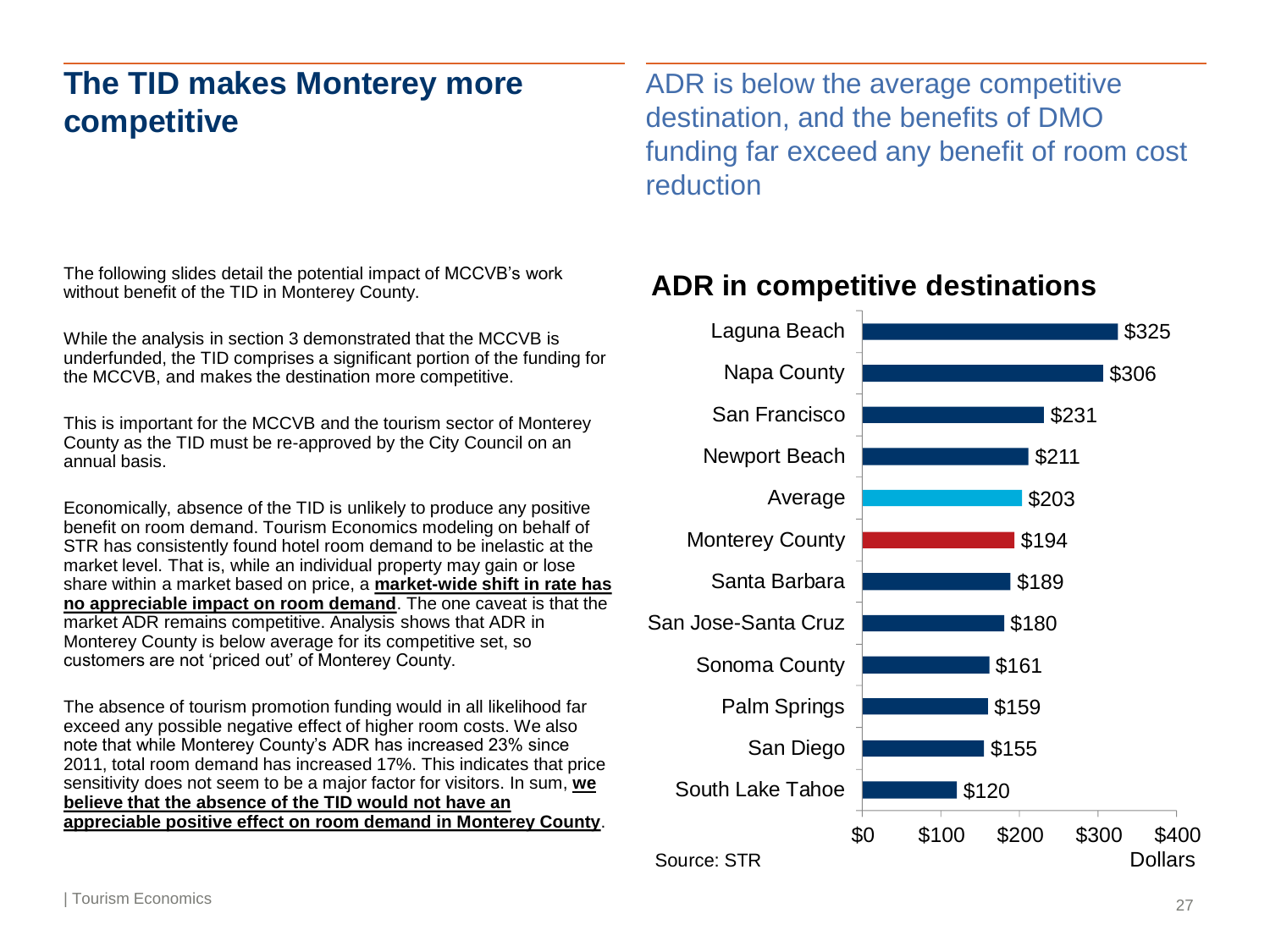# **Scenario Development (1 of 2)**

The TID is a critical component of Monterey County's tourism promotion competitiveness

To analyze the impact of the TID, we create two scenarios, an **Absence of TID Scenario** and a **Baseline Scenario** in which the TID remains in place. We estimate the fiscal and economic impacts of these two scenarios

To provide an example of the fiscal impact for the MCCVB, we examine fiscal year 2017's forecasted revenue. If the TID did not exist, the MCCVB would lose \$4.2 million in public funding. This is equal to 59% of its total revenue or 62% of its total public funding.

Without the TID, Monterey would be severely underfunded in comparison to competing destinations. Without the TID, Monterey would receive only \$214 of public funding per hotel room, or 17% of the public funding amount suggested by our benchmarking analysis.

### **Two Scenarios example, fiscal year 2017**

| Dollar figure in millions  | <b>Baseline</b><br>Scenario | Absence of TID<br>Scenario |  |
|----------------------------|-----------------------------|----------------------------|--|
| TID revenue                | \$4.2                       |                            |  |
| Hotel tax revenue          | \$2.6                       | \$2.9                      |  |
| Private revenue            | \$0.3                       | \$0.3                      |  |
| <b>Total MCCVB revenue</b> | \$2.9                       | \$3.2                      |  |
| Source: MCCVB              |                             |                            |  |

### **Public funding per hotel room**

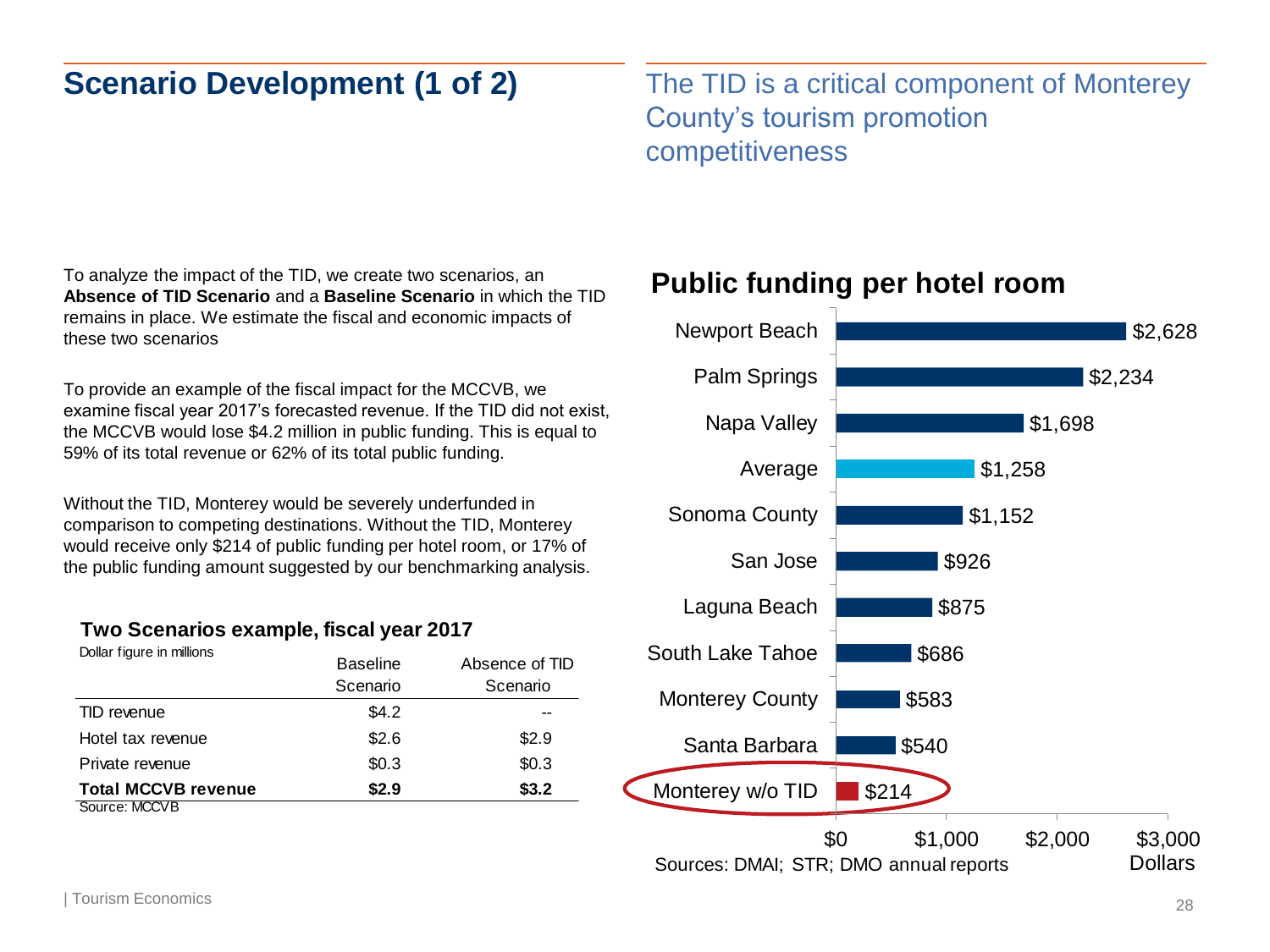# **Scenario Development (2 of 2)**

### Without TID, Monterey County could lose \$129 million in visitor spending

We provide additional details on the two scenarios in fiscal year 2020, as this is the first year without a "cool-down" effect (i.e. while immediate effects would be felt, the full effect of a funding decrease will not be felt in the first two years of budget cuts as lags exists between taxes being collected, distributed, media spending being curtailed, consumers making travel plans, and visitors actually traveling).

In 2020, our **Baseline Scenario** forecasts MCCVB receiving \$7.6 million in public funding. In the **Absence of TID Scenario**, the MCCVB receives \$3.2 million in public funding, a decrease of \$4.4 million. We assume 90% of this funding would have been spent on marketing efforts (or \$4.0 million). Based on a meta-analysis of ROI and conversion studies performed on DMO marketing efforts, we conservatively estimate a 32-to-1 ROI on this lost marketing spending (see Appendix 1 for additional details on methodology). **This results in \$128.9 million of lost visitor spending.**

This lost spending is split into five visitor spending categories and then input into an economic model of the Monterey County economy created in the IMPLAN modeling software. The model calculates the direct impact of this lost spending (the impact from the initial visitor spending), as well as the indirect (supply-chain) effects, and induced (income) effects. The model reports the impact on Monterey County sales, income, employment, and taxes.

### **DMO revenue and visitor spending in two scenarios, 2020**

| Dollar figure in millions                        | <b>Baseline</b><br>Scenario | Absence of TID<br>Scenario |
|--------------------------------------------------|-----------------------------|----------------------------|
| TID revenue                                      | \$4.4                       |                            |
| Hotel tax revenue                                | \$2.9                       | \$2.9                      |
| Private revenue                                  | \$0.3                       | \$0.3                      |
| <b>Total MCCVB revenue</b>                       | \$7.6                       | \$3.2                      |
| Total Funding decrease relative to baseline      | --                          | \$4.4                      |
| Total decrease in marketing spending (90%)       |                             | \$4.0                      |
| Anticipated total ROI on lost marketing spending | --                          | $32-to-1$                  |
| Decrease in visitor spending                     |                             | \$128.9                    |
| <b>Total visitor spending</b>                    | \$3.067                     | \$2,938                    |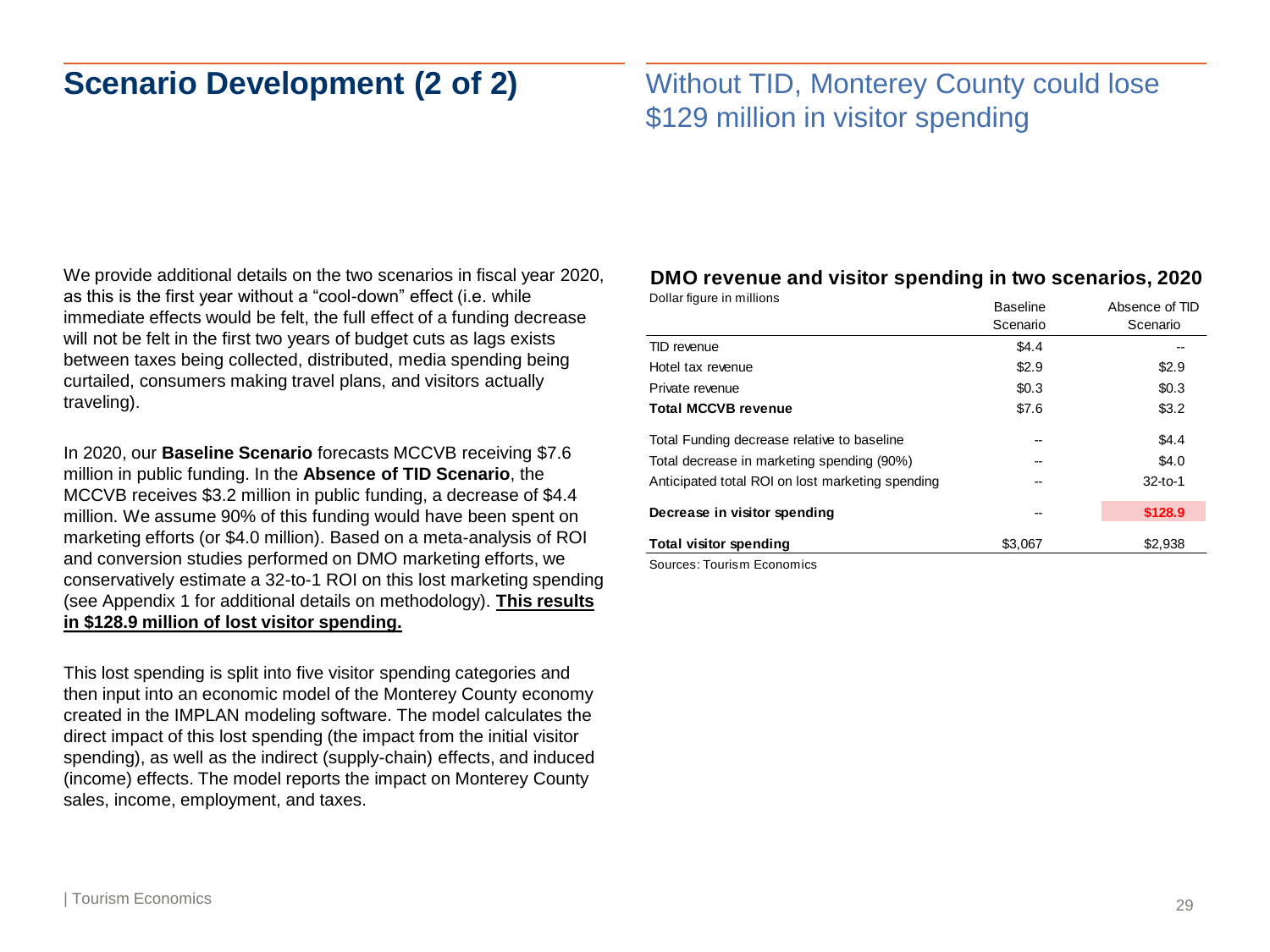## **Benefits of TID – five year forecast**

Over the next five years, the TID will result in an additional \$518 million in visitor spending, and \$36 million in state and local tax revenue

On a cumulative basis, from 2018-2022, we forecast that eliminating the TID would cost Monterey County \$518 million in less visitor spending. This lost spending costs a total of \$36 million in state and local tax revenue.

Additionally, 782,000 total room nights and \$174 million in room revenue would be lost.

Note that all indicators increase in the **Non-TID Scenario**, however the rate of increase is slower than in the **Baseline Scenario**.

### **Forecast: fiscal years 2017-2021**

| Dollar amounts in millions of nominal dollars |         |         |         |         |         |         | 2018-2022 | 2018-2022      |
|-----------------------------------------------|---------|---------|---------|---------|---------|---------|-----------|----------------|
|                                               | 2017    | 2018*   | 2019*   | 2020    | 2021    | 2022    | Total     | Annual average |
| <b>Baseline Scenario</b>                      |         |         |         |         |         |         |           |                |
| Total MCCVB funding                           | \$7.1   | \$7.3   | \$7.4   | \$7.6   | \$7.8   | \$8.0   | \$38      | \$7.6          |
| Visitor spending                              | \$2,774 | \$2,869 | \$2,966 | \$3,067 | \$3,171 | \$3,279 | \$15,352  | \$3,070.4      |
| Room demand, 000's                            | 3,181   | 3,245   | 3,310   | 3,376   | 3,444   | 3,513   | 16,888    | 3,378          |
| Room revenue                                  | \$637   | \$672   | \$709   | \$749   | \$790   | \$834   | \$3,754   | \$750.8        |
| State and local taxes                         | \$251   | \$259   | \$268   | \$277   | \$287   | \$296   | \$1,387   | \$277.5        |
| Losses in Absence of TID Scenario             |         |         |         |         |         |         |           |                |
| Total MCCVB funding                           | --      | \$4.2   | \$4.3   | \$4.4   | \$4.4   | \$4.5   | \$22      | \$4.4          |
| Visitor spending                              | $- -$   | \$41.0  | \$83.5  | \$128.9 | \$131.3 | \$133.7 | \$518     | \$103.7        |
| Room demand, 000's                            | --      | 68.5    | 133.8   | 198.0   | 193.3   | 188.8   | 782       | 156            |
| Room revenue                                  | --      | \$14.4  | \$28.8  | \$43.6  | \$43.5  | \$43.5  | \$174     | \$34.8         |
| State and local taxes                         | --      | \$2.9   | \$5.9   | \$9.1   | \$9.2   | \$9.4   | \$36      | \$7.3          |
| <b>Absence of TID Scenario</b>                |         |         |         |         |         |         |           |                |
| Total MCCVB funding                           | \$7.1   | \$3.1   | \$3.2   | \$3.3   | \$3.4   | \$3.4   | \$16      | \$3.3          |
| Visitor spending                              | \$2,774 | \$2,828 | \$2,883 | \$2,938 | \$3,040 | \$3,145 | \$14,834  | \$2,966.8      |
| Room demand, 000's                            | 3,181   | 3,176   | 3,176   | 3,178   | 3,251   | 3,325   | 16,106    | 3,221          |
| Room revenue                                  | \$637   | \$658   | \$680   | \$705   | \$747   | \$790   | \$3,580   | \$716.0        |
| State and local taxes                         | \$251   | \$256   | \$262   | \$268   | \$277   | \$287   | \$1,351   | \$270.2        |

\*"Cool-down" years in which the reduction in impact of reduced funding is not fully realized Source: Tourism Economics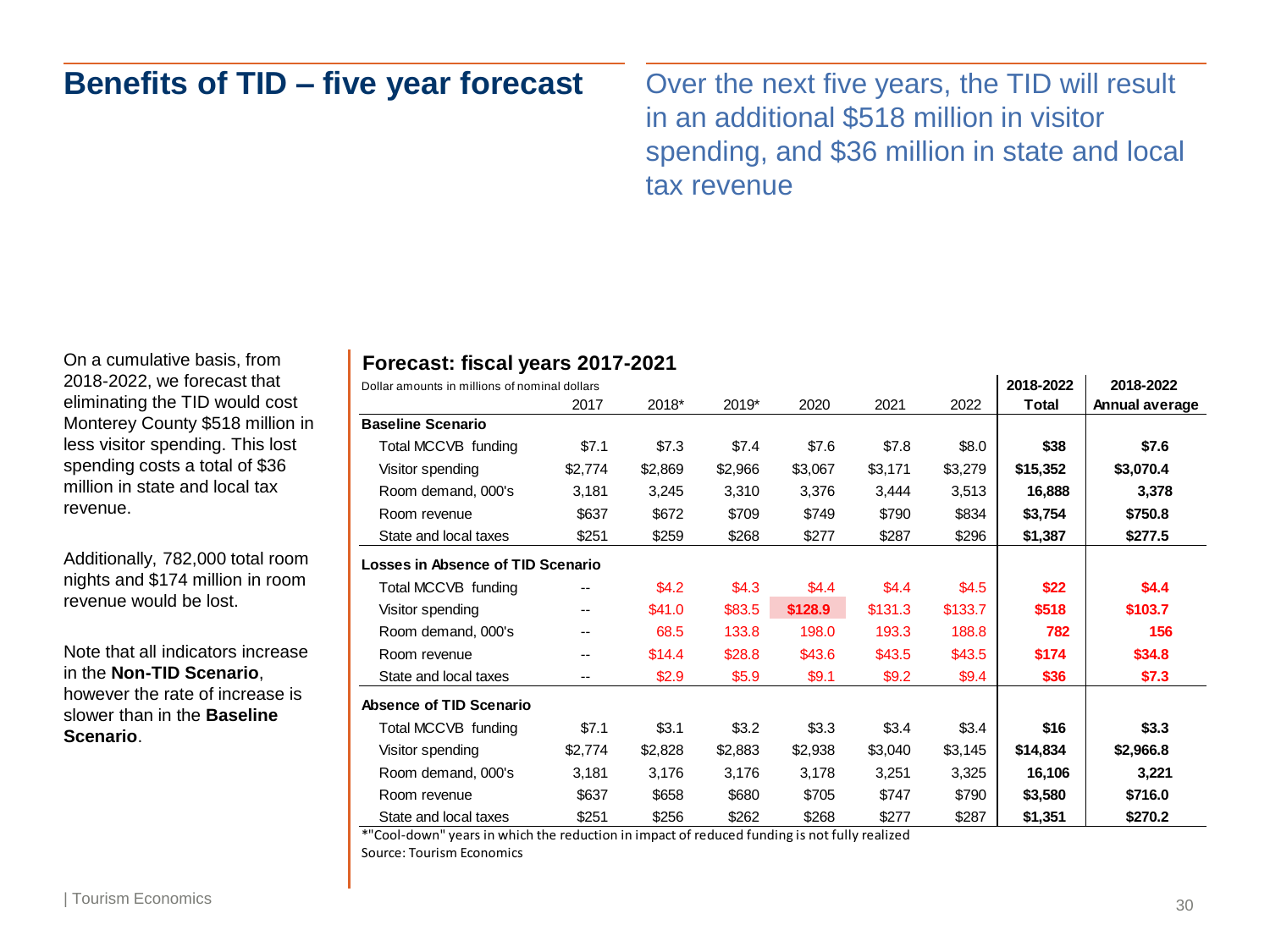**Benefits of TID – visualization** In the Non-TID scenario, visitor spending still grows but at a diminished rate; losses in visitor spending total \$518 million over 5 years 2015 2016 2017 2018\* 2019\* 2020 2021 2022 \$2.2 \$2.4 \$2.6 \$2.8 \$3.0 \$3.2  $$3.4$ Baseline Scenario Absence of TID Scenario **Visitor spending in two scenarios** \*Cool-down years in which the full impact of funding decrease is not realized Source: Tourism Economics Nominal dollars, billions \$518 million in total lost visitor spending 2018-2022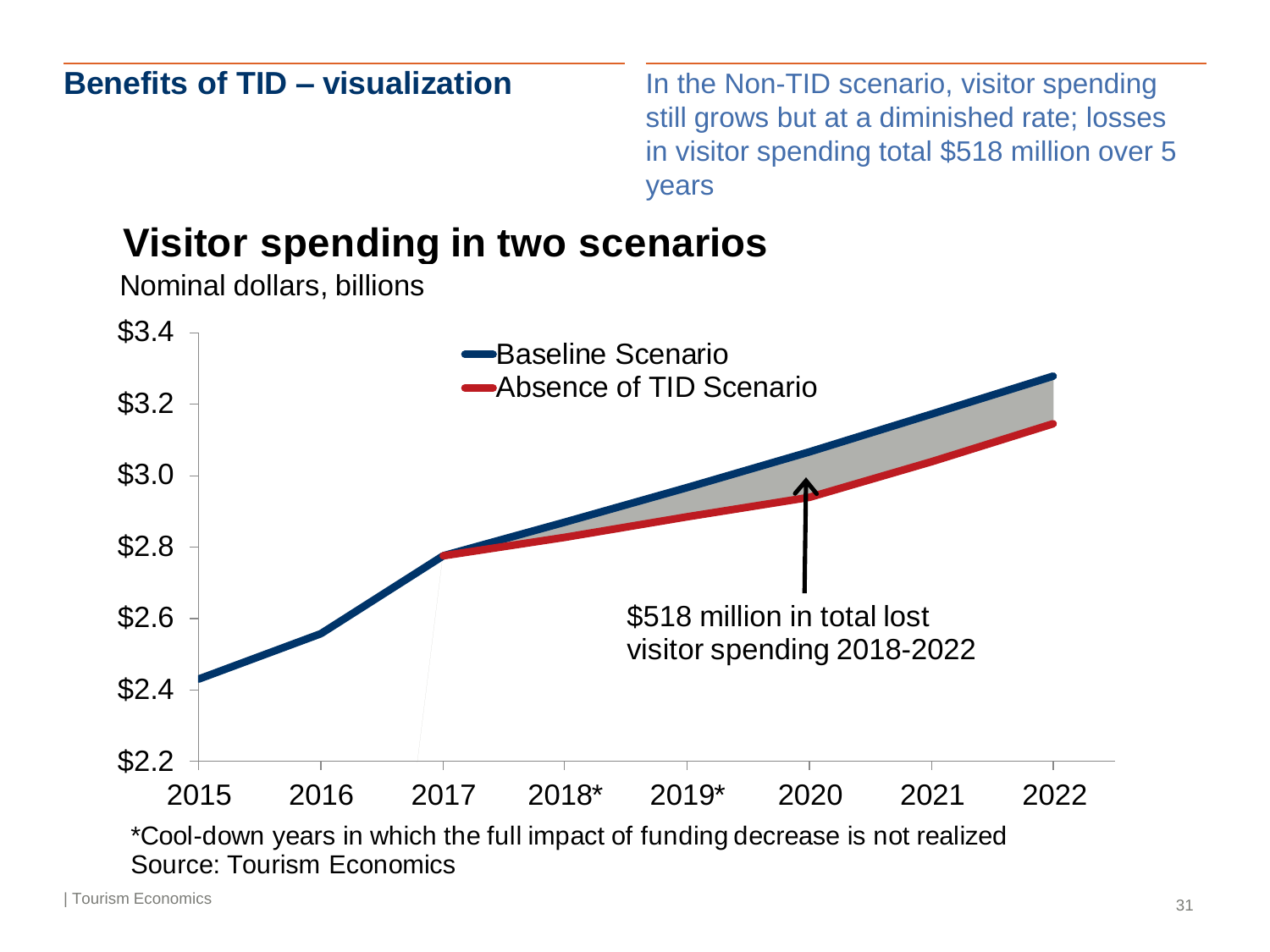# **Benefits of TID – 2020 details**

### **Losses in Absence of TID Scenario - FY 2020**

In the **Non-TID** Scenario, \$4.4m in lost TID funding results in \$128.9m in lost spending in Monterey County, which in turn costs:

- \$176.9m in total business sales;
- \$50.5m in total income;
- 1,042 total jobs; and
- \$9.1m in state and local taxes.

201 jobs are lost in industries not typically thought of as in the tourism sector.

### **Lost jobs in Absence of TID Scenario** Jobs



| Dollar amounts in 2020 dollars, millions                                                                                                                         |                                           |
|------------------------------------------------------------------------------------------------------------------------------------------------------------------|-------------------------------------------|
| Decrease in DMO funding                                                                                                                                          | \$4.4                                     |
| <b>Impacts on Monterey County</b>                                                                                                                                |                                           |
| Lost visitor spending                                                                                                                                            | \$128.9                                   |
| <b>Total economic output</b><br>Direct expenditures<br>Indirect and induced output                                                                               | \$176.9<br>\$128.9<br>\$48.1              |
| <b>Total income</b><br>Direct income<br>Indirect and induced income                                                                                              | \$50.5<br>\$33.9<br>\$16.6                |
| <b>Total jobs</b><br>Direct jobs<br>Indirect and induced jobs                                                                                                    | 1,042<br>685<br>357                       |
| <b>State tax revenue</b><br>Sales<br>Personal income<br>Corporate<br>Excise, fees, and other taxes                                                               | \$3.4<br>\$1.8<br>\$0.1<br>\$0.2<br>\$1.4 |
| Local government tax revenue<br>Sales<br>Lodging tax<br>Excise, fees, and other taxes                                                                            | \$5.6<br>\$0.6<br>\$4.2<br>\$0.8          |
| <b>Key Ratios</b><br>Business sales lost per \$1 of funding decrease<br>Jobs lost per \$1,000,000 of funding decrease<br>Income lost per \$1 of funding decrease | \$39.90<br>235<br>\$11.40                 |
| State and local taxes lost per \$1 of funding decrease<br>Source: Tourism Economics                                                                              | \$2.00                                    |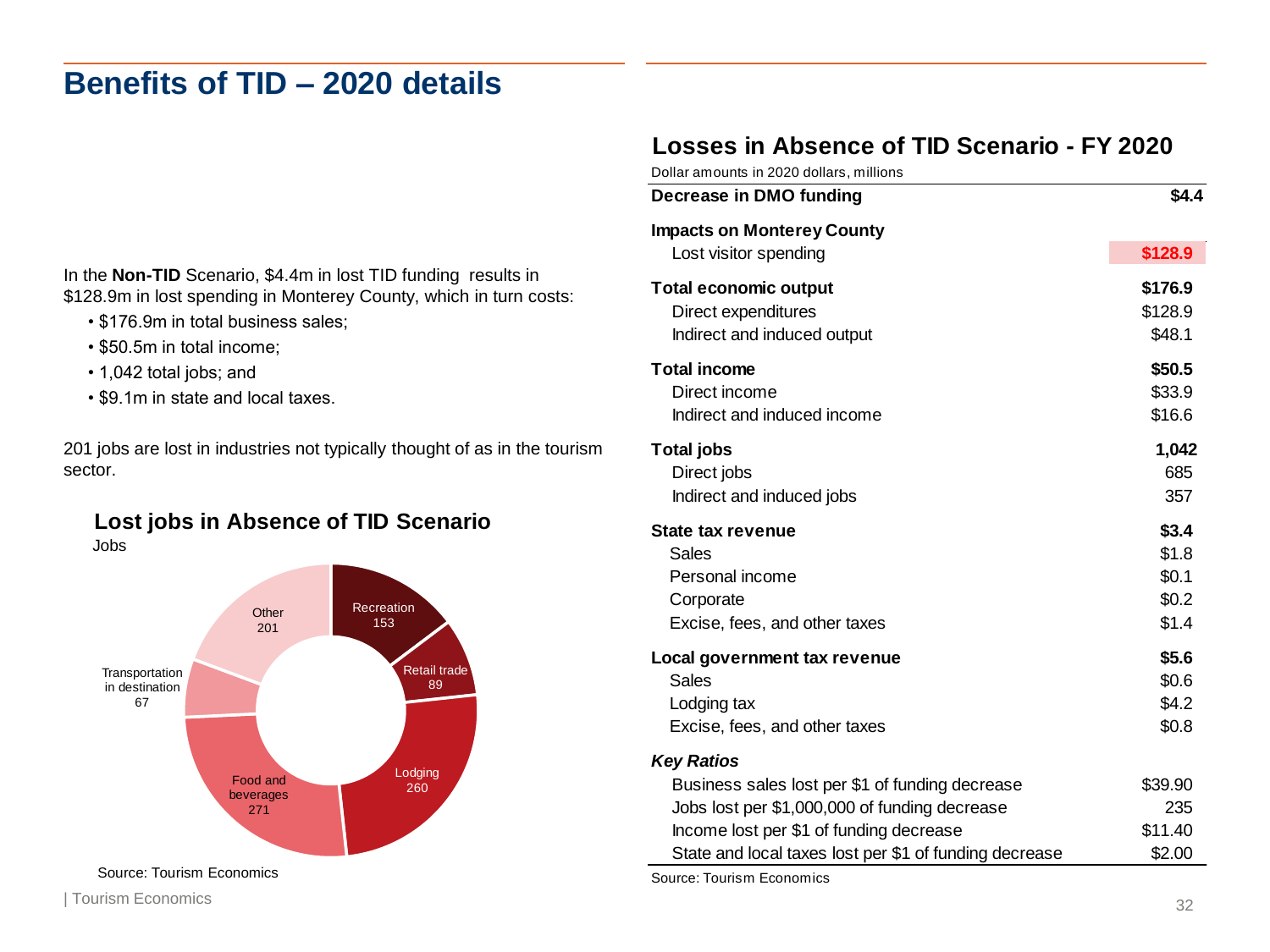# **Benefits of TID – 2020 conservative estimate on hotel impact**

Occupancy rates could drop 4% and hotels could see a substantial decline in room revenue

The loss of visitors and visitor spending would have major effects on the local hotel sector. We created two estimates of the possible impact.

In our conservative estimate of potential losses, ADR still grows at the same rate in both scenarios, reaching \$222 in 2020. Even with this assumption, the loss of visitors and visitor spending would have a major impact on local hotels.

- A small hotel (50 rooms) with a below average ADR (\$166) could lose 800 rooms and \$130,000 in room revenue.
- A medium sized hotel (100 rooms) with a destination average ADR (\$222) could lose 1,600 rooms and \$360,000 in room revenue.
- A large hotel (200 rooms) with an above average ADR (\$333) could lose 3,300 rooms and \$1,100,000 in room revenue.

Examples -**Hotel KPIs in two scenarios - alternative estimate, 2020**<br>
Dollar figures are normal<br> **Examples**<br>
Monterey County totals<br>
Examples<br>
Examples<br>
Absence of TID Scenario<br>
Monterey County totals<br>
200 noom midscale<br>
27,500 \$74 Dollar figures are nominal Annual rooms sold Annual room revenue (000's) Occupancy ADR RevPAR Monterey County totals  $3,376,000$  \$748,600 75% \$222 \$167 **Baseline Scenario** 50 room economy 13,300 \$2,210 73% \$166 \$121 100 room midscale 27,500 \$6,100 75% \$222 \$167 200 room upscale 55,900 \$18,590 77% \$333 \$255

|                  | <b>Absence of TID Scenario</b> |                   |                 |           |       |               |
|------------------|--------------------------------|-------------------|-----------------|-----------|-------|---------------|
|                  |                                | Annual room       |                 |           |       |               |
|                  |                                | Annual rooms sold | revenue (000's) | Occupancy | ADR   | <b>RevPAR</b> |
|                  | Monterey County totals         | 3,277,100         | \$693,100       | 73%       | \$211 | \$150         |
|                  | 50 room economy                | 13.100            | \$2,100         | 72%       | \$159 | \$115         |
| Examples $\prec$ | 100 room midscale              | 26,700            | \$5,600         | 73%       | \$211 | \$153         |
|                  | 200 room upscale               | 53,700            | \$17,000        | 74%       | \$317 | \$233         |

|                       | <b>Losses in Absence of TID Scenario</b> |                   |                 |           |      |               |
|-----------------------|------------------------------------------|-------------------|-----------------|-----------|------|---------------|
|                       |                                          | Annual room       |                 |           |      |               |
|                       |                                          | Annual rooms sold | revenue (000's) | Occupancy | ADR  | <b>RevPAR</b> |
|                       | Monterey County totals                   | 98,900            | \$55,500        | 2%        | \$10 | \$17          |
|                       | 50 room economy                          | 200               | \$110           | 1%        | \$8  | \$6           |
| Examples <del>≺</del> | 100 room midscale                        | 800               | \$500           | 2%        | \$10 | \$14          |
|                       | 200 room upscale                         | 2,200             | \$1,590         | 3%        | \$15 | \$22          |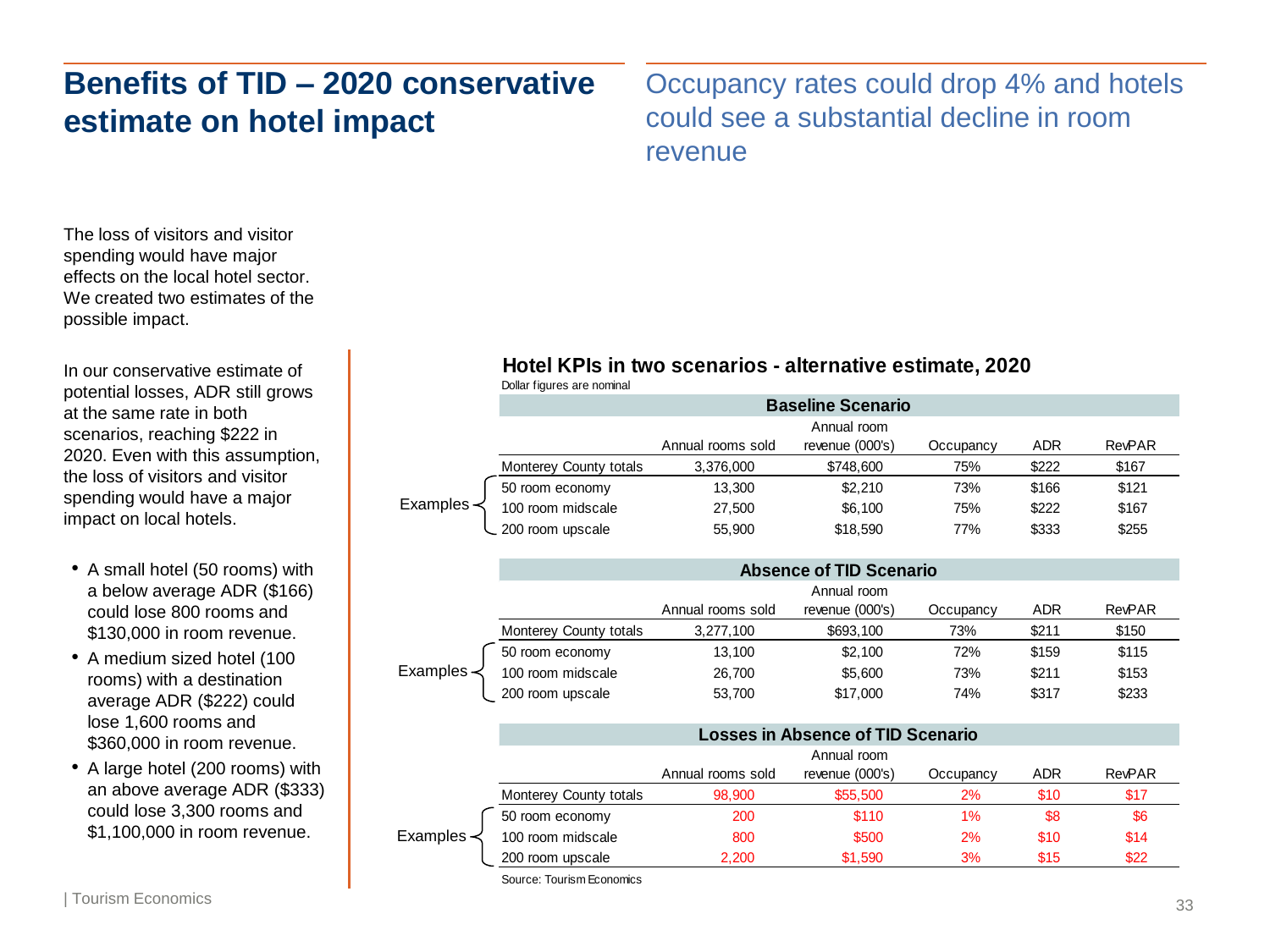# **Benefits of TID – 2020 alternative estimate on hotel impact**

If ADR does not grow at its forecasted rate, the revenue impact on hotels could be even greater

In our alternative estimate, hotels react to falling occupancy rates by reducing ADR. In this estimate, ADR still increases from its present level, but at only half the speed as the **Baseline Scenario**. The reduced rates do have a positive effect on occupancy and lost room nights are cut in half.

- A small hotel (50 rooms) with a below average ADR (\$159) could lose 200 rooms and \$110,000 in room revenue.
- A medium sized hotel (100 rooms) with a destination average ADR (\$211) could lose 800 rooms and \$500,000 in room revenue.
- A large hotel (200 rooms) with an above average ADR (\$317) could lose 2,200 rooms and \$1,590,000 in room revenue.

|          | Hotel KPIs in two scenarios - conservative estimate 2020 |                   |                                          |           |            |               |
|----------|----------------------------------------------------------|-------------------|------------------------------------------|-----------|------------|---------------|
|          | Dollar figures are nominal                               |                   |                                          |           |            |               |
|          |                                                          |                   | <b>Baseline Scenario</b>                 |           |            |               |
|          |                                                          |                   | Annual room                              |           |            |               |
|          |                                                          | Annual rooms sold | revenue (000's)                          | Occupancy | <b>ADR</b> | <b>RevPAR</b> |
|          | Monterey County totals                                   | 3,376,000         | \$748,600                                | 75%       | \$222      | \$167         |
|          | 50 room economy                                          | 13,300            | \$2,210                                  | 73%       | \$166      | \$121         |
| Examples | 100 room midscale                                        | 27,500            | \$6,100                                  | 75%       | \$222      | \$167         |
|          | 200 room upscale                                         | 55,900            | \$18,590                                 | 77%       | \$333      | \$255         |
|          |                                                          |                   | <b>Absence of TID Scenario</b>           |           |            |               |
|          |                                                          |                   | Annual room                              |           |            |               |
|          |                                                          | Annual rooms sold | revenue (000's)                          | Occupancy | <b>ADR</b> | <b>RevPAR</b> |
|          | Monterey County totals                                   | 3,178,000         | \$705,000                                | 71%       | \$222      | \$157         |
|          | 50 room economy                                          | 12,500            | \$2,080                                  | 69%       | \$166      | \$114         |
| Examples | 100 room midscale                                        | 25,900            | \$5,740                                  | 71%       | \$222      | \$157         |
|          | 200 room upscale                                         | 52,600            | \$17,490                                 | 72%       | \$333      | \$240         |
|          |                                                          |                   | <b>Losses in Absence of TID Scenario</b> |           |            |               |
|          |                                                          |                   | Annual room                              |           |            |               |
|          |                                                          | Annual rooms sold | revenue (000's)                          | Occupancy | <b>ADR</b> | <b>RevPAR</b> |
|          | Monterey County totals                                   | 198,000           | \$43,600                                 | 4%        | \$0        | \$10          |
|          | 50 room economy                                          | 800               | \$130                                    | 4%        | \$0        | \$7           |
| Examples | 100 room midscale                                        | 1,600             | \$360                                    | 4%        | \$0        | \$10          |

|                  | <b>Absence of TID Scenario</b> |                   |                   |           |       |               |
|------------------|--------------------------------|-------------------|-------------------|-----------|-------|---------------|
|                  |                                |                   | Annual room       |           |       |               |
|                  |                                | Annual rooms sold | revenue $(000's)$ | Occupancy | ADR   | <b>RevPAR</b> |
|                  | Monterey County totals         | 3.178.000         | \$705,000         | 71%       | \$222 | \$157         |
|                  | 50 room economy                | 12,500            | \$2,080           | 69%       | \$166 | \$114         |
| Examples $\prec$ | 100 room midscale              | 25.900            | \$5,740           | 71%       | \$222 | \$157         |
|                  | 200 room upscale               | 52,600            | \$17,490          | 72%       | \$333 | \$240         |

|            | <b>Losses in Absence of TID Scenario</b> |                   |                 |           |            |        |  |  |
|------------|------------------------------------------|-------------------|-----------------|-----------|------------|--------|--|--|
|            |                                          | Annual room       |                 |           |            |        |  |  |
|            |                                          | Annual rooms sold | revenue (000's) | Occupancy | <b>ADR</b> | RevPAR |  |  |
|            | Monterey County totals                   | 198,000           | \$43,600        | 4%        | \$0        | \$10   |  |  |
| Examples – | 50 room economy                          | 800               | \$130           | 4%        | \$0        | \$7    |  |  |
|            | 100 room midscale                        | 1,600             | \$360           | 4%        | \$0        | \$10   |  |  |
|            | 200 room upscale                         | 3,300             | \$1,100         | 4%        | \$0        | \$15   |  |  |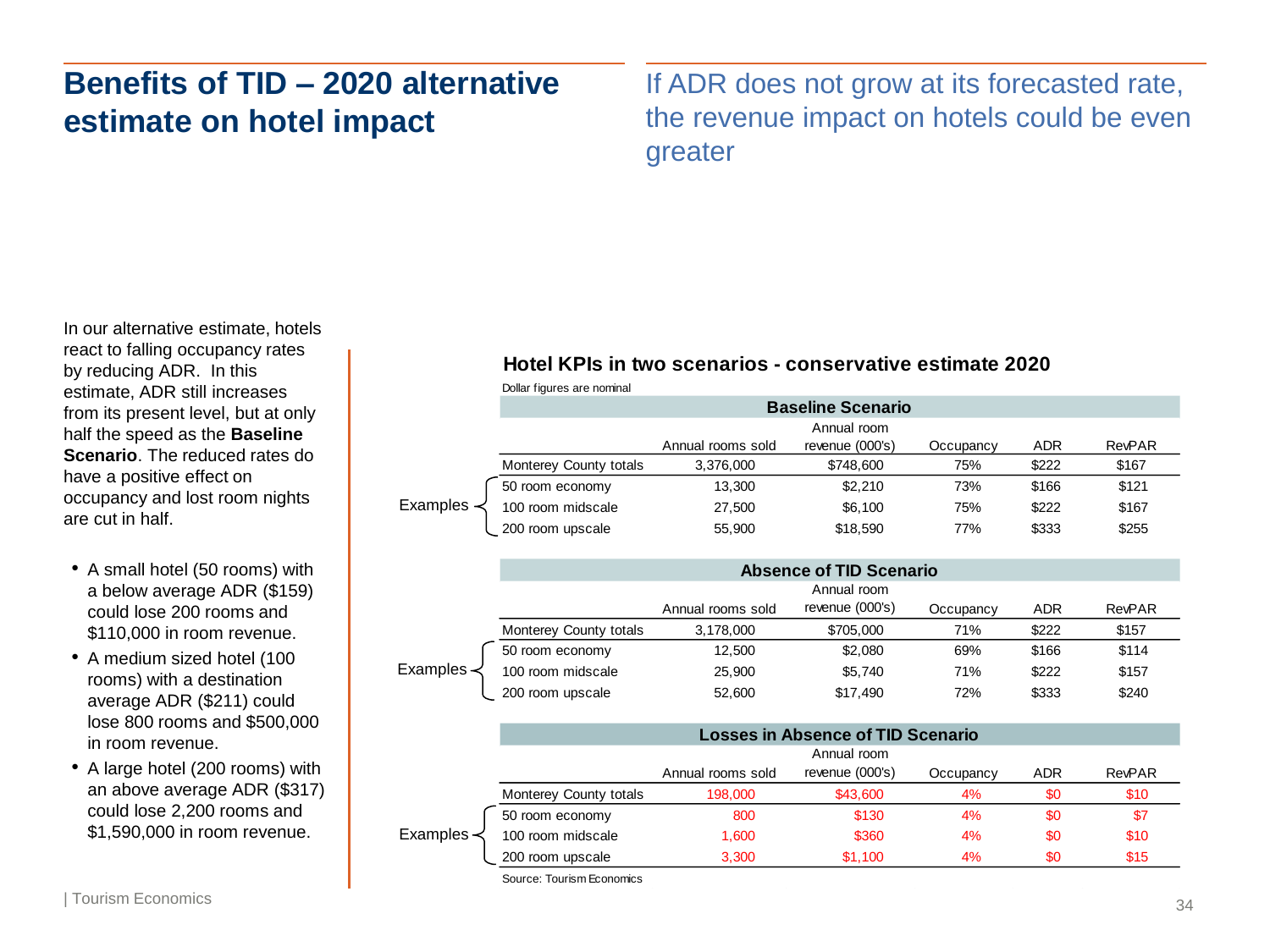### **Report summary**

### Tourism is a major driver of Monterey's economy 1

- Visitors spending reached \$2.7b in Monterey County in 2015
- 24,400 local jobs are directly generated by tourism
- Market share analysis indicates that Monterey County is gaining a larger share of the state's and region's overnight travel market

### The 2012 assessment increase 3 boosted growth in the tourism sector

- From 2013-2017, the increased assessment rate raised visitor spending by \$220 million.
- This spending generated a total of \$16 million in tax revenue, 403,000 total room nights, and \$76 million in room revenue would be lost.

### The MCCVB drives visitors to 2 | The MCCVB drive<br>Monterey County

- Media campaigns increase perceptions of Monterey County and make travelers more likely to visit
- In 2016, the sales team facilitated 87,500 room nights. These bookings generated \$74m in local economic impact.
- The MCCVB operates in the international market

### The MCCVB is underfunded in 4  $\Box$  comparison to local competitors

- A number of local competitors receive higher funding than the MCCVB despite representing fewer hotels
- Monterey would need to receive \$8.8m in additional public funding to reach its benchmark average
- Monterey County's TID assessment rate of 0.7% is well below the average rate of 2.3%

### The absence of a TID would result in 5 significant economic and fiscal losses

- In 2020, \$4.4m in lost TID funding could results in \$128.9m in lost spending which in turn costs:
	- \$50.5m in total income;
	- 1,042 total jobs;
	- \$9.1m in state and local taxes; and
	- \$44m in room revenue.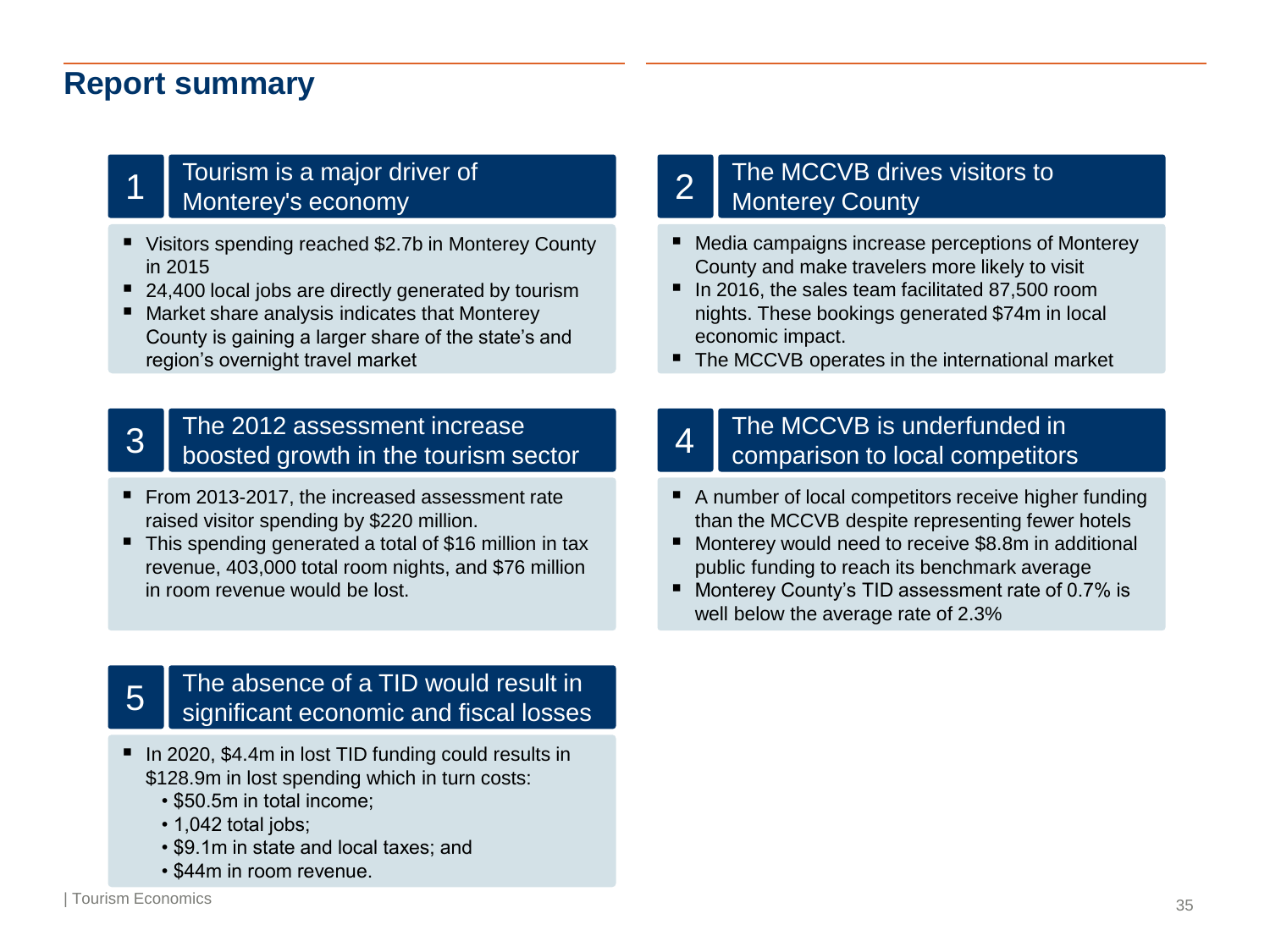Appendix 1) Methodology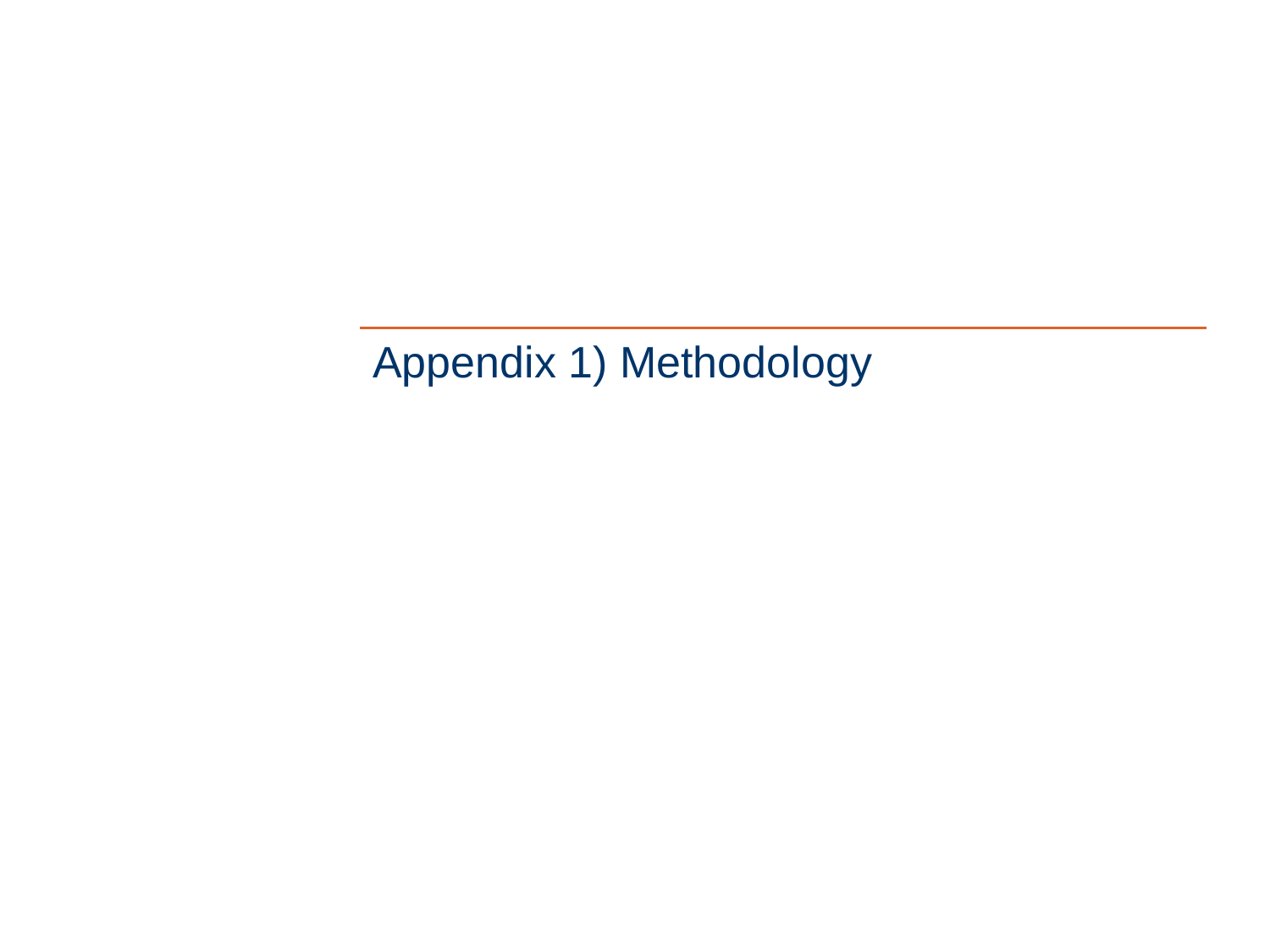# **Methodology**

#### **Gains Due to TID Assessment Increase**

To calculate potential loss in the No Assessment Increase Scenarios, we first estimate the impact on visitor spending by examining a number of sources detailing the impact of DMO funding cuts and increases on visitor spending.

SMARI estimates an ROI on the MCCVB's marketing campaigns of over 200-to-1 using a proprietary survey and derives marketing exposure to a DMA (Designated Market Area) to gauge incremental marketing campaign effectiveness. Our metaanalysis of the ROI of tourism promotion which suggests that every dollar spent on tourism advertising for metro and regional DMOs typically generates \$51 in visitor spending (see following slides). We choose to rely heavily on the meta analysis in order to 1) remain conservative in case these higher ROIs cannot be maintained with additional funding, 2) reflect that the MCCVB advertises to a wider audience than the DMA measured by SMARI, and 3) remain conservative in case the MCCVB is not able to commit a high percentage of its budget to incremental marketing.

Given uncertain future economic conditions and the possibility of diminishing marginal returns on additional marketing investment, we assume an ROI of 40-to-1 on the first million dollars of lost DMO funding and a 30-to-1 ROI on additional lost funding. Additional spending is calculated by multiplying the decrease in DMO marketing (assumed to be 90% of the decrease in funding) in the two scenarios by the ROIs described above.

The **Baseline Scenario** forecast is based on a combination of historical data on Monterey County and the Tourism Economics / STR forecast of the nearby San Francisco-San Mateo market. The **Absence of TID Scenario** forecast is calculated by subtracting the estimated losses from the **Baseline Scenario** Forecast.

To spread visitor spending through a number of sectors, we used SMARIs estimates of visitor spending in Monterey County (note that the raw dollar figures are not used, only the percent spending across the different categories). We then input lost visitor spending into an economic model of the Monterey County economy created in IMPLAN. The model calculates the direct impact of this lost spending (the impact from the initial visitor spending), as well as the indirect (supply-chain) effects, and induced (income) effects. The model reports the losses on sales, income, employment, and taxes.

#### How visitor spending flows through the economy

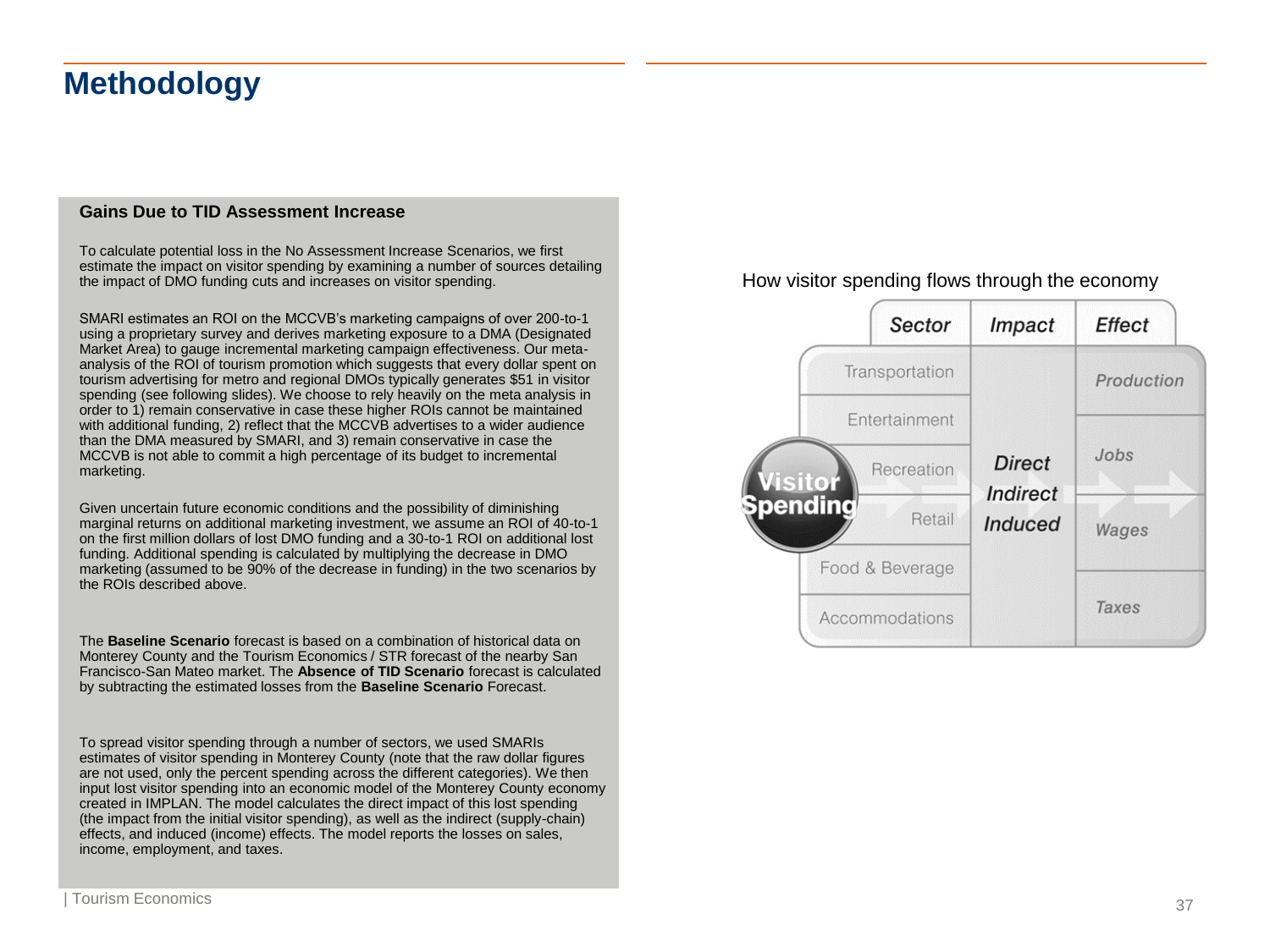# **Destination promotion ROI in other markets (1 of 2)**

Many state and local DMOs conduct periodic assessments of marketing effectiveness. There are several goals of these studies, including understanding how specific marketing campaigns are perceived by households, how effective the campaigns are in having an impact on households' intent to travel to a given destination, and which target markets are showing differing level of responsiveness to marketing. Frequently these studies include a specific analysis of the ROI of marketing spending in the form of a quantitative assessment of the level of incremental visitor spending and tax revenues that are attributable to destination marketing.

These studies use a variety of methods, and are measuring the impact of a range of different campaigns across different situations. For example, a specific study may look at incremental visitors attracted by a state-level marketing campaign conducted by a state that attracts travelers from a range of national markets, while another study may focus on the results of a more targeted regional campaign carried out by a city-level DMO. While the results of a specific study pertain most directly to the situation that was analyzed, and the corresponding assumptions, it is appropriate to consider broader inferences from the research.

We analyzed recent studies that included an estimate of the incremental visitor spending attributable to advertising campaign spending. For example, in a fairly typical approach, a study would:

- use a survey to analyze the effect of a specific advertising campaign on households' travel to a given destination, such as by analyzing the impact on actual travel among those that had observed the advertising or by analyzing the impact on households' intentions to travel;
- project that effect to the broader set of households in the marketing area to estimate the number of incremental visits attributable to the campaign;
- apply typical levels of spending per visitor to estimate incremental visitor spending; and,
- compare incremental visitor spending to the level of advertising spending to estimate the ROI.

We summarized the estimates of incremental visitor spending per dollar of advertising campaign spending from these studies in the table on the following page.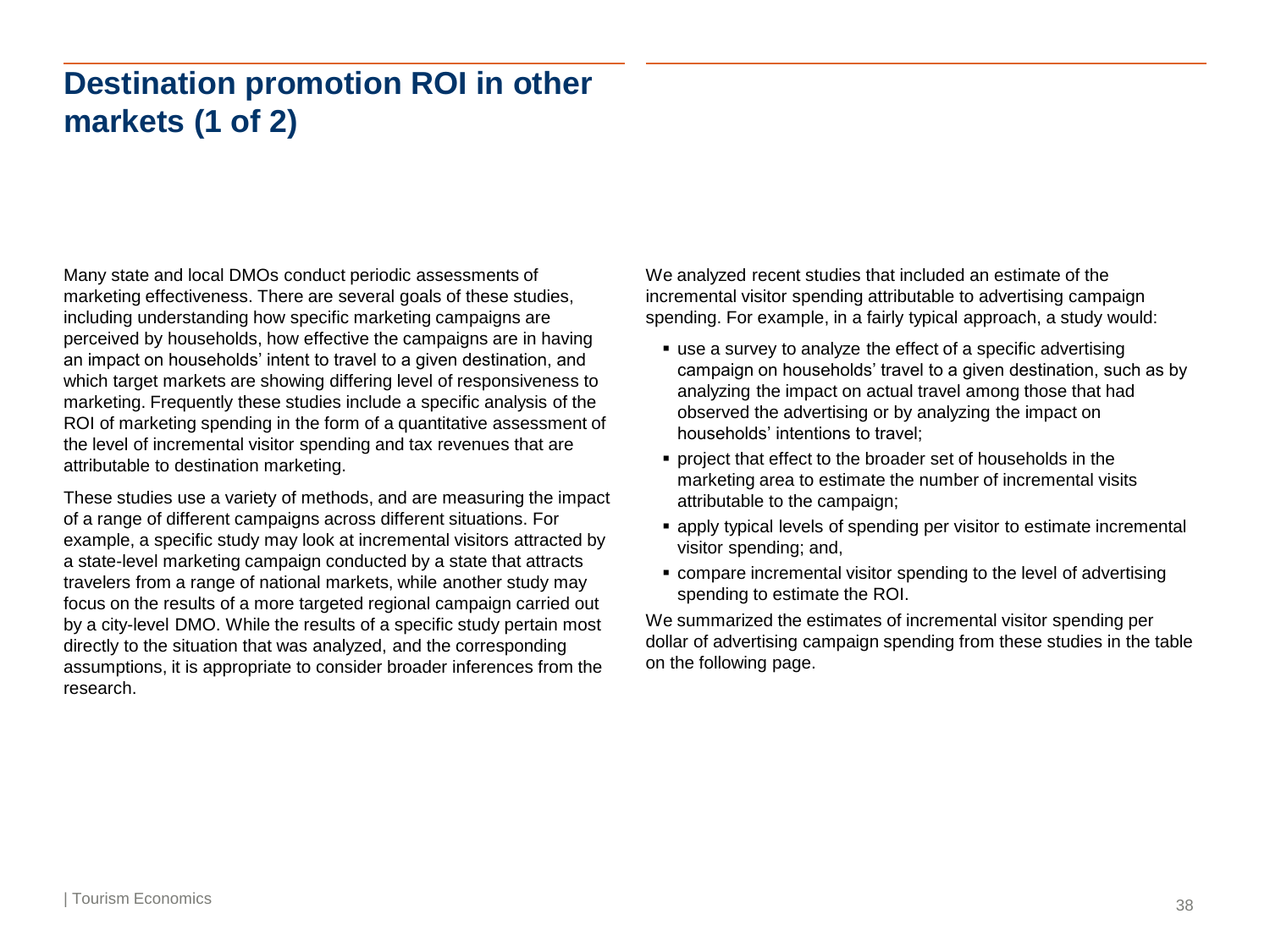# **Destination promotion ROI in other markets (2 of 2)**

- The results range from as low as \$12 for an analysis conducted for Syracuse, NY to as high as \$326 for the average of several analyses conducted for California.
- Overall, we observe that recent marketing campaigns by destination marketing organizations at the metro/regional level have generated approximately \$51 of incremental visitor spending per dollar of advertising spending.

### **Marketing ROI matrix**

| markets (2 of 2)                                                                                                                                                                                                                                                                                                                                                                               | <b>Region</b>                         | <b>Timing</b>               | <b>Visitor spending</b><br>per ad dollar |
|------------------------------------------------------------------------------------------------------------------------------------------------------------------------------------------------------------------------------------------------------------------------------------------------------------------------------------------------------------------------------------------------|---------------------------------------|-----------------------------|------------------------------------------|
|                                                                                                                                                                                                                                                                                                                                                                                                | <b>States</b>                         |                             |                                          |
|                                                                                                                                                                                                                                                                                                                                                                                                | California                            | Average 2009 to 2013        | \$326                                    |
| Estimates of incremental visitor spending per dollar of advertising                                                                                                                                                                                                                                                                                                                            | Arizona                               | Average 2007, '11, '12, '15 | \$221                                    |
| campaign spend from the set of studies we analyzed is summarized in                                                                                                                                                                                                                                                                                                                            | Georgia                               | Average 2011 and 2012       | \$211                                    |
| the adjacent table, supporting the following observations:                                                                                                                                                                                                                                                                                                                                     | Colorado                              | 2012                        | \$200                                    |
|                                                                                                                                                                                                                                                                                                                                                                                                | Florida                               | 2011                        | \$177                                    |
| The results range from as low as \$12 for an analysis conducted for<br>Syracuse, NY to as high as \$326 for the average of several                                                                                                                                                                                                                                                             | Maryland                              | 2012                        | \$160                                    |
| analyses conducted for California.                                                                                                                                                                                                                                                                                                                                                             | Wyoming                               | Average 2012, '13, '14      | \$156                                    |
|                                                                                                                                                                                                                                                                                                                                                                                                | Kentucky                              | 2014                        | \$151                                    |
| Overall, we observe that recent marketing campaigns by<br>٠                                                                                                                                                                                                                                                                                                                                    | Missouri                              | 2013                        | \$131                                    |
| destination marketing organizations at the metro/regional level                                                                                                                                                                                                                                                                                                                                | North Dakota                          | Average 2010, '12, '14      | \$101                                    |
| have generated approximately \$51 of incremental visitor spending                                                                                                                                                                                                                                                                                                                              | Utah                                  | Average 2010, '11, '13      | \$83                                     |
|                                                                                                                                                                                                                                                                                                                                                                                                | New Mexico                            | 2013 to 2015                | \$72                                     |
|                                                                                                                                                                                                                                                                                                                                                                                                | Virginia                              | 2006                        | \$71                                     |
|                                                                                                                                                                                                                                                                                                                                                                                                | Michigan                              | Average 2006 to 2014        | \$69                                     |
| per dollar of advertising spending.<br>These ROI estimates relate directly to advertising spending. It is also<br>appropriate to consider a visitor spending ROI relative to total DMO<br>operating costs, or relative to public funding. As an example of the<br>former approach, Meet Minneapolis reports the ratio of visitor<br>spending associated with events tracked in its group sales | Large metros and regions              |                             |                                          |
|                                                                                                                                                                                                                                                                                                                                                                                                | Philadelphia, PA                      | 2009/10                     | \$100                                    |
| management system to total DMO operating costs has averaged \$33                                                                                                                                                                                                                                                                                                                               | Kansas City, MO                       | 2013                        | \$65                                     |
| in recent years. This excludes almost all leisure visitor spending.                                                                                                                                                                                                                                                                                                                            | Washington, DC                        | 2013                        | \$27                                     |
|                                                                                                                                                                                                                                                                                                                                                                                                | San Diego, CA                         | 2013                        | \$19                                     |
| As an example of an ROI based on public funding, the Florida state<br>government recently analyzed the return on investment for public<br>funding of Visit Florida. The analysis attributed Visit Florida's public                                                                                                                                                                             | Smaller metros and regions            |                             |                                          |
| funding (excluding, for example, significant private funding for                                                                                                                                                                                                                                                                                                                               | Branson, MO                           | 2012                        | \$79                                     |
| cooperative advertising and promotions) to generating \$11.2 billion of                                                                                                                                                                                                                                                                                                                        | Springfield, MO                       | 2011                        | \$61                                     |
| visitor spending during the three-year-period through FY 2013,                                                                                                                                                                                                                                                                                                                                 | Finger Lakes Wine Country, NY         | 2012                        | \$44                                     |
| representing a visitor spending ROI of \$97, and a state tax revenue                                                                                                                                                                                                                                                                                                                           | Syracuse, NY                          | 2008                        | \$12                                     |
| ROI of \$3.2 (\$3.20 of state tax revenue generated by each \$1 of state                                                                                                                                                                                                                                                                                                                       |                                       |                             |                                          |
| funding).                                                                                                                                                                                                                                                                                                                                                                                      | Average of states                     |                             | \$152                                    |
|                                                                                                                                                                                                                                                                                                                                                                                                | Average of larger metros and regions  | \$53                        |                                          |
| Monterey County's Visitor spending per dollar in 2015 was \$397.                                                                                                                                                                                                                                                                                                                               | Average of amaller matres and regions | 0.40                        |                                          |

**Average of smaller metros and regions \$49**

Sources: Local studies compiled by Tourism Economics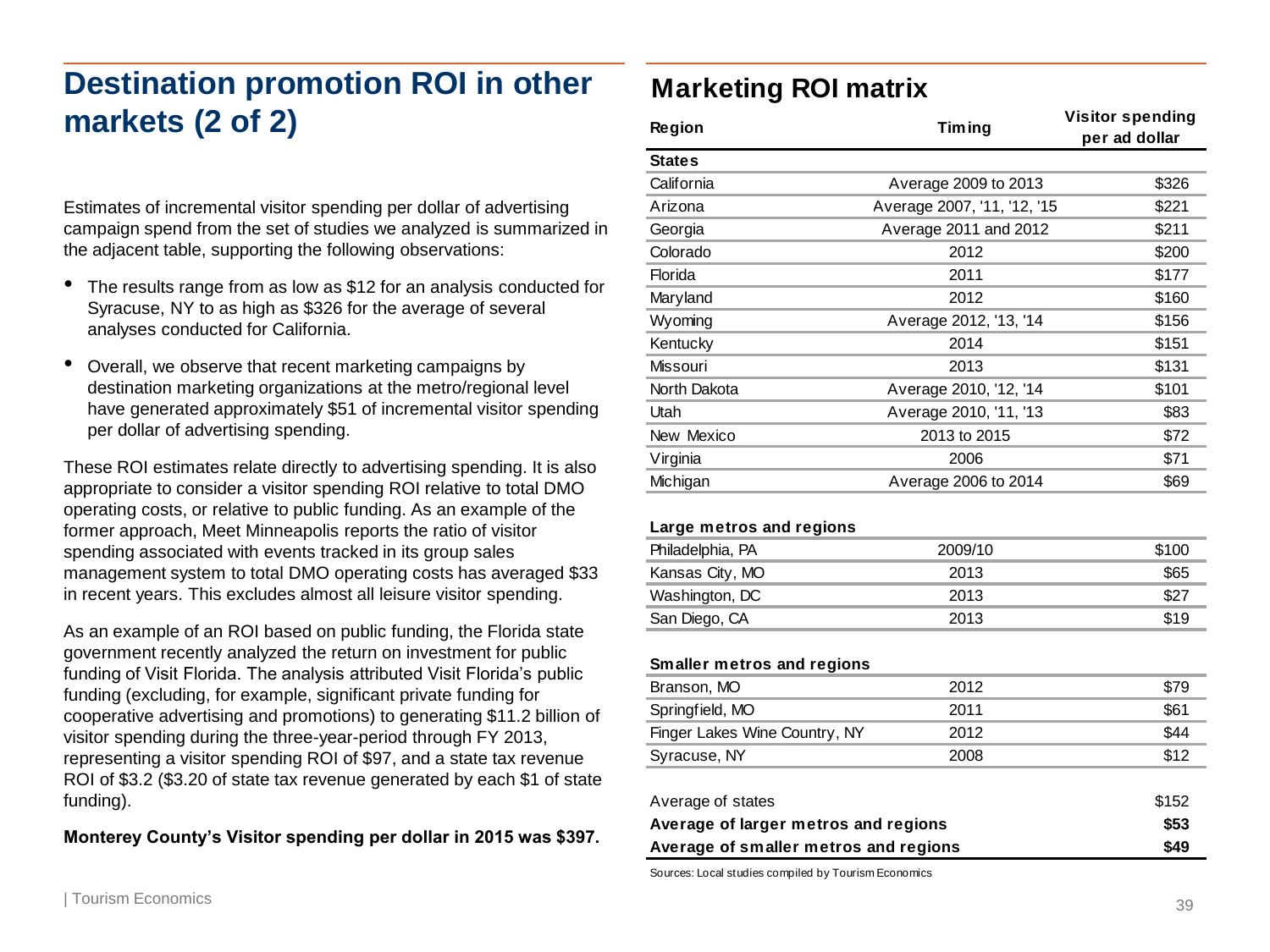Appendix 2: The Economic Rationale for Destination Marketing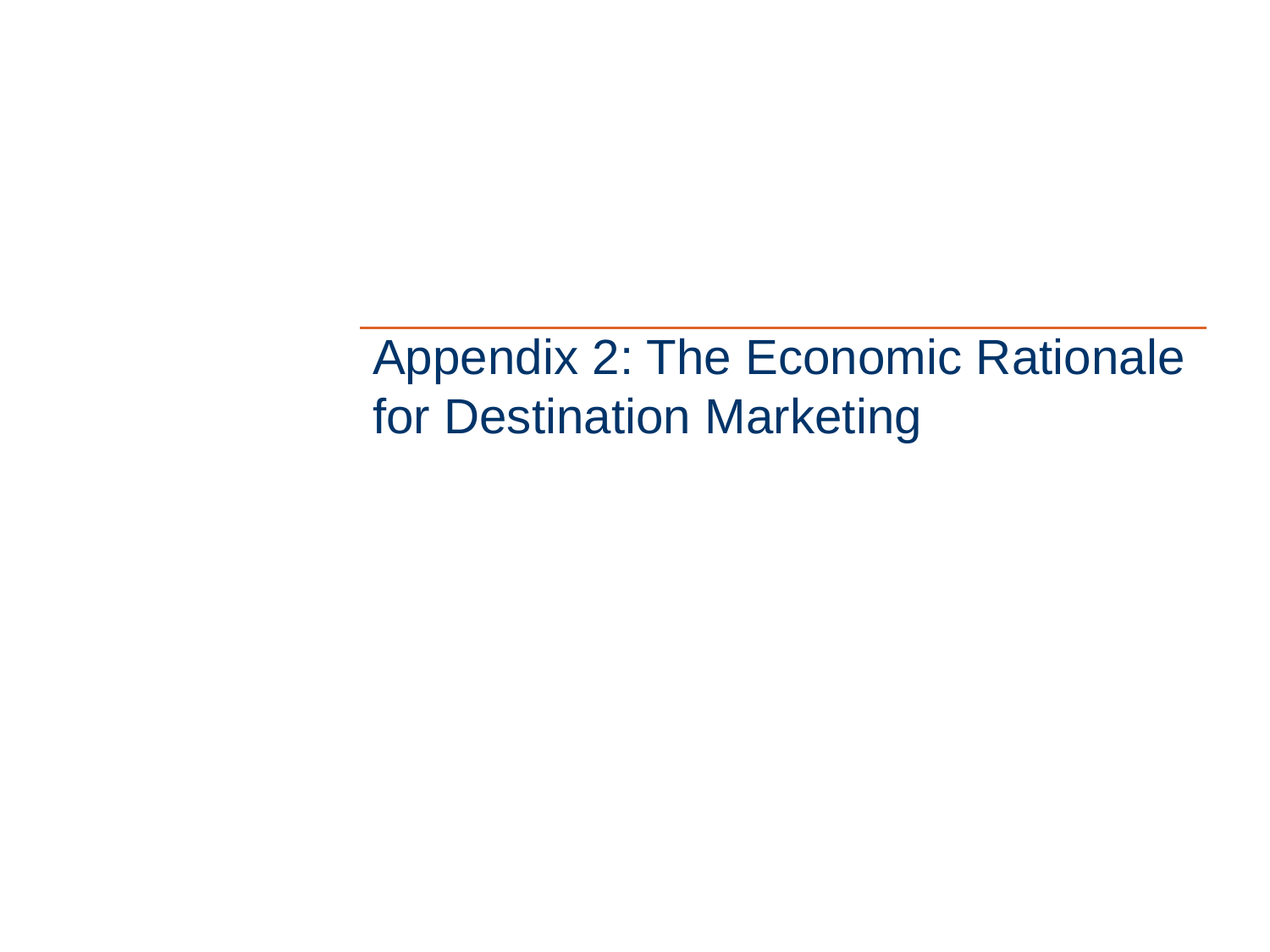# **The vital role of destination promotion**

Destination marketing plays an integral and indispensable role in the competitiveness of the local visitor economy by addressing three challenges.

#### **Challenge #1: The visitor economy is fragmented**

The visitor economy is diverse with benefits accruing across various industries (e.g. hotels, restaurants, retail stores, transportation, performance venues and other attractions), and in many cases, these establishments are operated as small businesses that lack the capacity to conduct certain types of marketing. Moreover, certain benefits accrue across the economy rather to just an individual business.

Because a visitor's spending is spread across businesses, any single business may not capture sufficient share of a visitor's spending to justify marketing to attract visitors to a destination. For example, an individual hotel could market the attractiveness of a destination, but it would only benefit from those additional visitors who not only choose the destination, but also choose that particular hotel; and the hotel would only benefit directly from the visitor's spending at the hotel. In other words, at the level of an individual business, the returns on independent marketing to attract visitors to a destination can be less compelling. However, when viewed at the level of the destination, there is a more direct connection. The destination captures a substantial dollar amount per visitor, and in aggregate there are compelling returns on effective destination marketing.

Destination marketing plays an integral and indispensable role in the competitiveness of the local tourism economy by addressing its unique challenges

### *Solution: destination promotion provides the scale and strategic vision supporting a wide array of individual businesses*

Destination promotion organizations also play a role furthering the strategic potential of the visitor economy. Destination marketing organizations (DMOs) can take a long term view of the development of the destination and pursue tactics to help develop a visitor economy that better fits the goals of local residents and businesses. For example, many destinations have a mix of peak, shoulder, and low season periods. DMOs take steps to build shoulder season and low season demand and help fill slower days of the week, supporting a more stable base of employment and helping ongoing operations achieve a "break even" level of profitability. Similarly, DMOs can play a role helping to find solutions that balance the development of the visitor economy with the constraints and goals of a given destination, such as fostering the development of geographic areas with greater capacity for growth.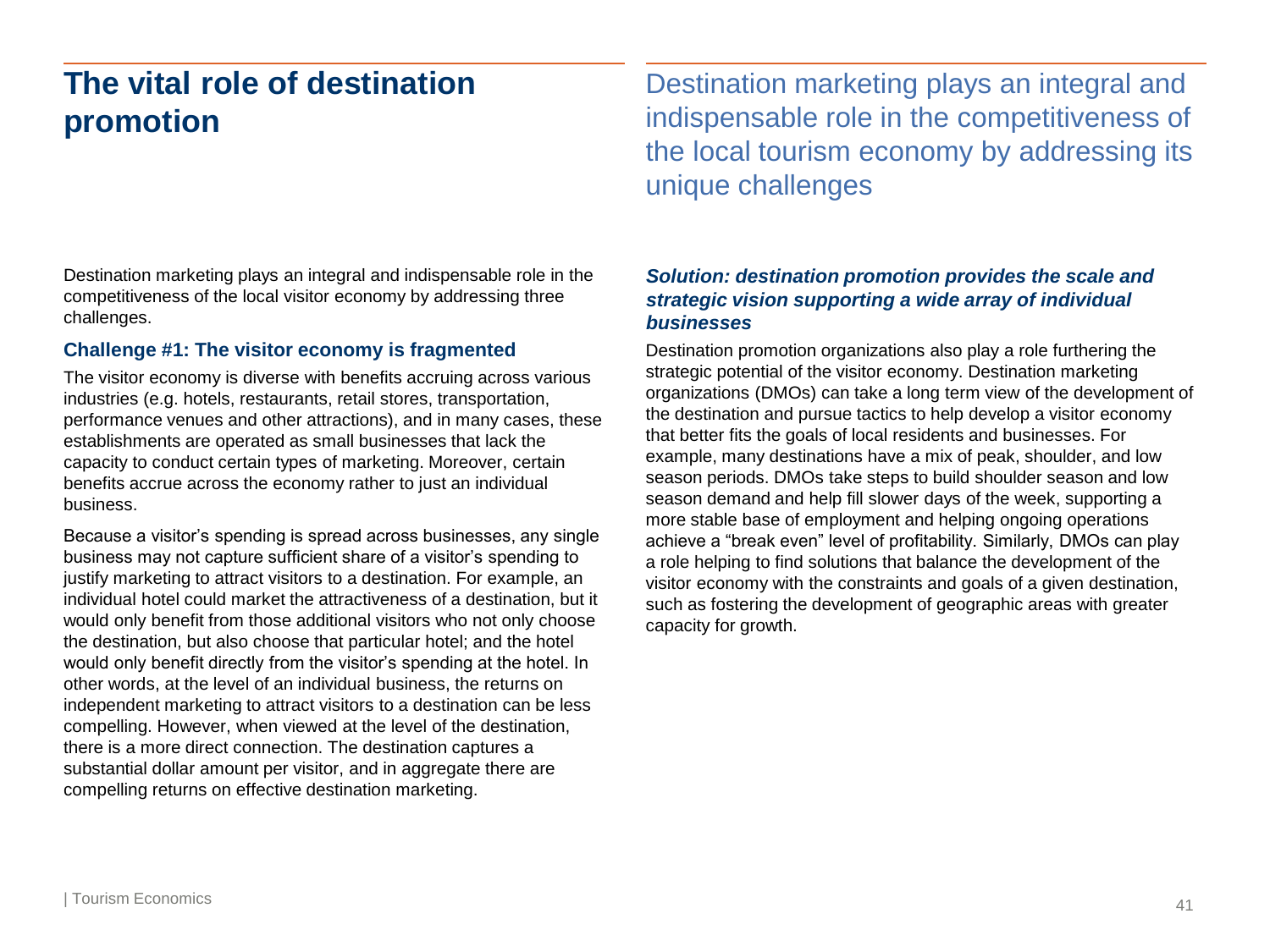# **The vital role of destination promotion**

The fundamental motivation driving a visit is not usually the offerings of a single business—instead it is the destination

### **Challenge #2: The primary motivator of a trip is usually the experience of a destination, extending beyond the offerings marketed by a single business**

The fundamental motivation driving a visit to a given destination is frequently not the offerings of a single business—instead it is the destination, including a range of attractions and the overall experience of a place. This experience is comprised of a visitor's interaction with, and patronage of, numerous businesses and local experiences: hotels and other accommodations; restaurants; shopping and galleries; conferences; performances and other events; family activities; sports and other recreation; and cultural sites and attractions.

Marketing efforts that focus on only one sub-sector of the visitor market, such as communicating the offering of a specific hotel or other business, do not also adequately address the core motivation for potential visitors.

### *Solution: destination promotion articulates the brand message that is consistent with consumer motivations*

Through coordinated destination promotion, the destination is represented collectively, driving demand for all segments of the visitor economy. Stand-alone marketing efforts would almost certainly be less effective than a collective destination marketing campaign.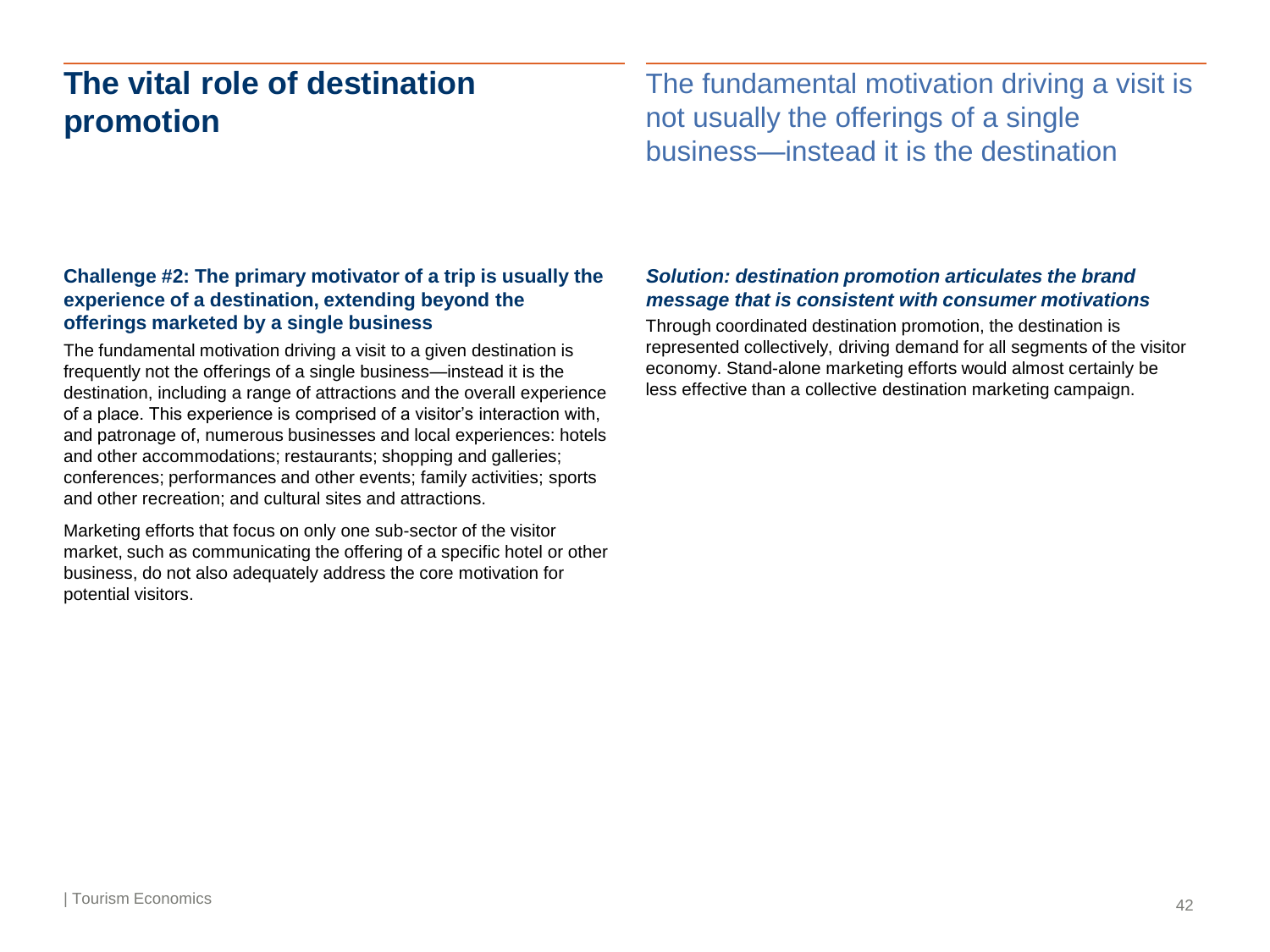# **The vital role of destination promotion**

The scale of collaborative destination marketing is more effective than what individual businesses could accomplish

#### **Challenge #3: Effective marketing requires scale to reach potential visitors across multiple markets**

Effective destination marketing requires significant and consistent funding with the aim of gaining a sufficient "share of voice" to be heard and make an impact. Whether in the form of advertising or public relation efforts scale produces efficiencies that maximize the share of funding that goes to actual marketing and advertising, drives down per unit advertising costs, and enables higher impact, and more specialized efforts. As a result, the larger scale of collaborative destination marketing is more effective than what individual businesses could accomplish. Simply put, the whole of destination marketing is greater than the sum of its individual parts.

### *Solution: destination promotion pools resources to provide the economies of scale and marketing infrastructure required to generate impact*

One of the benefits of coordinated marketing facilitated by a DMO is the ability to have a stable organization and funding base to support destination marketing. As a result, DMOs are able to efficiently leverage the brand, infrastructure and relationships that have been built over time.

For example, DMOs:

- Conduct marketing that leverages a base level of awareness of the destination than has already been established with some target customers, allowing annual marketing spend to be more effective at activating and reinforcing key messages;
- Use existing infrastructure, such as websites and publications, that are updated on a recurring basis;
- Employ a staff with established relationships with local tourismsector businesses and marketing service providers; and,
- Support market research, such as visitor profile studies, that help individual businesses better target market opportunities, but which would likely not be economical for individual businesses to conduct independently.

Through these economic factors, destination promotion helps expand the visitor economy in ways that are consistent with local priorities, building the types of opportunities that are a critical part of economic development.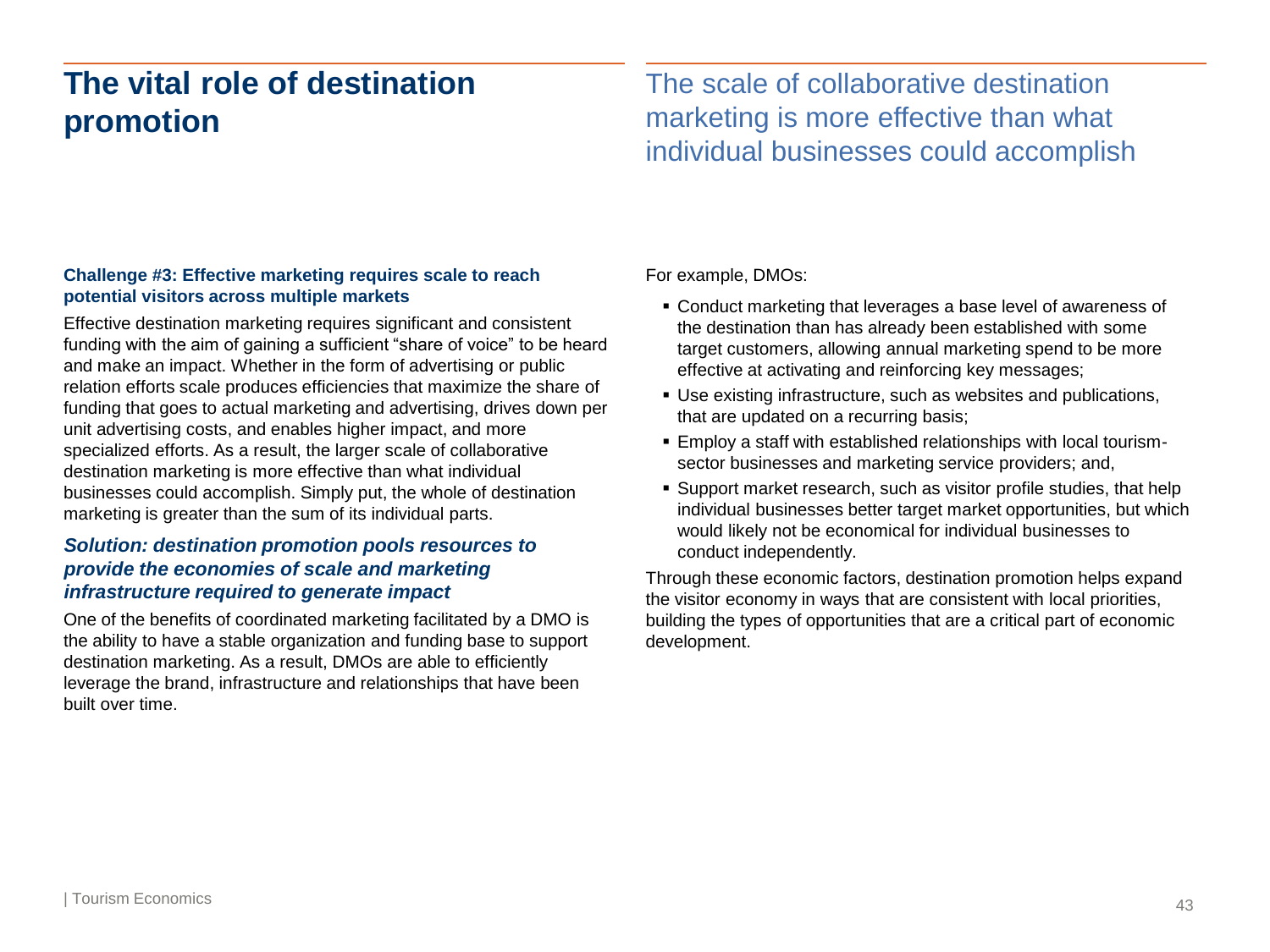### **Travel has proven its resilience**

As incomes rise, consumer spending on travel has grown at an even faster rate and employment in the travel economy has led growth during the recent economic recovery

Across the US, favorable tail winds have supported above average growth in the visitor economy. As income levels rise, consumers are dedicating a greater share of spending to travel and tourism. For example, in the span of slightly more than a generation, per capita consumer spending on hotel stays in the US has increased 200% since 1980, even as per capita GDP – as a measure of income levels – has increased only 75%.

Travel has proven its resilience, with a strong recovery from the most recent economic downturn. As the visitor economy has recovered, it has contributed job growth since the end of the recession at a faster rate than the US average. As of March 2016, employment in key sectors of the visitor economy was 11.3% ahead of its June 2009 level, compared to a 9.7% gain for the broader economy.

## **Visitor economy employment trends**





| Tourism Economics 44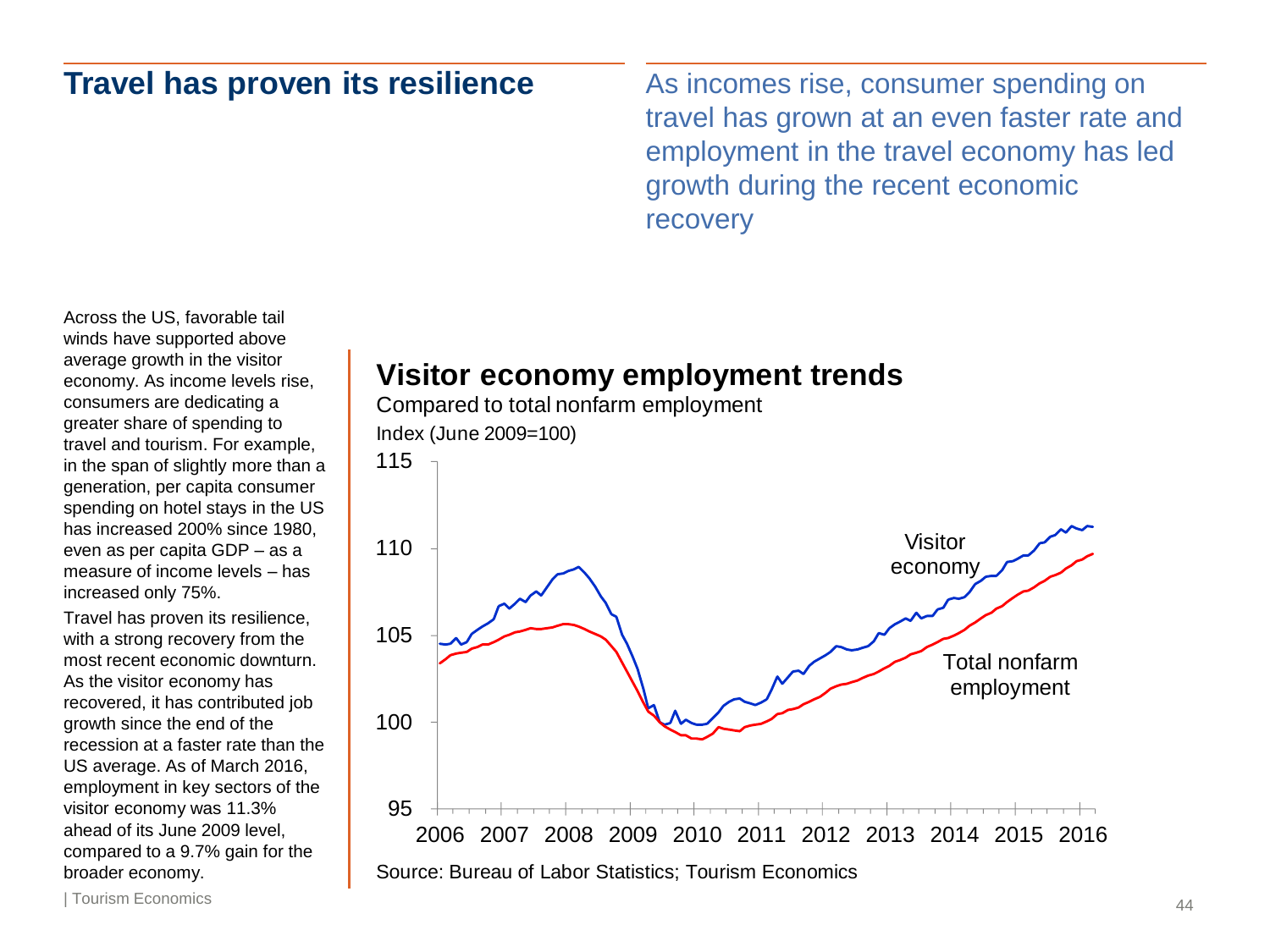# **The visitor economy represents an export, drawing new dollars into the local economy**

Nationally, hospitality and tourism has outperformed the aggregate of all other traded cluster export sectors since 1998, with employment expanding more than 12.2% while all others grew only 2.1%

The visitor economy represents a valuable locally-produced export for many regional economies. The resulting visitor spending supports jobs, incomes, tax revenues and local business sales that represent part of the region's economic base, critically important in providing demand for local supporting sectors. In this sense, whether referred to as an "export" or a set of "traded" goods and services, the visitor economy plays an important role in the "base" economy of many regions.

As developed through research by Michael Porter, the term "traded cluster" refers to "geographic concentrations of interconnected companies and institutions in a particular field" that sell products and services across regions.

### **Traded cluster employment gains over time (US)**

15% Index, cumulative percentage points of employment growth since 1998

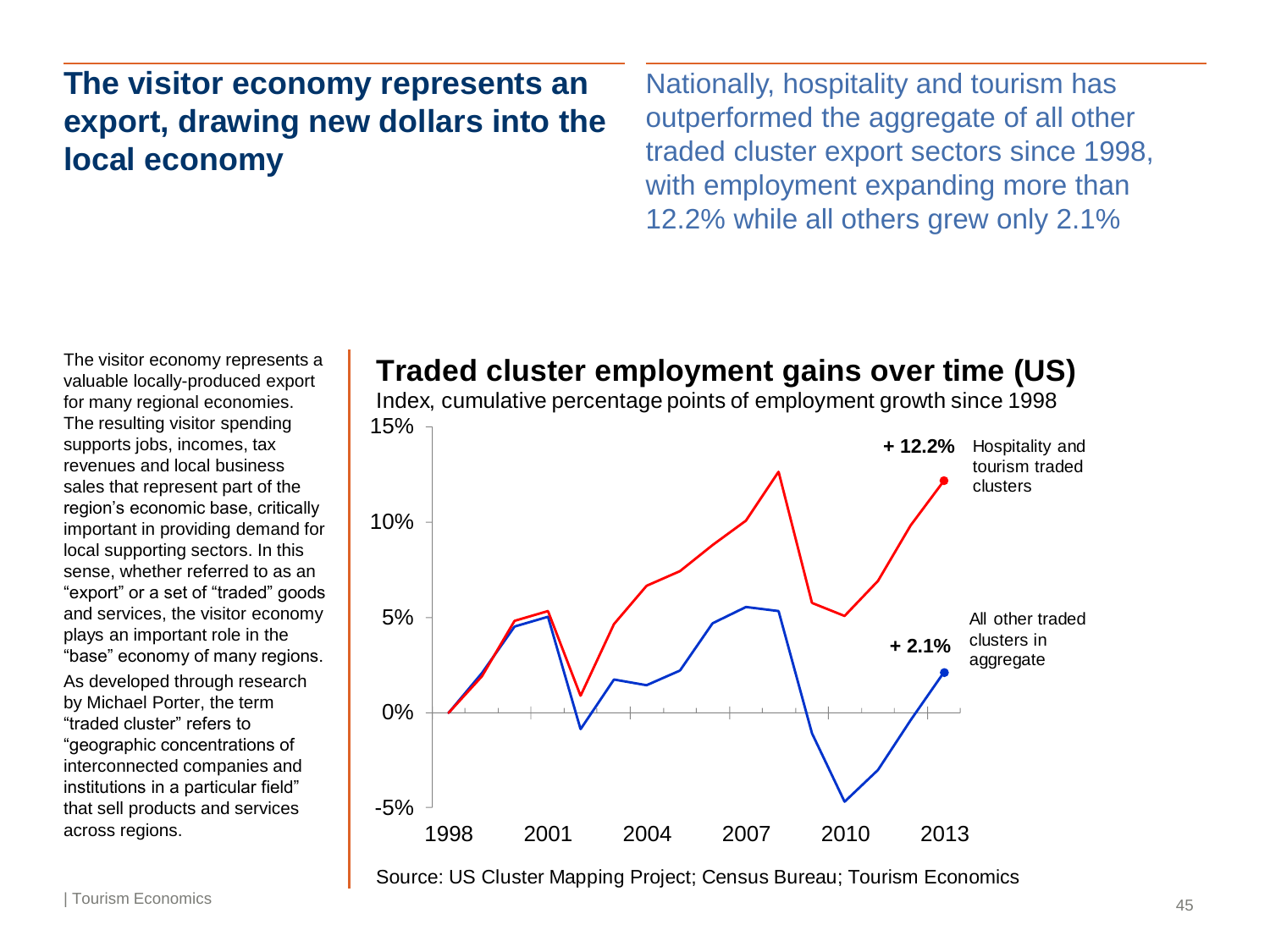# **Destination promotion helps drive economic development (1 of 6)**

Destination promotion supports the visitor economy, but it also acts as a catalyst of broader economic development

In recent research<sup>1</sup>, Tourism Economics / Oxford Economics identified four primary channels through which destination promotion drives broader economic development and growth.

#### *1) Attracting strategic events*

By securing meetings and conventions, DMOs attract the very prospects that economic development agencies target. Not only do these events create valuable exposure among business decision makers, they create direct opportunities for economic development agencies to deepen connections with attendees.

#### **"Economic clusters and conventions have become synergistic"**

Tom Clark Metro Denver Economic Development Corporation

### *2) Raising the destination profile*

Destination promotion builds awareness, familiarity, and relationships in commercial, institutional and individual networks that are critical in attracting investment.

#### **"We are learning a lot from Visit California by how they brand California and how to take their model and apply it to economic development."**

Brook Taylor Deputy Director Governor's Office of Business and Economic Development (GO-Biz)

#### *3) Building transport networks*

By developing the visitor economy, destination promotion supports transportation infrastructure, providing greater accessibility and supply logistics that are important in attracting investment in other sectors.

### **"Air service is profoundly important to corporate investment and location decisions... This is one of tourism's most significant contributions since the levels of air service at New Orleans far exceed what local demand could support."**

Stephen Moret **Secretary** Louisiana Economic Development

### *4) Raising the quality of life*

Visitor spending helps support a broader and higher quality set of local amenities than an area could otherwise sustain. The cultural, entertainment, culinary, and retail attractions that visitors support make a place more attractive to investors.

### **"Traveler attractions are the same reason that CEOs choose a place."**

Jeff Malehorn

**President & CEO, World Business Chicago** 

<sup>1</sup>Oxford Economics (2014, November) "Destination Promotion: An Engine of Economic Development: How destination promotion drives economic development." Produced in connection with Destination & Travel Foundation. [Link](http://www.oxfordeconomics.com/engine) to http://www.oxfordeconomics.com/engine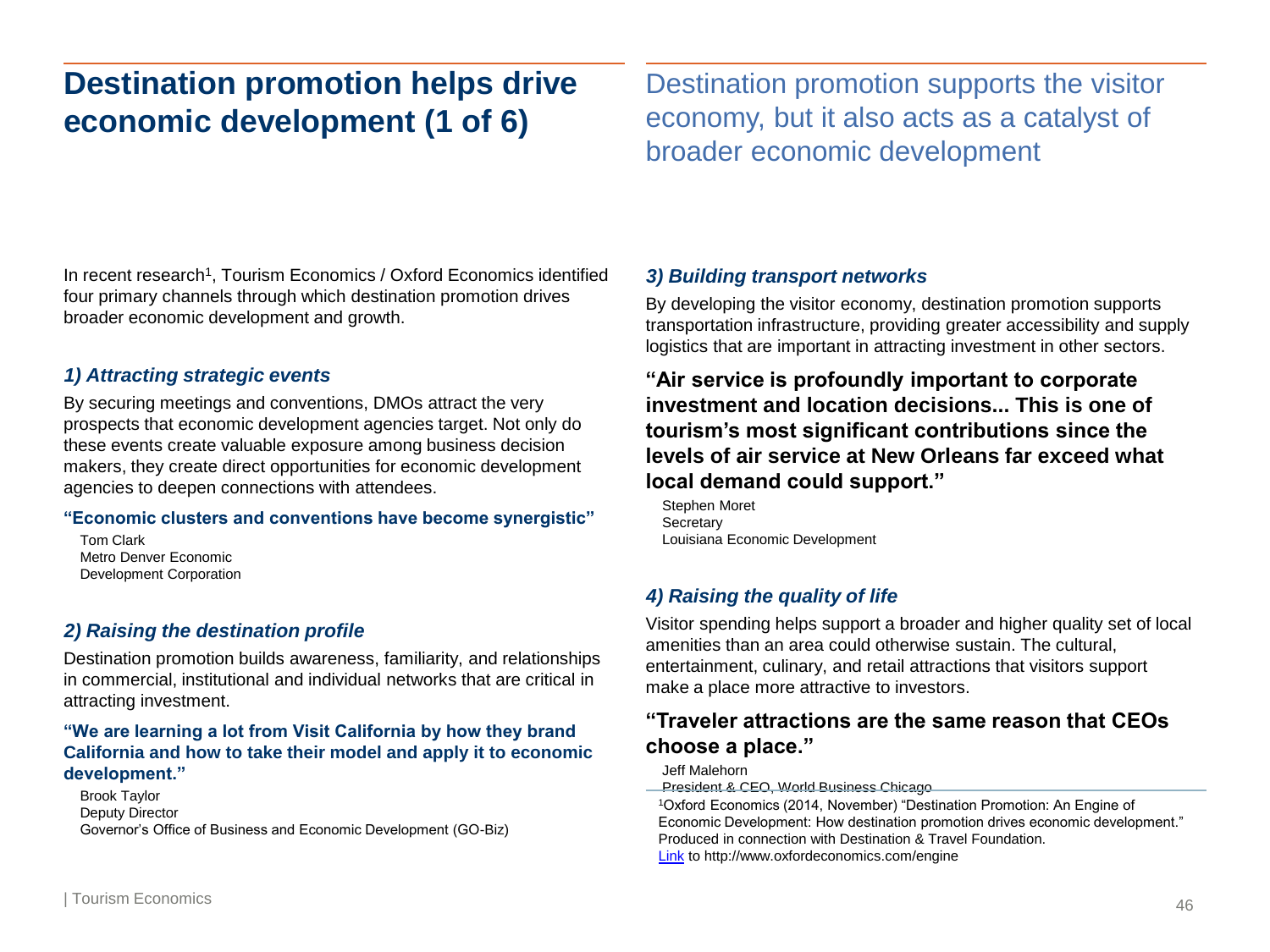# **Destination promotion helps drive economic development (2 of 6)**

Conventions and trade shows can help target economic development on key industries

*Channel of impact: By securing meetings, conventions and trade shows for local facilities, DMOs attract the very prospects that economic development organizations target. Not only do such visits create valuable exposure among business decision makers, they create direct opportunities for economic development organizations to deepen connections with attendees.* 

DMOs are typically on the front lines of selling their destinations to meeting and event planners. These conventions and trade shows often attract the very prospects that economic development organizations (EDOs) target. As Steve Moore, CEO of the Greater Phoenix CVB states, "Our EDO doesn't have to fly to DC or China. The low hanging fruit is coming here for events." EDOs, such as Cleveland's Department of Economic Development, regularly host special events, tours, and receptions for attendees of key events. Our research, including discussions with both DMOs and EDOs, yielded many such examples of this channel at work. But the discussions also pointed to the further opportunities that exist in many areas for collaborative targeting.

Today's knowledge-based and innovation-driven economies benefit from face-to-face connections, and relationships. In this context, industry conventions position an economy to acquire knowledge, innovate, and grow. Knowledge-based workers benefit from greater potential to access and encounter specialized knowledge and sustain social connections, and connections to other markets provide access to a wider base of suppliers and access to new production techniques. This makes existing firms more productive, serves to help attract additional investment, and fuels innovation.

Oxford Economics conducted a national survey of 300 business travelers in 2012 and asked them to score the impact of conferences and conventions across a number of potential benefits. Nearly 80% of respondents rated "industry insights" as an area of high impact, scoring this benefit as a four or five on a one-to-five scale. Industry insights were cited more consistently as a high impact return on conferences and conventions than any other potential benefit.

#### **Marketing positively influences perceptions of a region**

Pure Michigan 2014 campaign impact on perceptions of Michigan as a national tourism destination



Source: Longwoods International (2015, July) "Destination Marketing and Economic Development: Creating a Singular Place Brand"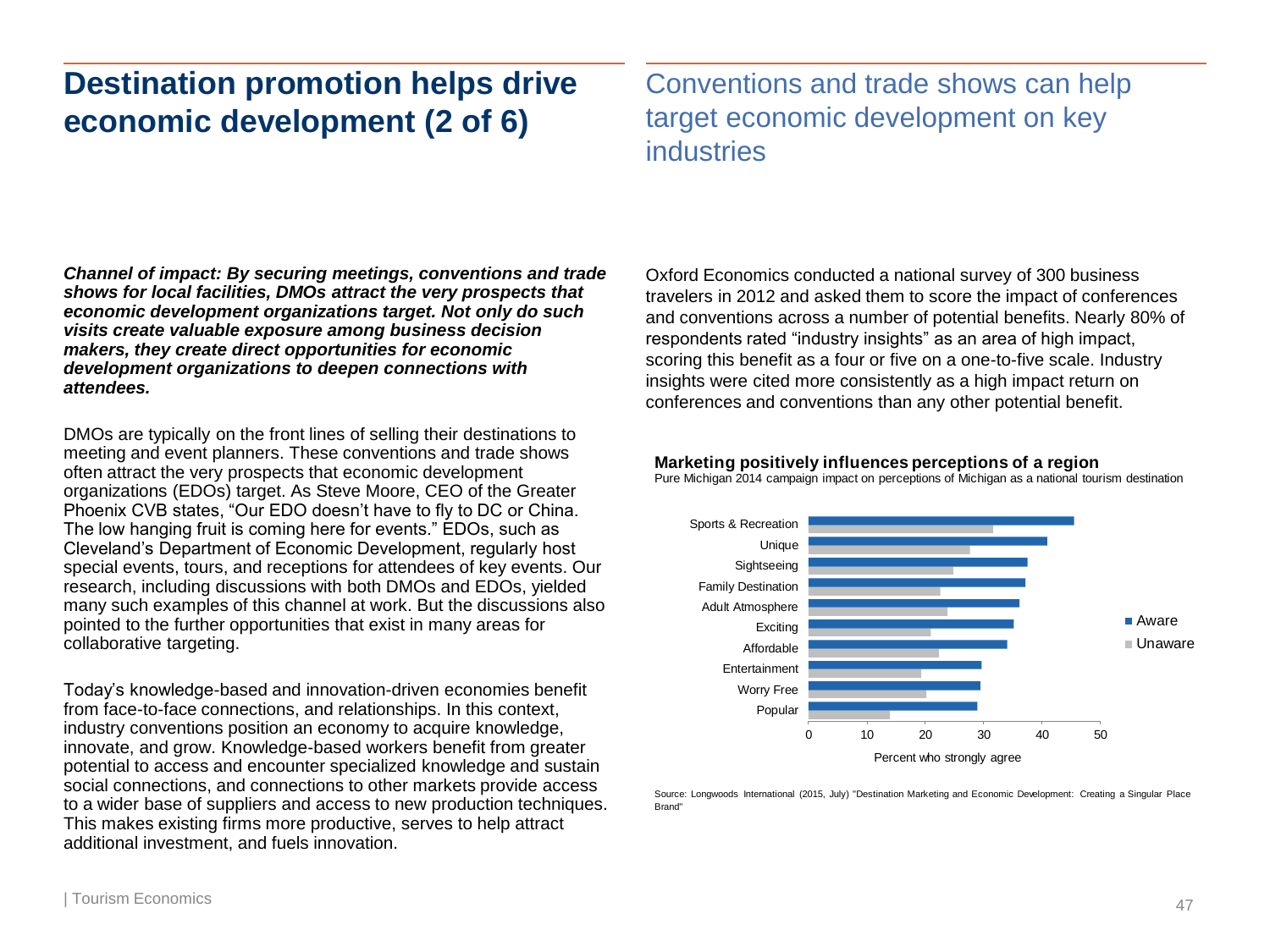# **Destination promotion helps drive economic development (3 of 6)**

Destination marketing contributes to a "halo effect" as advertising campaigns positively impact perceptions of a region

*Channel of impact: Destination promotion builds awareness, familiarity, and relationships in commercial networks (institutional, companies, individuals) that are critical in attracting investment. Similarly, destination promotion raises the destination profile among potential new residents, supporting skilled workforce growth that is critical to economic development.*

Destination promotion activities support understanding of a destination's distinct positioning and raise awareness of the destination. Most importantly, by increasing visits, destination promotion activities provide firsthand experience with a destination, resulting in familiarity with a destination that is critically important for economic development. These three components – building a brand, raising awareness, and increasing familiarity – make up the effect which we've labeled "raising the destination profile." As is emphasized in the following sections, these inter-related concepts have the collective impact of supporting economic development efforts to attract investment and build a skilled workforce.

For example, Lake Erie Shores and Island's 2014 tourism marketing campaign boosted perceptions of the area as a good place to start a career. Among those who were aware of the advertising, 43.2% strongly agreed with the statement that the area was a good place to start a career, representing a 173% increase relative to the 15.8% who strongly agreed among those unaware of the advertising<sup>1</sup>.

#### **Marketing influences perceptions on key decision criteria**





Note: Percentages indicate the increase in "ad aware" respondents who strongly agree relative to "unaware". Source: Longwoods International (2015, July) "Destination Marketing and Economic Development: Creating a Singular Place Brand"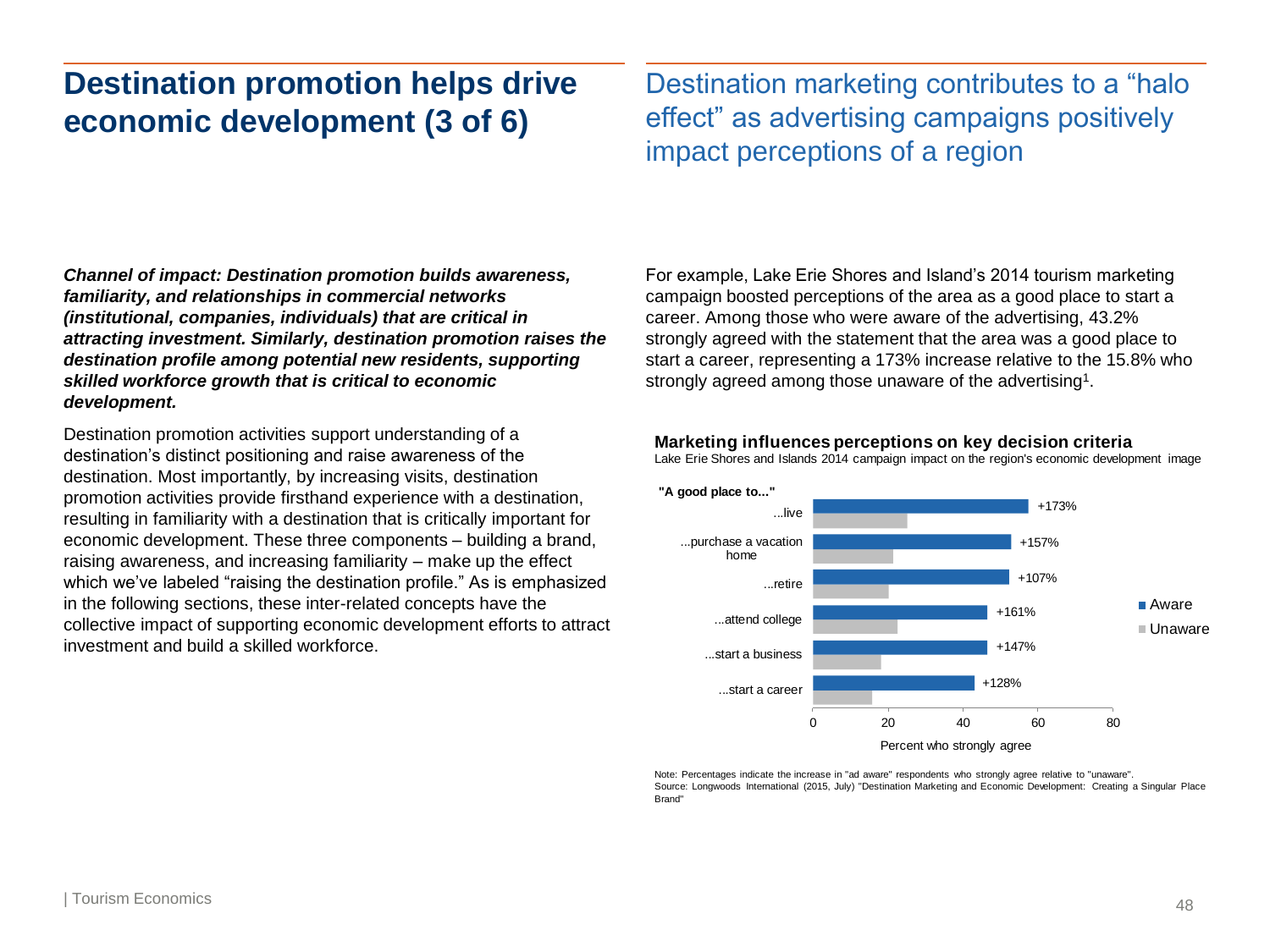# **Destination promotion helps drive economic development (4 of 6)**

Tourism supports building enhanced transportation networks and connecting to new markets

#### *Channel of impact: By developing the visitor economy, destination promotion supports development of transportation infrastructure, providing greater accessibility and supply logistics that are, in turn, important in attracting investment in other sectors.*

Connectivity to other cities, historically by canal and railways, and more recently by road and air, has been long appreciated for its importance to economic growth. Indeed, face-to-face interactions are as important as ever.

How can a region best support the expansion of its transportation infrastructure, including airports? While public investment certainly has a role, as leading cities have long recognized, airlines ultimately choose to expand service to markets that demonstrate passenger demand. Destination promotion efforts build inbound travel volumes that support expanded service, with greater frequency of connections to a greater number of destinations. Inbound business, leisure and group segments each play a role providing the base of demand that supports airlift. Indeed airline cost structures are such that a route with insufficient inbound leisure demand, and therefore lulls in travel around holidays and off-peak periods, is less profitable, or even unprofitable.

As a result, successful destinations experience greater levels of air service. For example, roughly half of all passenger demand for Cleveland is generated by visitors, according to OAG bookings data for 2013. Frontier Airlines, a low-cost carrier which recently entered Cleveland, has continued to expand its schedule from the city, building on leisure business but offering direct flights on routes that are key for business travelers, such as Dallas Ft. Worth.

In turn, improved air connectivity becomes a marketing point that supports economic development. So it is not surprising that collaboration between DMOs and economic development organizations can be successful.

For example: Phoenix touts its connectivity as one of its key economic development assets. This includes extensive service to Mexico and Latin America. Connectivity to Canada is also a major selling point for economic development and exists almost entirely because of the visitor market. Only 20 direct flights to Canada existed six years ago and Phoenix now has over 100 scheduled flights. The Greater Phoenix CVB and the Community and Economic Development office are seeking increased international service. These routes are needed to dually support the convention and investor markets. While air service development is led by the airport, the Community and Economic Development office and the Greater Phoenix CVB support marketing to airlines with market information. Overall, 60% of current Phoenix airlift is supported by visitors.

This impact is hardly rare, and numerous studies (including those listed below) have confirmed a connection between the long-term impacts of improved air transportation and overall economic development.

- Jan Brueckner, "Airline Traffic and Urban Economic Development," Urban Studies 40, no. 8 (July 2003): 1455–69.
- Richard K. Green, "Airports and Economic Development," Real Estate Economics 35, no. 1 (2007): 91–112.
- Michael D. Irwin and John D. Kasarda, "Air Passenger Linkages and Employment Growth in US Metropolitan Areas," American Sociological Review, 1991, 524–37.
- Kenneth Button, Rui Neiva, and Junyang Yuan, "Economic Development and the Impact of the EU–US Transatlantic Open Skies Air Transport Agreement," Applied Economics Letters 21, no. 11 (2014): 767–70.
- IATA, Measuring the Economic Rate of Return on Investment in the Aviation Industry, Aviation Economic Benefits, July 2007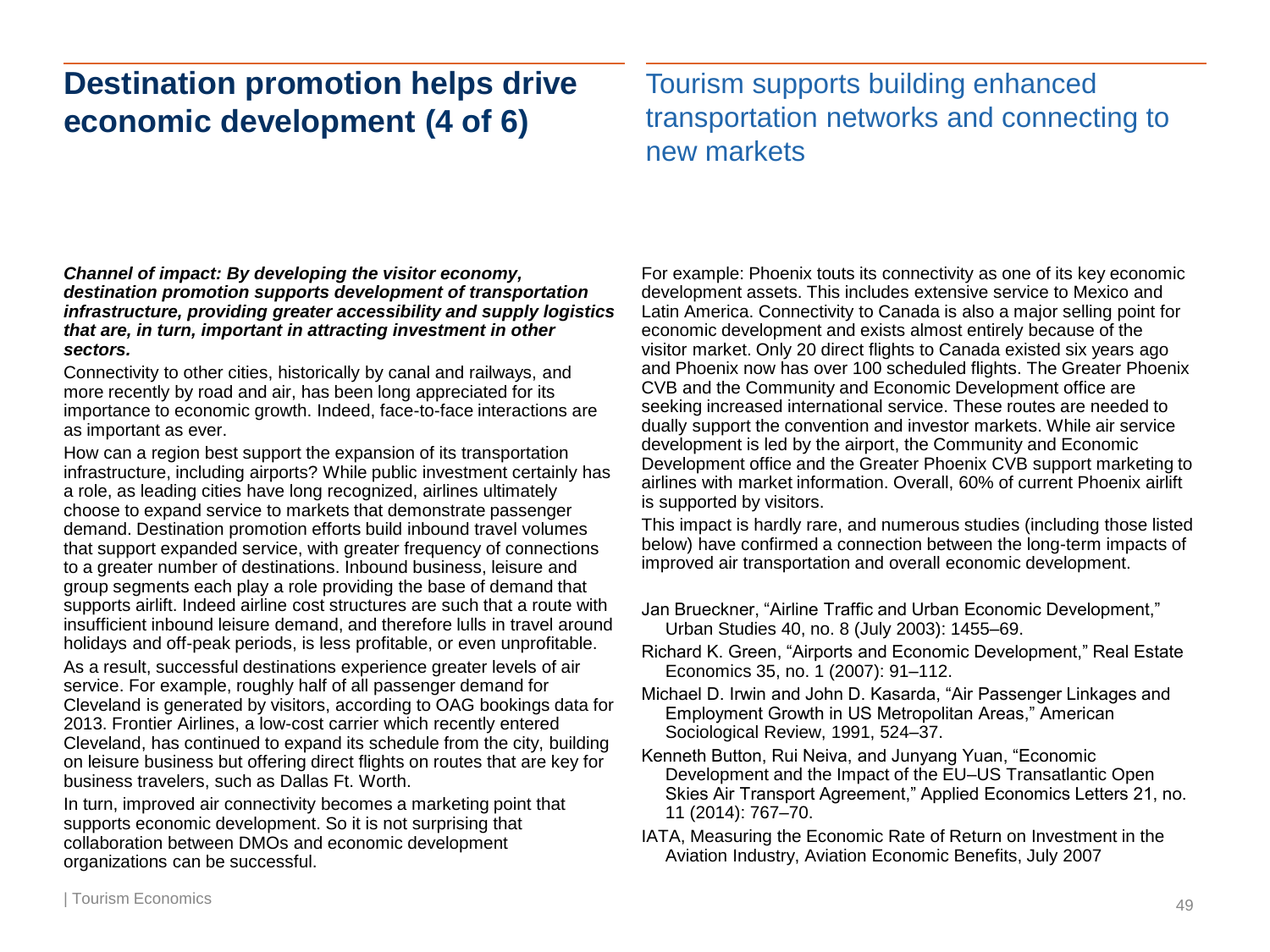# **Destination promotion helps drive economic development (5 of 6)**

Intelligent tourism development can raise destinations' quality of life and attract investors from other sectors

#### *Channel of impact: The visitor economy that is fueled by destination promotion supports amenities and a quality of life that are integral to attracting investment in other sectors.*

Parks and public areas, dining and nightlife in walkable districts, services and transportation along waterfront areas, creative arts and cultural institutions - these are just some of the facilities and services that benefit from the visitor economy but are also valued by residents and—by extension—site locators, investors, and business executives. Research suggests that this occurs as:

- Visitors provide substantial demand for amenities and generate returns in terms of quality of life improvements for residents, helping raise the quality of life.
- Economic research and real-world business location decisions demonstrate that such amenities and lifestyle characteristics are important in driving economic growth.
- Leading practices in economic development leverage these visitorsupported quality of life assets.

Visitor spending helps support a broader and higher quality set of amenities than an area could otherwise sustain. For many businesses, whether on the smaller scale of a restaurant or on the larger scale of a sports facility or National Park, the difference between breaking even or running at a loss can be thin. As an incremental source of business above and beyond what can be supported locally, visitors provide demand for businesses as well as many not-for-profit institutions, such as museums.

Richard Florida, an urban theorist and author of several popular books, provides an introduction to these concepts, noting that economists and geographers have long looked at the role that the availability of talent has played in the location decisions of firms, but have only more recently turned to the factors that attract talent. Florida writes<sup>1</sup>:

"A growing stream of research suggests that amenities, entertainment, and lifestyle considerations are important elements of the ability of cities to attract both firms and people." The "traditional view offered by economists is that places attract people by matching them to jobs and economic opportunity. More recent research suggests that places attract people by providing a range of lifestyle amenities."

"If cities are to remain strong, they must attract workers on the basis of quality of life as well as on the basis of higher wages."

For important new investment bids, EDOs will coordinate with DMOs for the best possible pitch. Given the importance of destination characteristics in the decisions of investors and site locators, NTOs and DMOs can provide the marketing content and experiences to visitors to strengthen the bid

All of the EDOs frequently collaborate with the DMOs, including the use of collateral and media originally developed by DMOs. For example, the Cleveland Department of Economic Development has an entire section on its website called "Living Here" that focuses on amenities and attractions including arts, culture, and entertainment.

<sup>1</sup> Florida, Richard (2005). Cities and the creative class. Routledge. New York.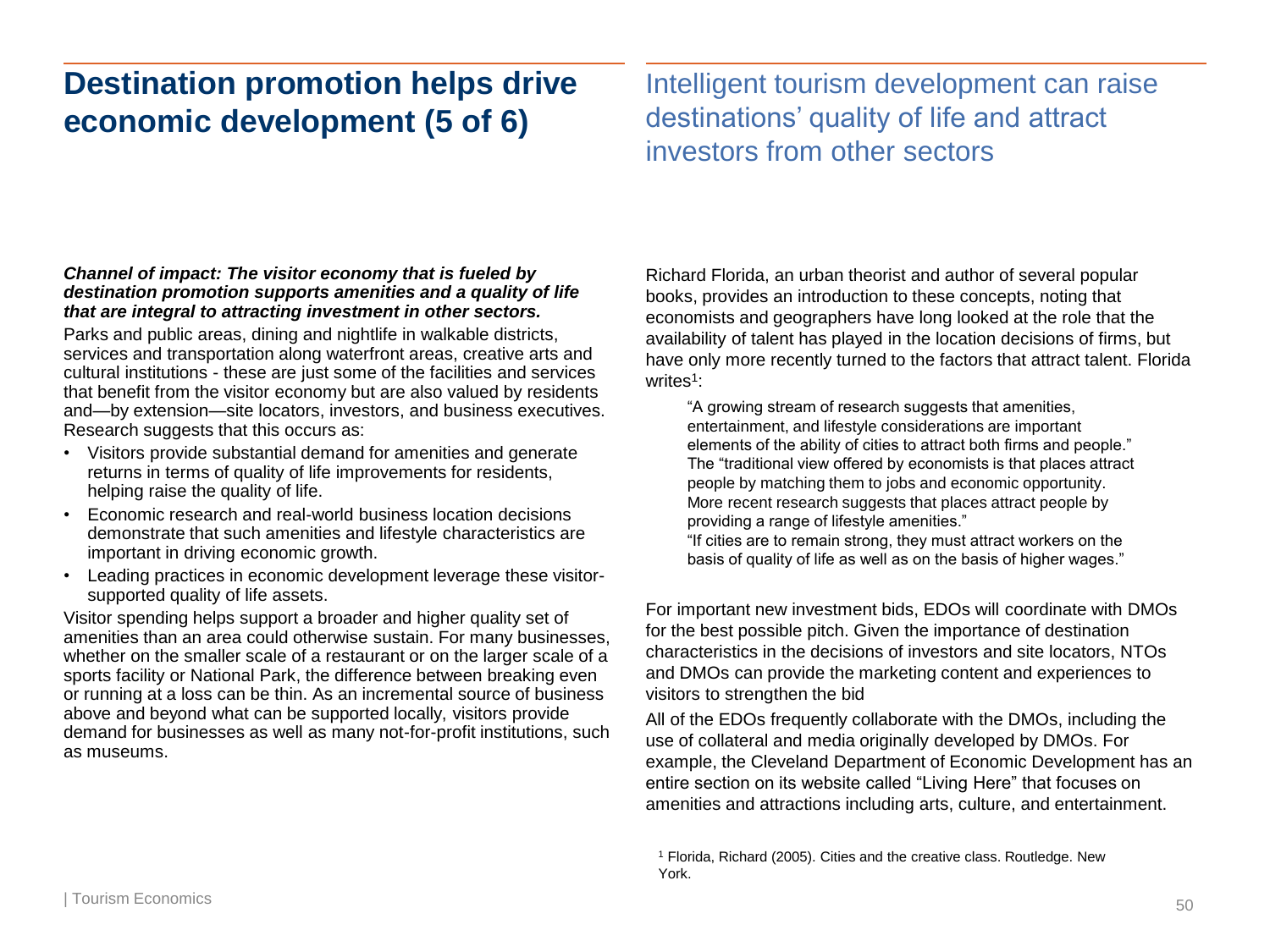# **Destination promotion helps drive economic development (6 of 6)**

The four channels of catalytic impacts generate benefits that extend beyond direct effects of driving visitation

Destination marketing supports economic development through four catalytic channels, extending its impact well beyond the effects of visitor spending. Destination marketing builds transport accessibility, attracts major events that build awareness, raises the quality of life for residents, and raises the profile of a destination among potential investors.

**As a result, cities and states that succeed as destinations are more likely to succeed in broader economic terms.**



Oxford Economics (2014, November) "Destination Promotion: An Engine of Economic Development: How destination promotion drives economic development." Produced in connection with Destination & Travel Foundation. [Link](http://www.oxfordeconomics.com/engine) to http://www.oxfordeconomics.com/engine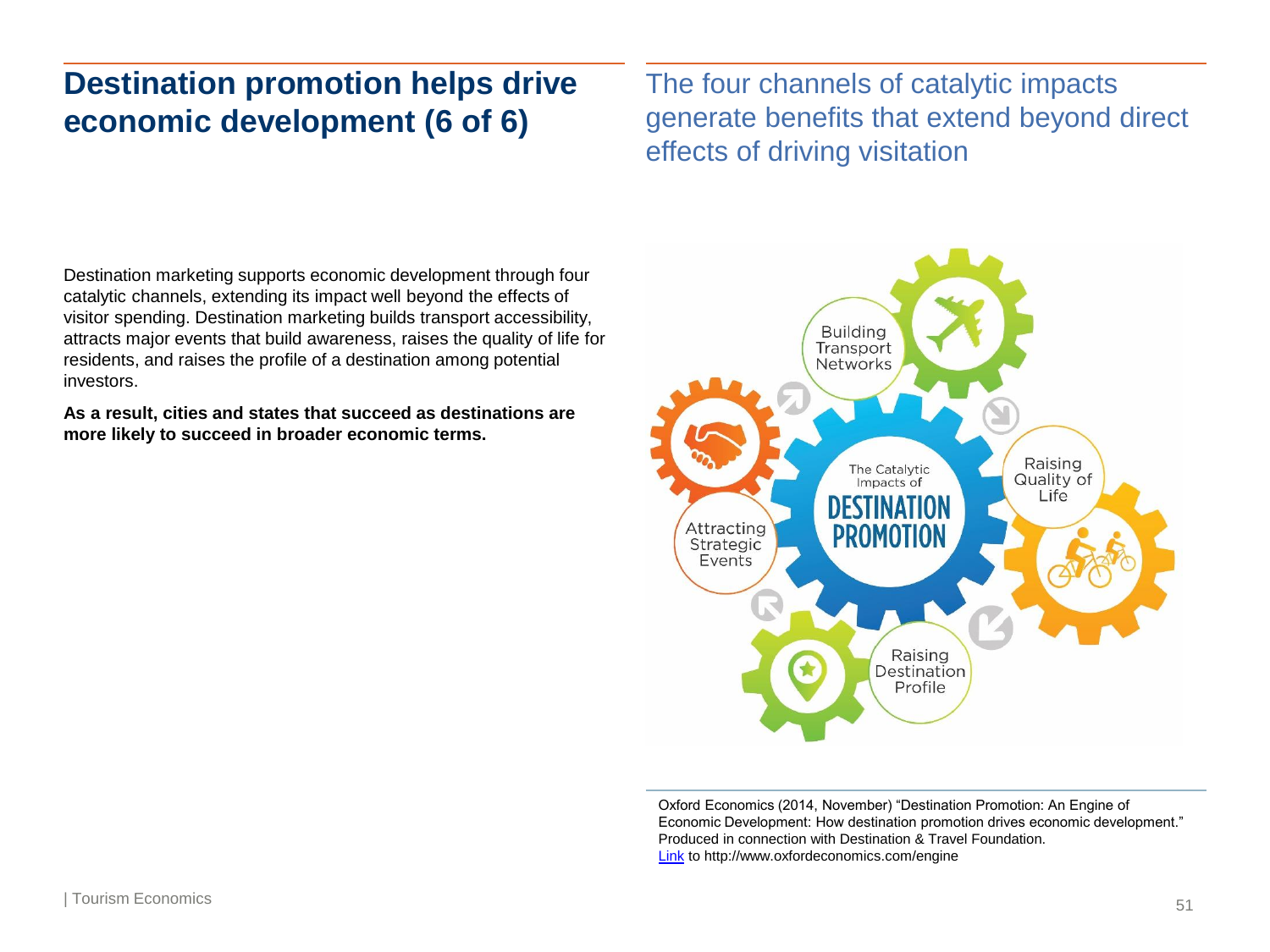# Appendix 3: Case Study Review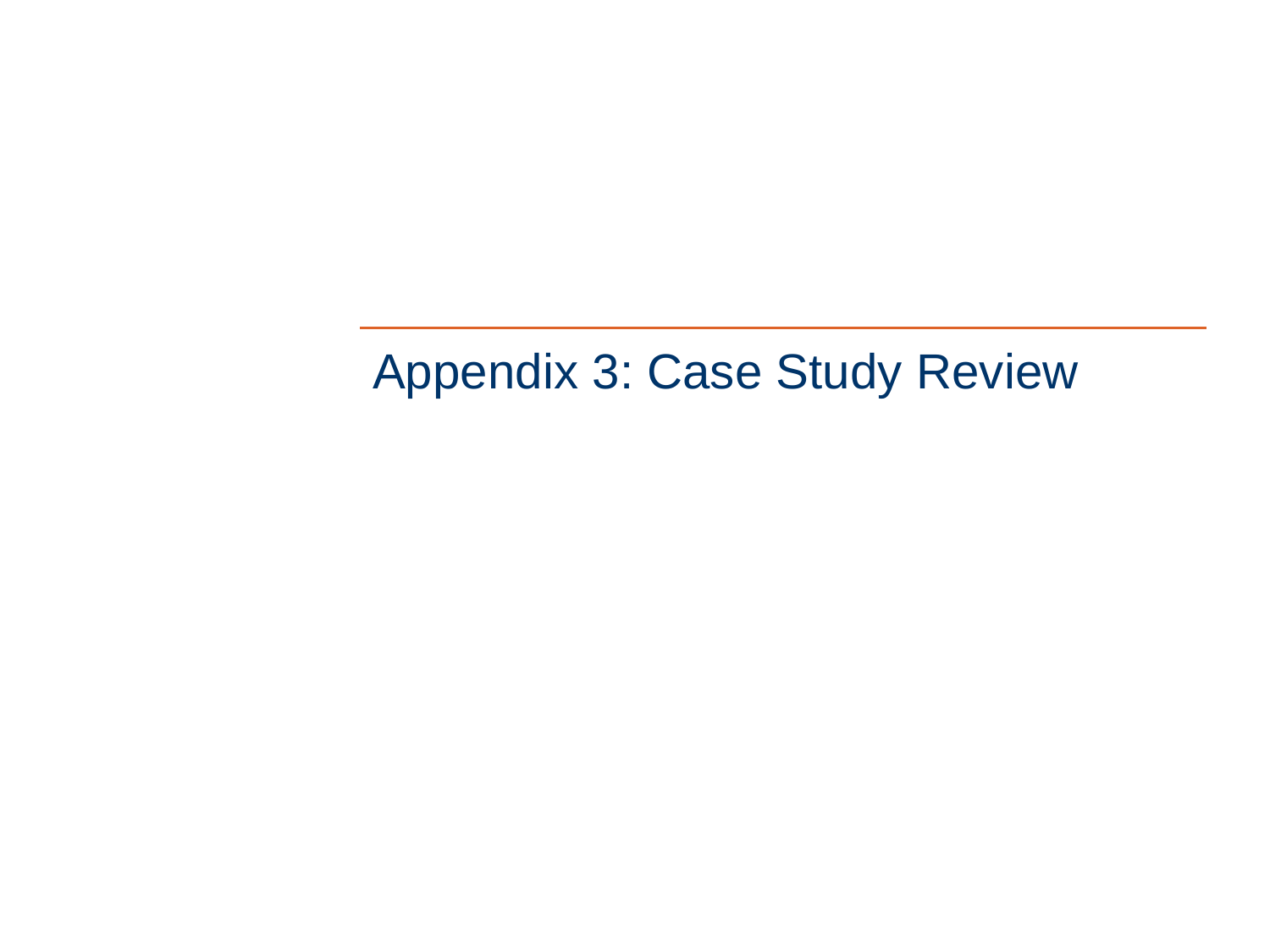# **Case study: Pure Michigan success (1 of 2)**

Michigan successfully invested in destination marketing as part of a strategy to ignite growth.

Budget increases in other US destinations provide case study examples of what has happened when government agencies increase or decrease destination marketing funding. We have summarized several of these case studies in this section, beginning with Michigan and the internationally recognized "Pure Michigan" campaign. While the campaign's advertisements are visually stunning, less appreciated are the important decisions the state took during a period of economic recession to expand the campaign as an investment in future growth.

### **Michigan state tourism budget**



Bill Siegel, CEO of Longwoods, recently summarized this success story<sup>1</sup>. The following highlights key points:

- The "Pure Michigan" campaign had its fledgling start in 2006 as a regional campaign in an environment of relatively low funding. In preceding years, Michigan's state tourism budget had declined, falling to as little as \$7.9 million in FY2005 according to US Travel data. For several years, as the campaign ran in regional markets, research demonstrated that it was building equity in the marketplace, impacting Michigan's image positively and generating positive financial returns.
- In 2009, with the national economy still in recession, and Michigan's manufacturing base hit particularly hard, the state legislature saw tourism as a potential growth opportunity, and approved a one-time doubling of the Travel Michigan budget to \$28 million. This allowed the state to promote itself nationally for the first time, and "Pure Michigan" was well-suited to the opportunity.
- In its first year, the national campaign dramatically increased unaided awareness of Michigan as a place in the Midwest US "you would really enjoy visiting". Michigan moved to 2<sup>nd</sup> place among regional competitors in this metric after the campaign, up from 9<sup>th</sup> place before the campaign. Three out of ten national travelers were aware of the campaign, and the campaign was recognized by Forbes as among the 10 all-time best travel campaigns, and.

Source: Longwoods International

<sup>1</sup> Longwoods International (2015) Michigan: 2014 tourism advertising evaluation and image study.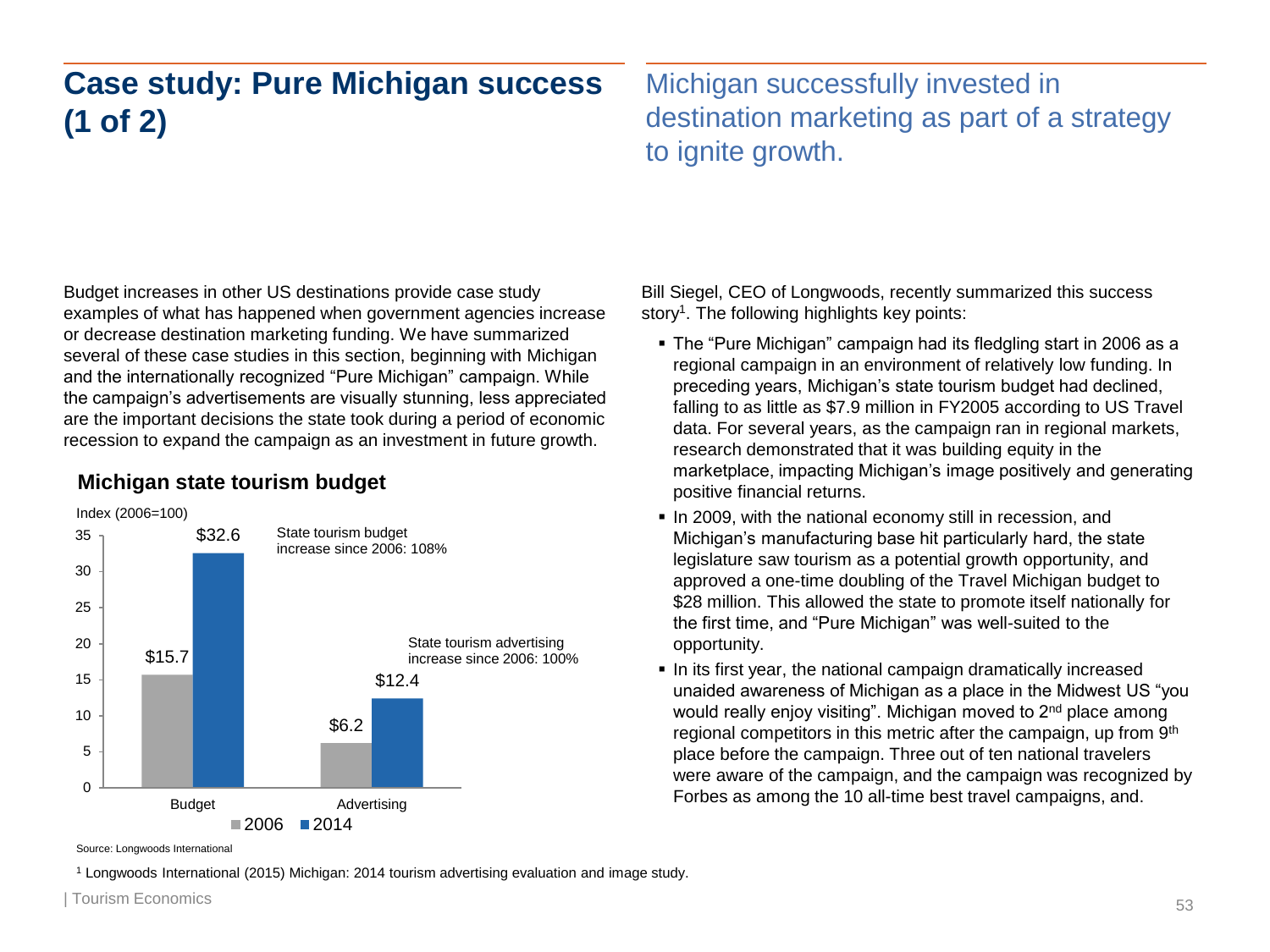# **Case study: Pure Michigan success (2 of 2)**

Michigan successfully invested in destination marketing as part of a strategy to ignite growth.

- The summer 2009 campaign was estimated to have generated almost two million additional trips to Michigan. As a result, based on a \$12.2 million media budget, the campaign is estimated to have generated \$588 million of incremental visitor spending and \$41.0 million of state taxes, equivalent to \$3.36 of state taxes per ad dollar.
- In total from 2006 to 2014, Longwoods estimated that "Pure" Michigan" results generated 22.4 million out-of-state trips to Michigan and \$6.6 billion of visitor spending at Michigan businesses. This implies a visitor spending return on investment ("ROI") of \$69 based on out-of-state visitors, and a state tax ROI of \$4.81.

Michigan built on the initial success by maintaining annual funding slightly ahead of \$30 million. From 2006 to 2014, Michigan invested over \$95 million in "Pure Michigan" advertising. As a result, "Pure Michigan" has become the singular brand for Michigan, with the state expanding its use across multiple lines of business to promote state objectives, such as economic development.

### **New visitor spending in Michigan**



Longwoods International (2015) Michigan: 2014 tourism advertising evaluation and image study.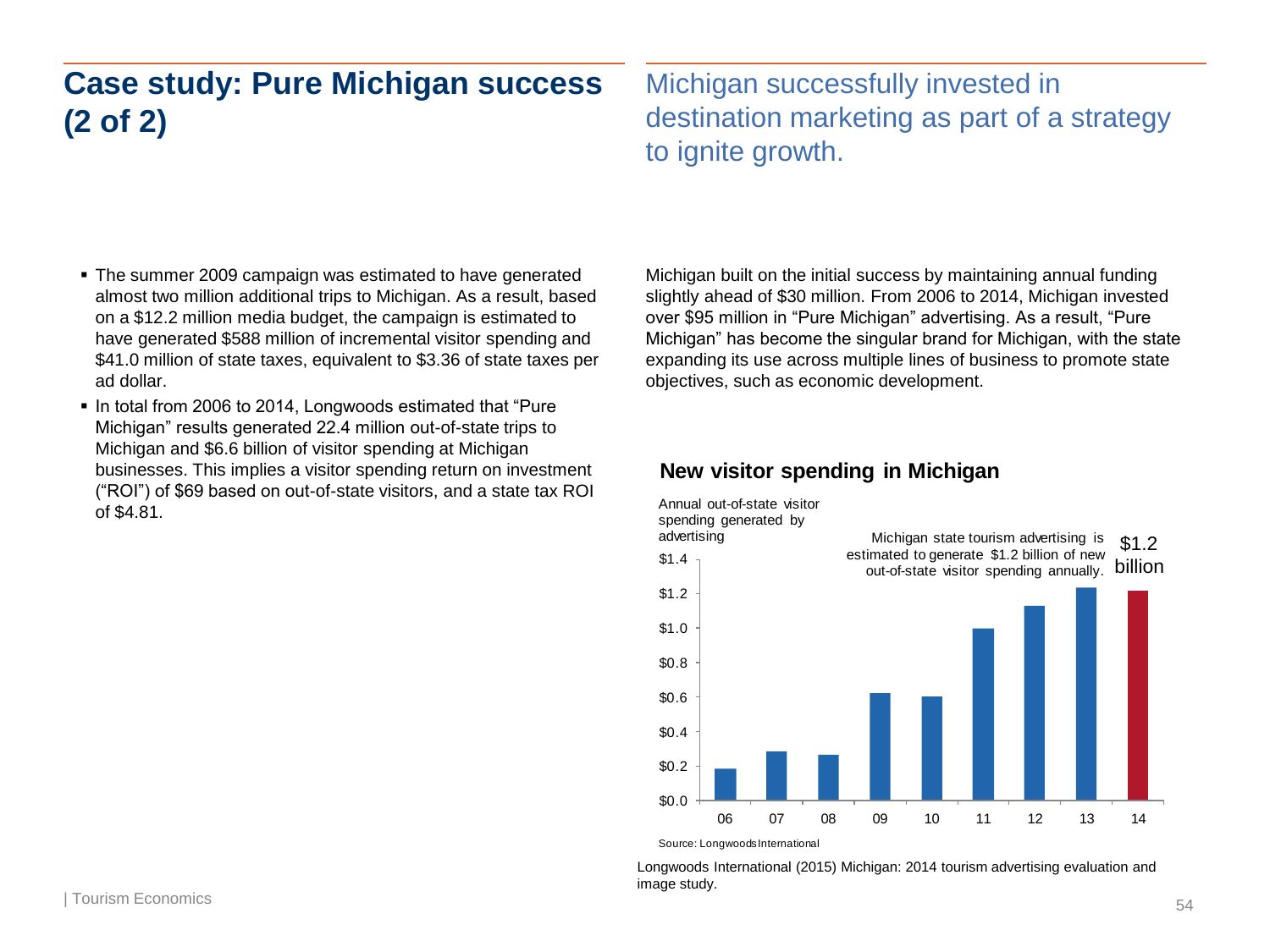# **Case study: Influence of DMO content**

Visitor information supported by TBID funding consistently influences potential visitors.

Among respondents who had made an overnight visit to Mendocino County, 25.7% reported that the Visit Mendocino website had been "very influential" in their decision.

Of approximately 160,000 unique website visitors (April 2013 to March 2014), 47.8% made a trip to Mendocino County, of which an estimated 20.2% were influenced to visit by the website.

### **Website information influences traveler decisions**

Visit Mendocino follow-up survey of website visitors



Question: How influential was the Visit Mendocino website in your decision to take an overnight trip to Mendocino County in the past six months? (Follow-up survey to website visitors, among those respondents who had made an overnight trip to Mendocino County.) Source: Strategic Marketing Group "DMO Influence/Conversion Study", on behalf of Visit Mendocino/Mendocino County Lodging Association

38% of prospective visitors who received information from Visit Oceanside were influenced by the content and subsequently visited Oceanside.

Among those visitors who were influenced by the visitor information, more than half indicated that they decided to visit an attraction or site that they had not already planned to visit and 17% added additional nights to their stay.

#### **Visitor information influences visitors to stay longer**

Visit Oceanside visitor survey



Question: Which of the following were you influenced to do in Oceanside based on information you received from Visit Oceanside? (Among visitors to Oceanside whose plans were influenced by CWC or Visit Oceanside information.)

Source: Horizon Consumer Science (2013, May) "Visitor Profile/Economic & Fiscal Impacts study - CY2012", on behalf of Visit Oceanside California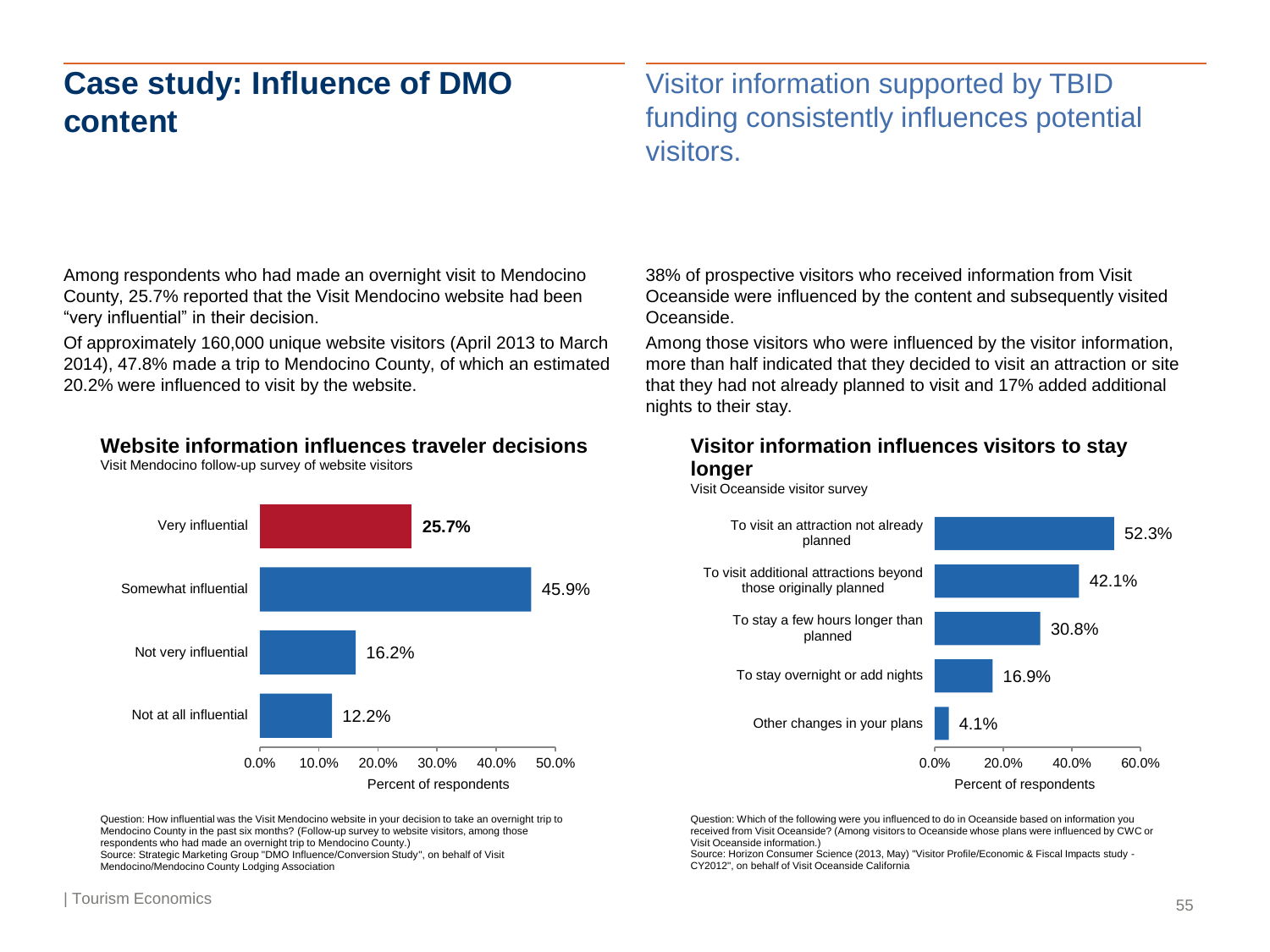# **Case study: the creation of Brand USA boosts tourism arrivals and spending in the US**

Brand USA has maintained a strong ROI and helped revitalize the US as an international destination

Before 2011, the US did not have a national tourism organization. A decade of stagnation of international travel suggested that the lack of an organization that could effectively promote the US' global brand was costing the country billions of dollars in lost potential visitor expenditures.

Brand USA was created to reinvigorate the country's global brand, and positive effects have been realized quickly. The organization has raised the profile of the US as a destination and generated almost one million incremental visitors annually. Spending by these visitors generated \$457 million in federal taxes, approximately triple the organizations total operating expenses. In 2015, Tourism Economics estimated an 19:1 ROI on total operating costs.

| <b>Summary Results. Brand USA ROLLETZ019</b> |                    |                   |            |    |                          |            |      |  |
|----------------------------------------------|--------------------|-------------------|------------|----|--------------------------|------------|------|--|
|                                              | <b>Incremental</b> |                   |            |    |                          |            |      |  |
| Region                                       |                    | <b>Investment</b> | visitors   |    | <b>Incremental Spend</b> | <b>ROI</b> |      |  |
| N America                                    | S                  | 19,392,467        | 374,195    | S  | 357,230,802              |            | 18.4 |  |
| Europe                                       | s                  | 31,578,844        | 116,923 \$ |    | 387,499,367              |            | 12.3 |  |
| APAC                                         | S                  | 29.727.058        | 198,358    | S  | 1,036,777,492            |            | 34.9 |  |
| LATAM                                        | \$                 | 7,520,197         | 59,165 \$  |    | 333,653,856              |            | 44.4 |  |
| Other / Global Infrastructure                | s                  | 54,974,236        | 276.542 \$ |    | 920.917.657              |            | 16.8 |  |
| Total marketing                              |                    | 143,192,802       | 1,025,183  | Ŝ. | 3,036,079,174            |            | 21.2 |  |
| Overhead                                     |                    | 14,483,128        |            |    |                          |            |      |  |
| Total operating                              |                    | 157,675,930       |            |    |                          |            | 19.3 |  |
| APAC + LATAM                                 | S                  | 37 247 255        | 257 523    | S  | 1.370.431.348            |            | 36.8 |  |

Cummon: Deaute: Drand LICA DOL (EVO045)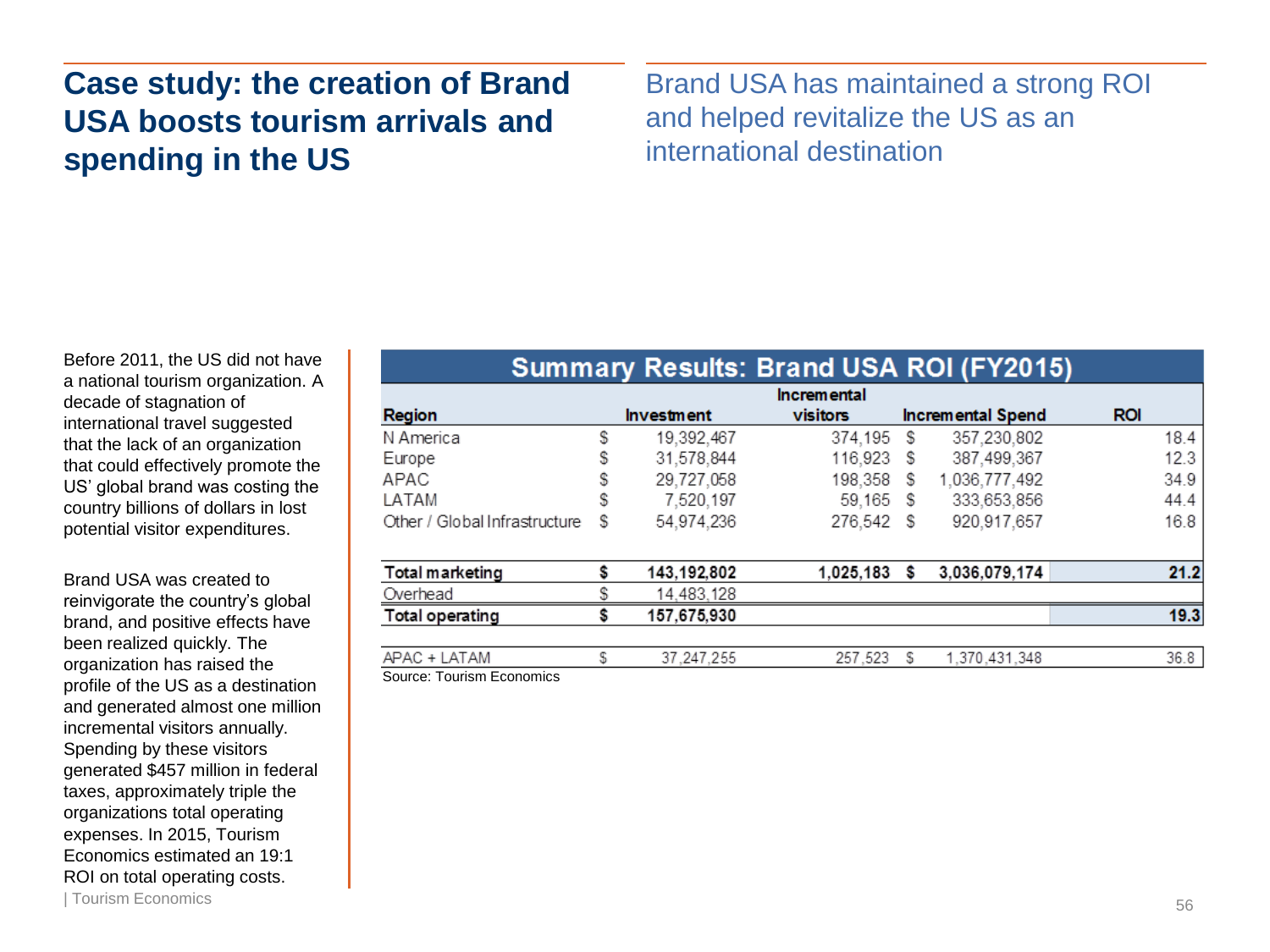# **Case study: Colorado cuts state funding**

### Within two years, Colorado lost 30% of its US visitor market share

Conversely, budget cuts in other destinations provide case study examples of what has happened when destination marketing spending is reduced. The US state of Colorado represents a particularly powerful example of the impact of a dramatic reduction in destination marketing spending:

- Prior to 1993, the Colorado Tourism Board (CTB) had a \$12 million marketing budget, funded by a 0.2% tax on most tourism spending.
- Within two years of repealing its tourism funding in 1993, Colorado lost 30% of its US visitor market share, which translated into the equivalent of over \$1.4 billion annually in lost revenues. By the late 1990s, this had escalated to \$2.4 billion a year.
- After having moved from 14th to 1st position in the states' summer resorts category, Colorado slipped to 17th in 1994. It also shifted back to being more of a regional drive destination opposed to being a national fly-in venue and attracting fewer international visitors.
- **The subsequent establishment of the Colorado Travel & Tourism** Authority, which was an attempt to market the state with private sector funding in co-operation with the CTB, failed. This was attributed to the fact that private sector companies had separate priorities.
- The new Colorado Tourism Office opened with a \$5 million budget and in 2003, \$9 million was approved for tourism promotion. A campaign conducted from October 2003 through December 2004 resulted in 5.3 million incremental visits, representing 17% of total visitation to the state. In 2004, this generated \$1.4 billion of additional spending and \$89.5 million in state and local taxes.
- These estimates are equivalent to an implied visitor spending return-on-investment (ROI) per marketing dollar of \$140 (i.e. each dollar change in marketing spending resulted in a change in visitor spending of \$140).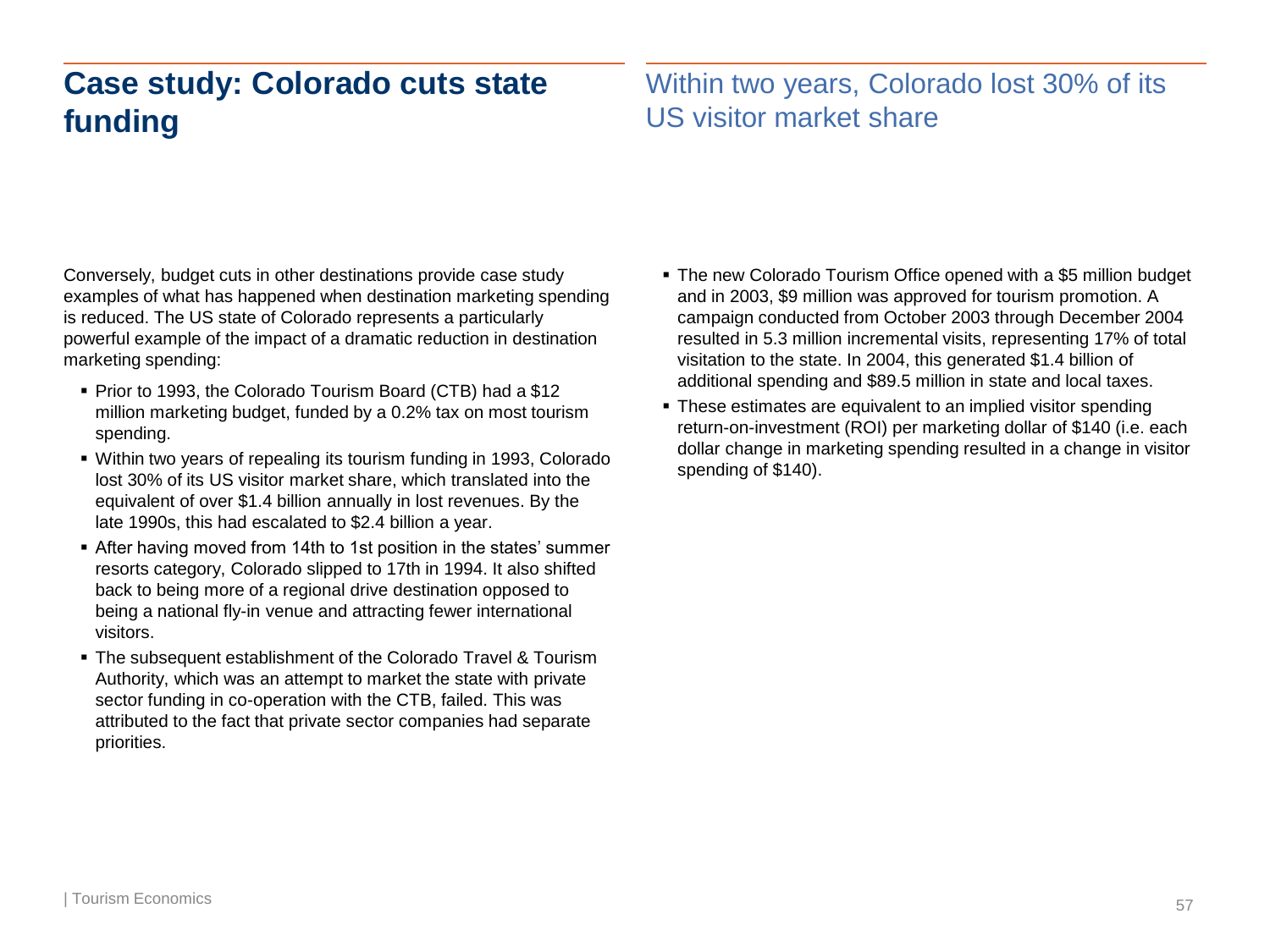# **Case study: San Diego TMD funding frozen by litigation**

### San Diego market share declined when tourism marketing was curtailed in 2013

A series of events in San Diego resulted in a temporary reduction in tourism marketing spending, providing a case study of short-term impacts:

- The San Diego Tourism Marketing District (SDTMD) was established in 2008 with the support of the lodging sector to provide stable funding for marketing and promotion based on a hotel room assessment. For example, in FY2012, the SDTMD allocated more than \$25 million in assessment fees.
- As a result of litigation-related risks, funds intended for the SDTDM were held in limbo through much of calendar year 2013, curtailing its funding to local tourism marketing groups.
- The San Diego Tourism Authority (SDTA), the region's primary destination marketing organization, was one of the groups impacted. SDTA depends largely on SDTDM funding and was forced to cancel its important spring 2013 advertising campaign. Later, as the funding challenges persisted, SDTA laid off 40% of its staff in July 2013 and prepared to operate a bare-bones operation with only 15% of the funding that it previously received from SDTDM. SDTDM funding to other groups and events promoting tourism was also curtailed.
- Ultimately, in late-November 2013, the local city council released a portion of the funds previously being withheld and the SDTA restored its advertising in January 2014. As a result, the cutbacks in destination marketing were largely contained in calendar year 2013, and San Diego tourism marketing resumed strongly in 2014.
- The impact of the reduced funding was reflected in the performance of the San Diego hotel industry, as room demand

leveled off in 2013, and occupancy rates and price levels increased more slowly than in competing markets. Overall, the city's performance trailed other regional and national destinations that had maintained funding levels and marketing programs.

 The graph below shows San Diego's reduced hotel room demand market share relative to a competitive set (Los Angeles, San Francisco, Anaheim, Phoenix and Seattle) and top 25 US metro markets during the period of reduced funding, and subsequent recovery when marketing was restored.



### **San Diego room demand market share**

San Diego's % of total room nights, relative to...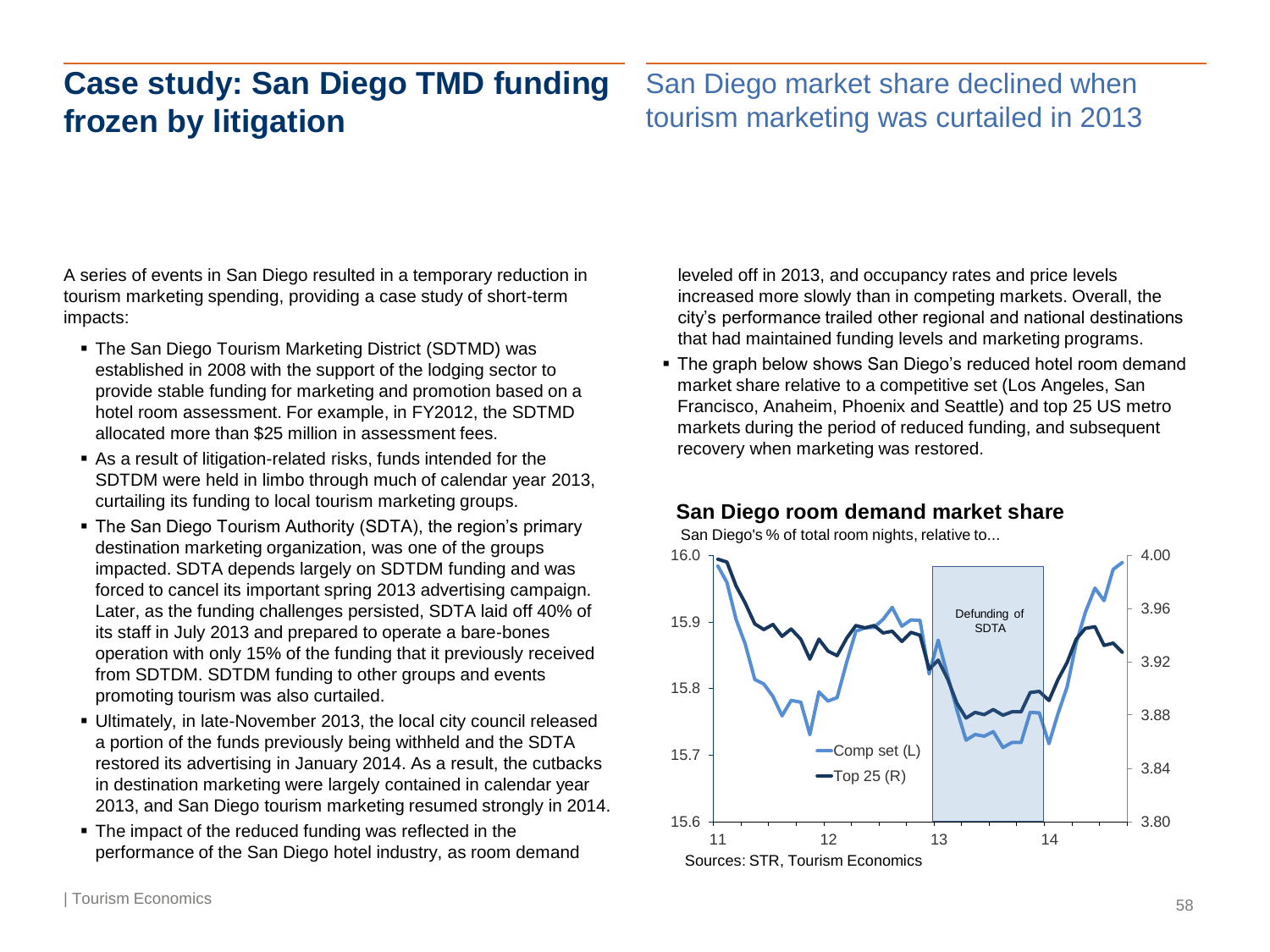# **Case Study: Pennsylvania's cuts DMO budget while NY increases spending; predictable results follow**

Major budget cuts and increases are followed by corresponding losses and gains in market share

Pennsylvania's DMO saw their budget slashed from \$36.3 million in 2007 to \$7.3 million in 2015. During this time, Pennsylvania has realized sizable declines in its market share relative to competitive states:

- Pennsylvania's share of overnight marketable leisure trips declined from 17.6% in 2007, to 14.7% in 2014, representing a decline of 16.9% (2.9 percentage points).
- Meanwhile, Pennsylvania's share of day marketable leisure trips declined from 23.2% in 2008 (earliest available data), to 19.4% in 2014, representing a decline of 16.4% (3.8 percentage points).
- In 2008, Pennsylvania was the second most popular state in the US measured on the basis of marketable day trips. By 2014, Pennsylvania had declined to fourth.

Pennsylvania's market share decline is partly attributable to the strong competitive growth of New York State. New York has more than doubled its state tourism budget (from \$15.0 million in FY2008- 09 to \$37.3 million in FY2014-15), and has shown the largest market share gain among competitive states.



### **Market share and budget share**

Note: Trips measured on the basis of marketable overnight trips. Source: Longwoods International; US Travel Association; Tourism Economics

Between FY2008-09 and FY2014-15, New York increased its state tourism market budget from \$15.0 million to \$37.3 million, a 148% increase. This funding helped back the successful "I Love New York" campaign, which was relaunched in 2008. This marketing supported New York's substantial gain in market share. Between 2009 and 2014, New York's share of marketable overnight trips in the ninestate region increased 46.1%.